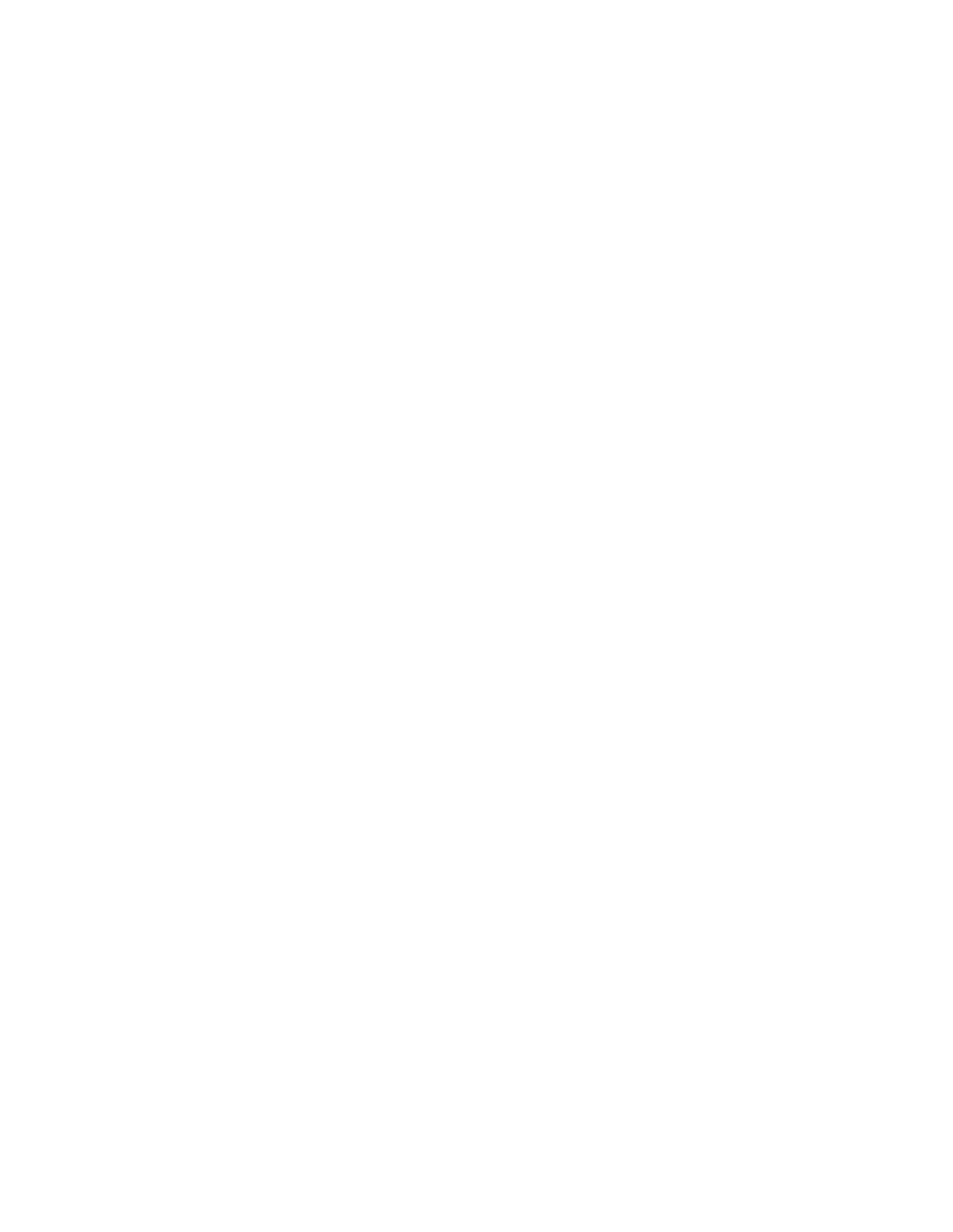| Contents                                                                                  | Page |
|-------------------------------------------------------------------------------------------|------|
|                                                                                           |      |
|                                                                                           |      |
|                                                                                           |      |
|                                                                                           |      |
|                                                                                           |      |
|                                                                                           |      |
|                                                                                           |      |
|                                                                                           |      |
|                                                                                           |      |
|                                                                                           |      |
|                                                                                           |      |
| <b>Boxes</b>                                                                              |      |
|                                                                                           |      |
|                                                                                           |      |
|                                                                                           |      |
|                                                                                           |      |
| Annexes                                                                                   |      |
| 1. Who Oversees IMF Collaboration with Other Institutions on Social Protection Issues? 24 |      |
| 2. Conclusions from Past IEO Evaluations on IMF Collaboration with Other Institutions 25  |      |
|                                                                                           |      |
|                                                                                           |      |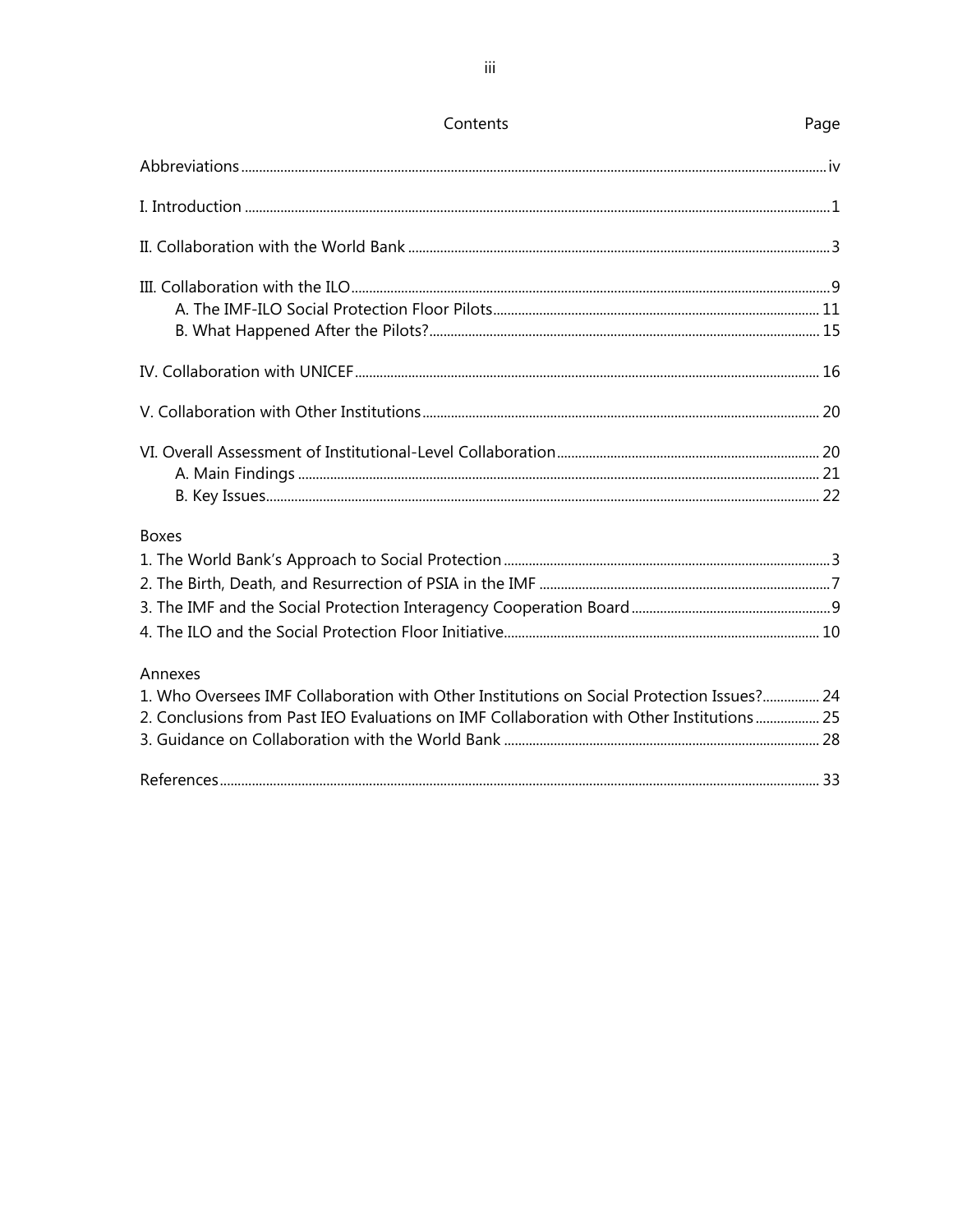#### **ABBREVIATIONS**

| <b>COM</b>    | Communications Department (IMF)                       |
|---------------|-------------------------------------------------------|
| <b>CSO</b>    | civil society organization                            |
| <b>ECF</b>    | <b>Extended Credit Facility</b>                       |
| <b>ESAF</b>   | Enhanced Structural Adjustment Facility (IMF)         |
| <b>EXR</b>    | External Relations Department (IMF)                   |
| <b>FAD</b>    | Fiscal Affairs Department (IMF)                       |
| <b>HIPC</b>   | Heavily Indebted Poor Countries                       |
| ILO           | International Labor Organization                      |
| <b>JSAN</b>   | Joint Staff Advisory Note (IMF and World Bank)        |
| LIC           | low-income country                                    |
| <b>OECD</b>   | Organization for Economic Cooperation and Development |
| <b>PRGF</b>   | Poverty Reduction and Growth Facility                 |
| <b>PSIA</b>   | poverty and social impact analysis                    |
| <b>SBA</b>    | Stand-By Arrangement                                  |
| SPF-I         | Social Protection Floor Initiative                    |
| SPIAC-B       | Social Protection Interagency Cooperation Board       |
| <b>SPL</b>    | Social Protection and Labor (World Bank)              |
| <b>SPR</b>    | Strategy, Policy, and Review Department (IMF)         |
| TA            | technical assistance                                  |
| UN            | <b>United Nations</b>                                 |
| <b>UNICEF</b> | United Nations Children's Fund                        |
| <b>WHO</b>    | World Health Organization                             |
|               |                                                       |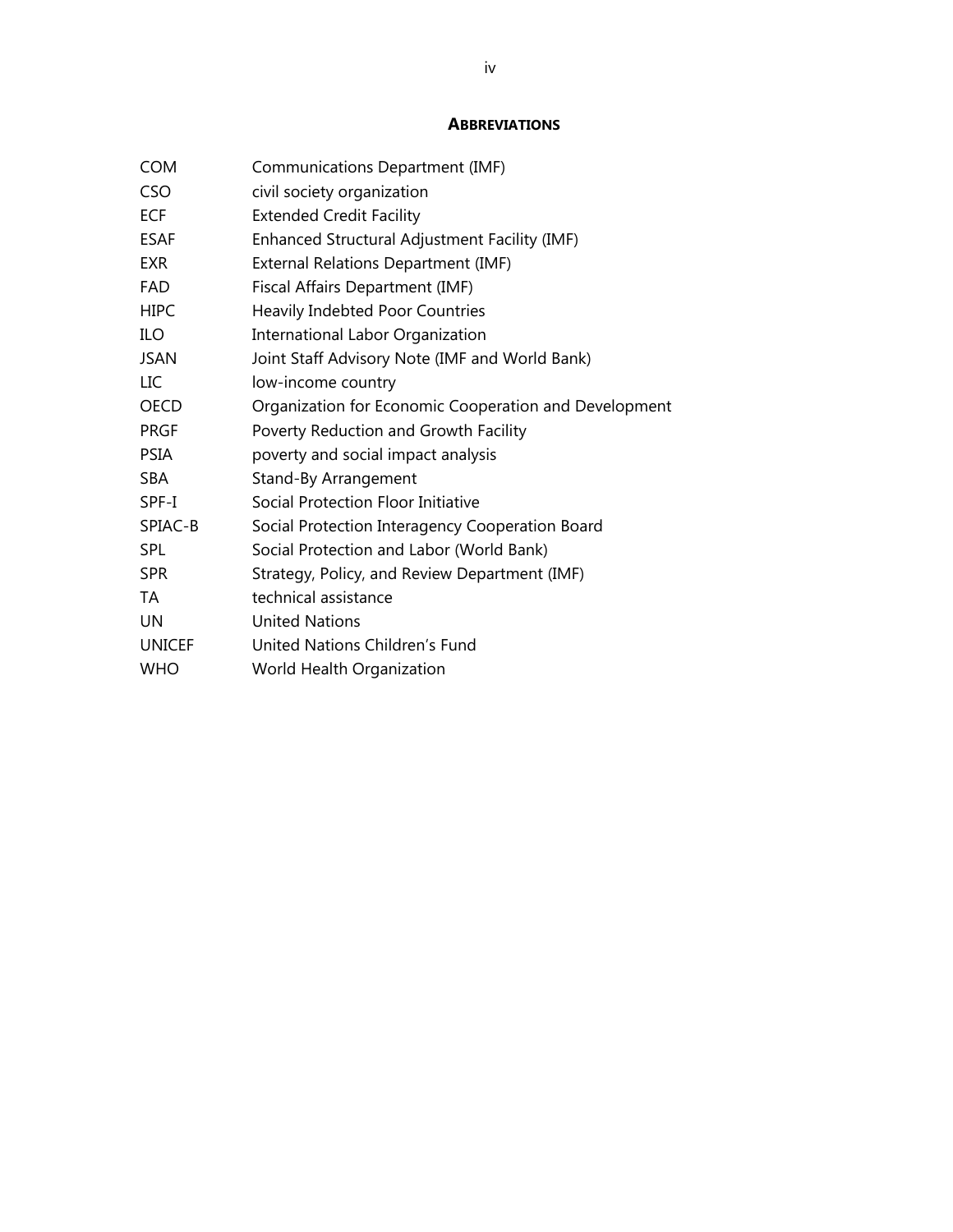### **I. INTRODUCTION**

1. **To incorporate social protection considerations into IMF operational work, the Executive Board has consistently called on Fund staff to rely on the expertise of relevant partner institutions.** While the Board has endorsed the objective of protecting critical social spending in IMF-supported programs, the general view has been that the IMF should not take the lead role in the selection and design of social policies (Abrams, 2017). IMF operational guidelines have required staff to rely on relevant leading institutions for inputs when incorporating social protection considerations into policy advice and program design. The relevant institutions include: the World Bank, in the areas of poverty assessment, provision of social safety nets and basic social services, and improving the effectiveness and pro-poor orientation of public expenditures; the International Labour Organization (ILO), in the area of labor market and related social policy reforms; United Nations (UN) programs such as the United Nations Children's Fund (UNICEF); the Organization for Economic Cooperation and Development (OECD); regional development banks; and bilateral aid agencies.

# 2. **Within the IMF, various departments have responsibilities for collaborating with other institutions on issues related to social protection** (Annex 1):

- The Strategy, Policy, and Review Department (SPR) leads the IMF's interactions with the World Bank, UN agencies and the ILO at the institutional level. The IMF's Special Representative to the UN is a senior staff member in SPR.
- The Communications Department (COM) is in charge of interactions with civil society organizations (CSOs), labor unions, parliamentarians, and the media at the institutional level.
- The Fiscal Affairs Department (FAD) is responsible for interacting with other organizations on public expenditure policy issues and, together with SPR, on social sector and povertyrelated issues.
- At the country level, Area Department staff and IMF resident representatives often take initiatives to engage the World Bank or UN country teams at headquarters as well as in the field.

3. **The World Bank was the IMF's major partner on social protection issues during the evaluation period (2006–15).** In a staff survey conducted by IEO, 80 percent of respondents reported interactions with Bank staff on social protection issues ranging from periodic or occasional meetings and information-sharing to joint missions (Wojnilower and Monasterski, 2017). On the other hand, a large majority of survey respondents reported minimal to no interaction with UN agencies (including the ILO) and the OECD.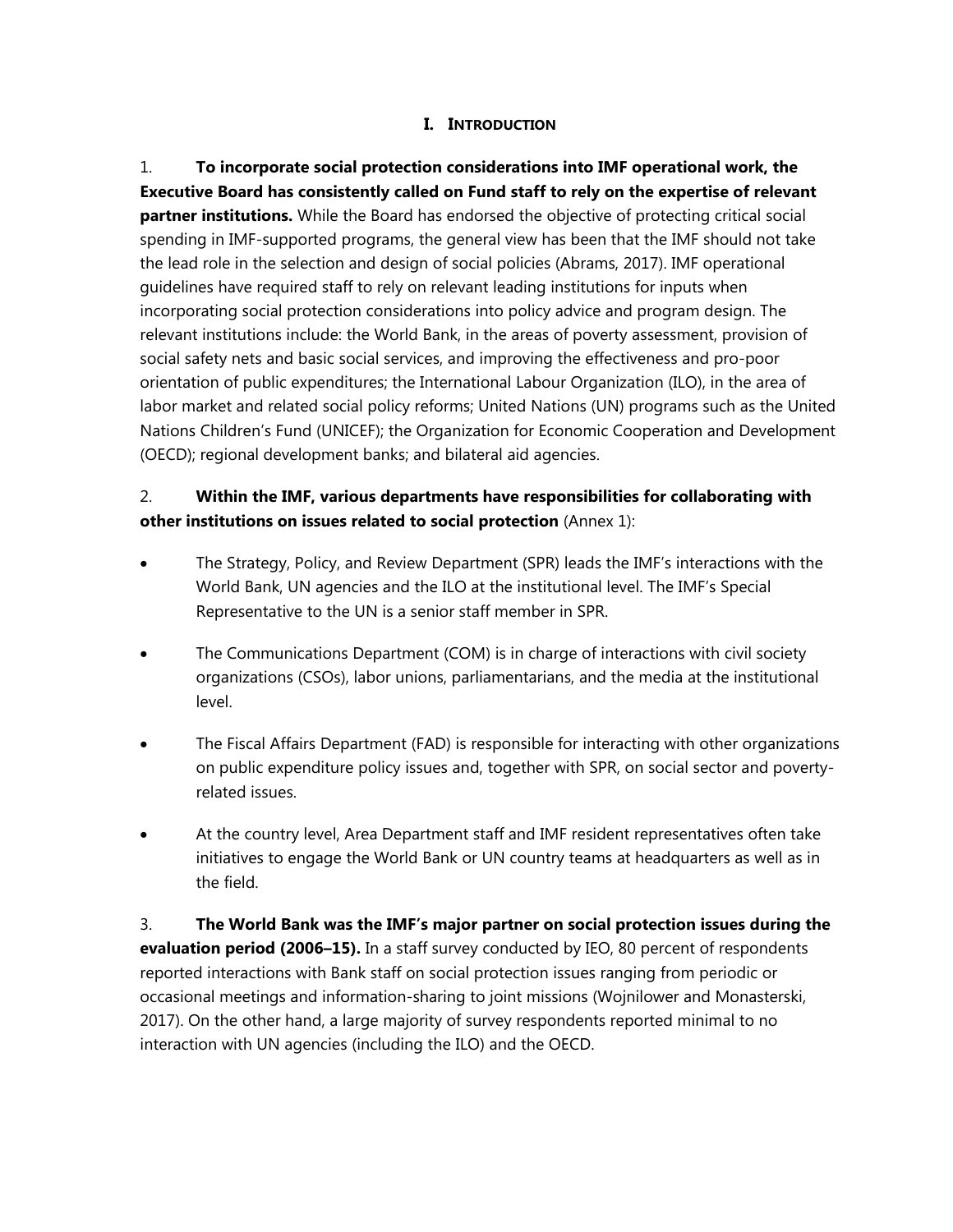4. **Past IEO evaluations have called for further strengthening the IMF's collaboration with partners and, more specifically, for developing or improving guidelines for IMF engagement with other institutions** (Annex 2). The evaluations identified various operational challenges to effective collaboration, such as different institutional mandates and operational structures, staff incentives, and personal "chemistry." The evaluations also found that while inadequate operational guidance often posed problems for effective collaboration, guidelines that focused too much on documents and procedures and too little on accountabilities could be unhelpful as well. Another central issue has been how to engage with others to reap the benefits of collaboration while at the same time protecting the IMF's independence.

5. **This paper examines the IMF's collaboration efforts with the World Bank and other institutions on social protection since 2006**. It focuses specifically on work related to social protection (rather than collaboration in general), and primarily on collaboration initiatives at the institutional level, centering on three questions:

- (i) Was there clear guidance to staff on the division of labor and what the collaboration initiative was meant to achieve?
- (ii) What was the outcome of the collaboration initiative?
- (iii) What issues, if any, arose in carrying out the collaboration, e.g., coordinating operational work or positions on social protection with the other institution?

6. **The assessment is based on desk reviews and interviews**. Desk reviews covered policy documents and guidelines issued to staff, staff reports and program documents, and advocacy and outreach items. Interviews were conducted with staff from the IMF and other institutions, as well as with government officials and other stakeholders in countries where the IMF was engaged in joint initiatives on social protection.

7. **The rest of the paper is organized as follows**. Section II discusses the IMF's collaboration with the World Bank on social protection. Section III reviews collaboration with the ILO, specifically the joint initiative on "social protection floors" in 2011–13. The IMF's collaboration with UNICEF during 2009–11 is discussed in Section IV. Section V discusses collaboration with other institutions on social protection. Section VI provides an overall assessment and highlights key issues.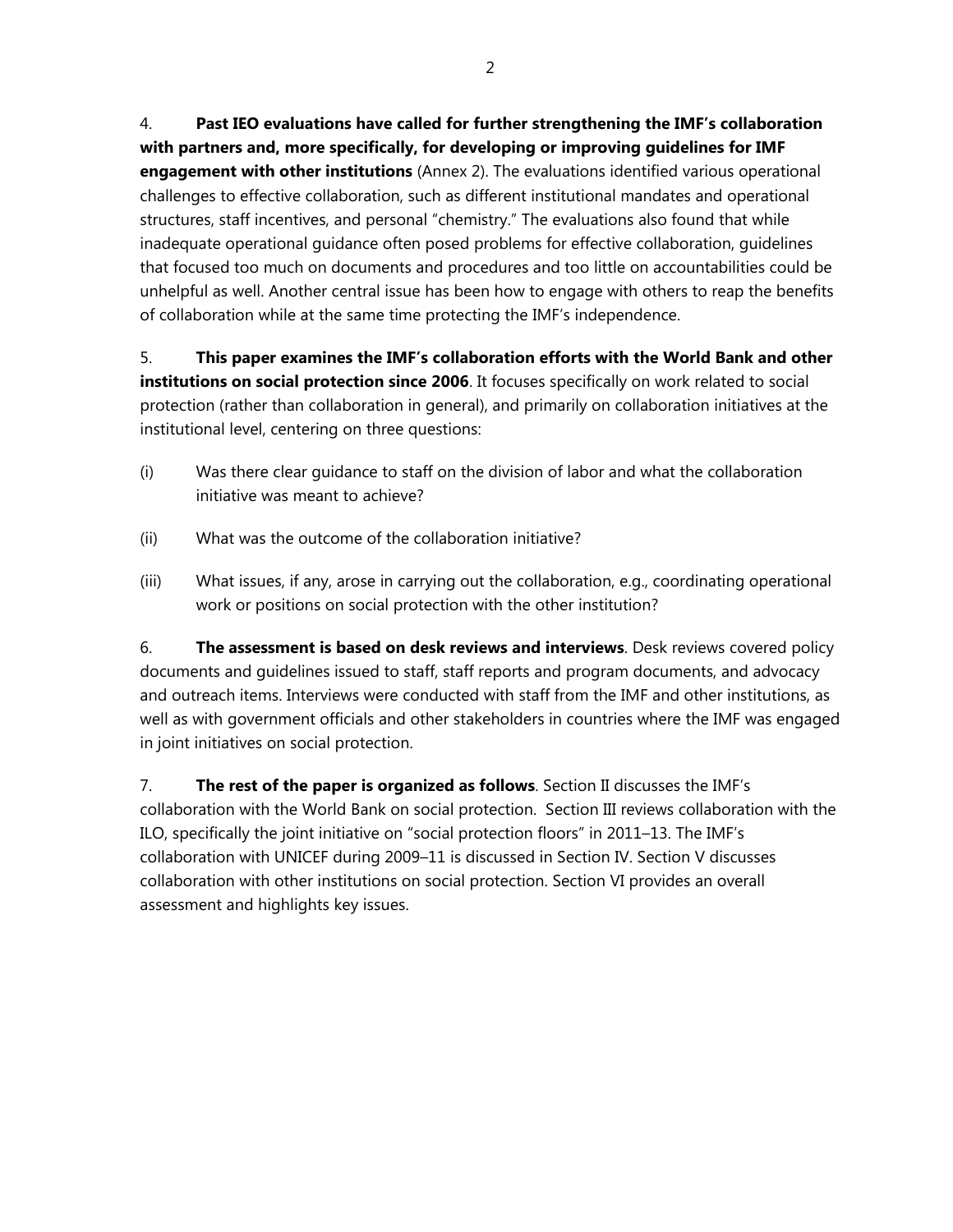#### **II. COLLABORATION WITH THE WORLD BANK**

8. **The World Bank has had a Social Protection and Labor (SPL) practice since the 1990s** (Box 1). Under its first SPL strategy elaborated in 2001, the World Bank's work has focused on five main areas: pensions and old-age income support; social safety nets;<sup>1</sup> social funds;<sup>2</sup> labor markets and job creation; and disability. The work has been carried out through lending operations and analytical work, and concentrated in middle-income countries, particularly in Latin America and the Caribbean, and Europe and Central Asia. The Bank has conducted country risk and vulnerability assessments to aid in the diagnosis of appropriate social protection strategies for countries and the identification of possible points of engagement. In the area of social safety nets, the Bank has advocated conditional cash transfer programs and better targeting and administrative systems. In the area of pensions, the Bank was an early advocate of multi-pillar systems involving public and private institutions although its position on such systems and the relative benefits of defined-benefit and defined-contribution schemes has evolved since 2006 (see Heller, 2017).

#### **Box 1. The World Bank's Approach to Social Protection**

The World Bank's first SPL strategy, introduced in 2001, established Social Risk Management as a conceptual framework for social protection. The framework emphasizes risk and risk management as a complement to the more traditional emphasis of social protection on equity and basic needs. It is considered particularly relevant for low-income countries (LICs), because poor people are more vulnerable to systemic risks (such as drought) as well as idiosyncratic risks (such as illness), and they generally lack access to good instruments for effectively managing those risks (World Bank, 2001). This framework led to the introduction of vulnerability analysis as a complement to poverty analysis, and highlighted the importance of public, private, and informal social protection mechanisms.

The World Bank's second SPL strategy, launched in 2012, aims at helping developing countries move from fragmented approaches to more harmonized systems of social protection. Building on the basic conceptual framework of the first SPL strategy, the new strategy focuses more on building SPL systems rather than improving individual programs, commits to increasing SPL engagement in LICs, and emphasizes the central role of jobs and enhanced productivity as the pathway to opportunity (World Bank, 2012).

In 2015, the World Bank joined the ILO in support of universal coverage and access to social protection. According to a joint statement by the two institutions: "Universal social protection refers to the integrated set of policies designed to ensure income security and support to all people across the life cycle—paying particular attention to the poor and the vulnerable. Anyone who needs social protection should be able to access it. Universal social protection includes: adequate cash transfers for all who need them, especially children; benefits and support for people of working age in case of maternity, disability, work injury or for those without jobs; and pensions for all older persons. This protection can be provided through social insurance, tax-funded social benefits, social assistance services, public works programs and other schemes guaranteeing basic income security" (World Bank Group and ILO, 2015).

 $<sup>1</sup>$  In the Bank's usage, "social safety nets" are synonymous with social assistance such as cash transfers, school</sup> feeding, and targeted food assistance.

 $2$  Social funds are agencies that finance small projects in several sectors targeted to benefit a country's poor and vulnerable groups.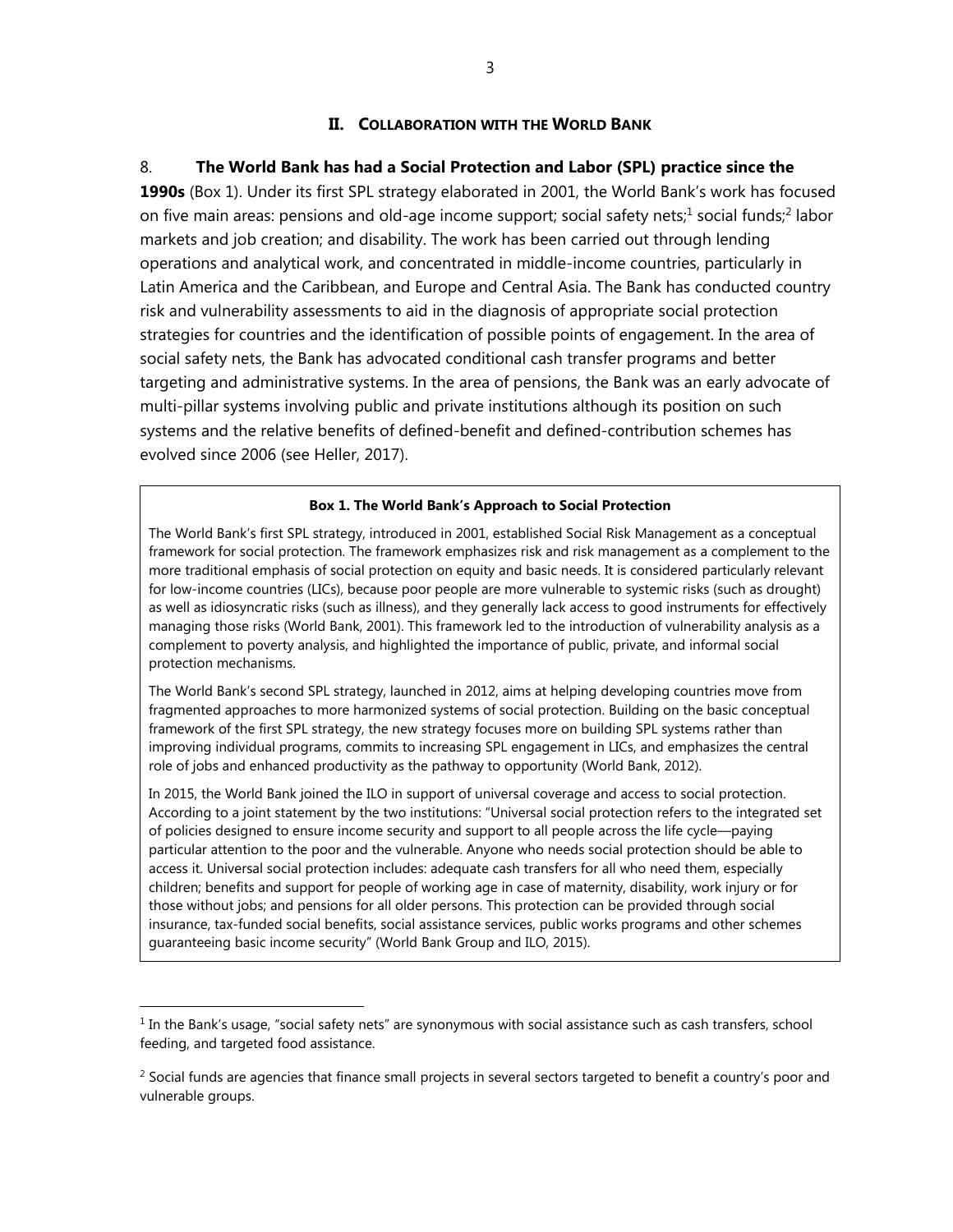9. **In terms of Bank-Fund collaboration, it has long been understood that social protection falls squarely in the World Bank's bailiwick.** The managements of the IMF and the World Bank have long emphasized the importance of aligning their work and minimizing duplication while respecting the division of their primary responsibilities. Joint guidance in 1998 explicitly identified social protection as an area of primary responsibility of the World Bank (IMF, 1998). At a 2003 IMF Board discussion of Bank-Fund collaboration on public expenditure issues, Executive Directors reiterated the importance of maintaining a clear division of labor between the two institutions and agreed that: "The Fund should be the lead agency on the aggregate aspects of macroeconomic policy and their related instruments, and the Bank on issues relating to public expenditure composition and efficiency" (IMF, 2003). The joint Board paper explicitly included, under issues relating to public expenditure composition and efficiency, areas such as "pension reform, and social protection and development" (World Bank and IMF, 2003).

10. **Bank and Fund guidelines on collaboration have been in place since 1966** (Annex 3). The 1989 Concordat (IMF, 1989) set forth general procedures "to ensure that conflicts of views are resolved at an early stage, do not surface in contacts with country authorities, and do not result in differing policy advice to member countries," although it did not contain explicit reference to social protection (IMF, 1989). Additional guidance on procedures to enhance Bank-Fund collaboration were elaborated in IMF (1995), IMF (1998), IMF (1999), IMF (2002a), IMF (2002b), IMF (2003), IMF (2004), IMF (2007b), and IMF (2010a).

# 11. **Specific operational guidelines pertaining to Bank-Fund collaboration on social protection do not exist, but some references can be found in guidance for work on pension reforms and work under the Poverty Reduction Strategy (PRS) approach for low-income countries (LICs)**:

- *Pension reforms:* Since the 1996 Board discussion on public pension schemes, the established division of labor has been for the IMF to focus on the implications of pension systems/reforms on macroeconomic developments (e.g., savings, growth, budget positions, and labor markets) in the context of its multilateral and bilateral surveillance work and the World Bank to focus on specialized and detailed advice on pension systems (IMF, 1996).
- *Poverty and Social Impact Analysis (PSIA):* PSIA is an approach to assess the distributional and social impacts of policy reforms on different groups of the population, particularly the poor and vulnerable. Board guidance on whether IMF staff should carry out PSIAs or rely on the World Bank to do so has been somewhat equivocal. The last reference was in a 2007 Board paper which stated that "while staff is not responsible for conducting PSIAs, it should be proactive in discussing PSIA needs with the authorities and development partners, and take into account pertinent PSIA results" (IMF, 2007a). However, there was no mention of PSIA in the Summing Up of that Board discussion.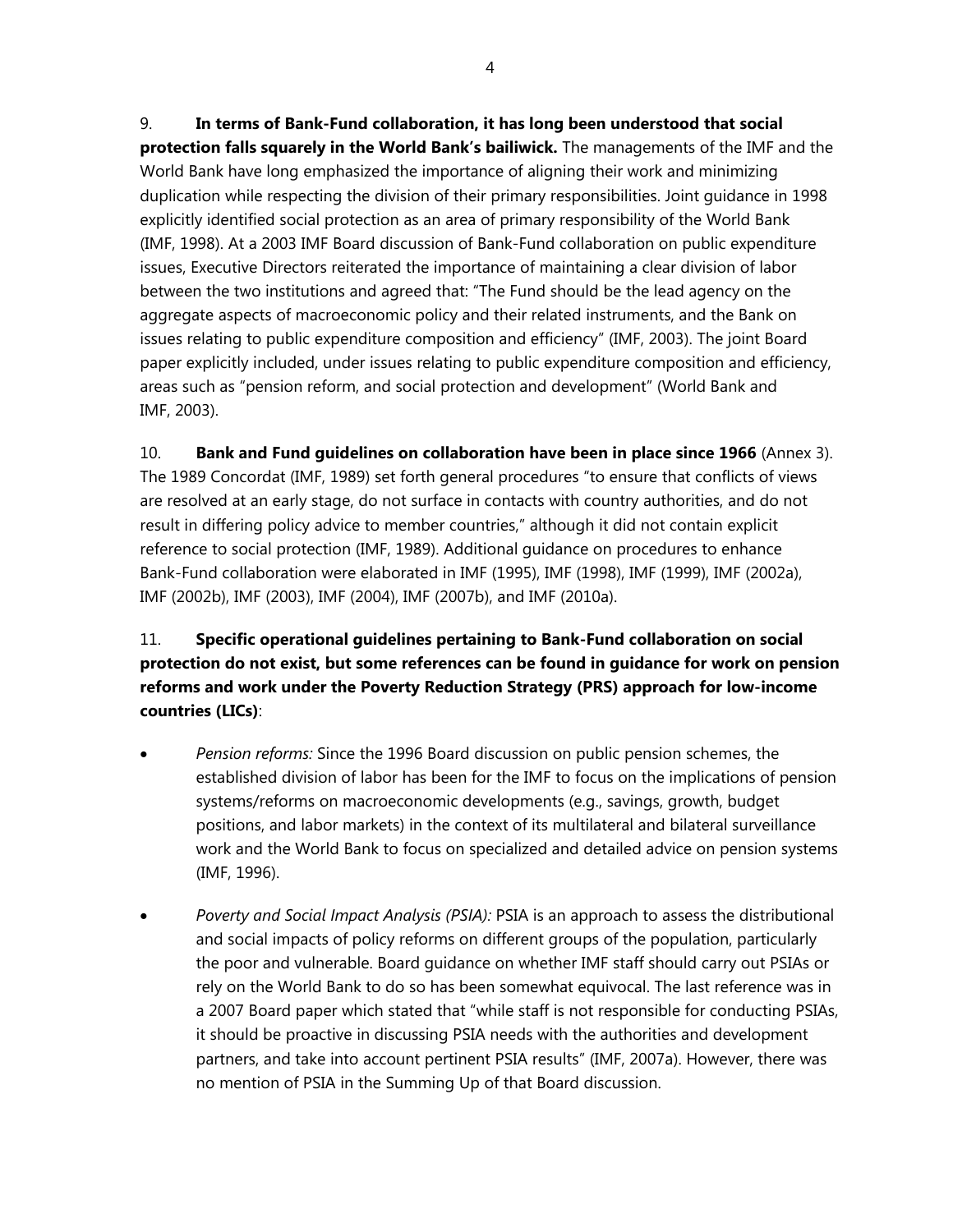*Joint Staff Advisory Notes (JSANs):* From 2004 to 2015, JSANs were prepared by the staffs of the World Bank and the IMF to analyze the strengths and weaknesses of a country's Poverty Reduction Strategy (PRS) and to identify priority action areas for strengthening.<sup>3</sup> Guidance to Bank and Fund staffs indicated that they were expected to contribute to the JSAN "in their areas of primary institutional competencies" (IMF, 2012), where social protection was clearly considered a core competency of the World Bank and not the  $IMF<sup>4</sup>$ 

12. **A country-level examination of Bank-Fund collaboration on social protection is beyond the scope of this paper, but evidence from other background studies points to an effective division of labor and good cooperation.** In the emerging-market and low-income country case studies examined in Tan and Selowsky (2017) and Klugman and others (2017), what sometimes appeared to be a low degree of IMF involvement in social protection issues was usually explained by the fact that the World Bank was already actively engaged in that area. IMF staff almost always deferred to the World Bank when it came to the design and implementation of social protection schemes.<sup>5</sup> In interviews for this evaluation, IMF staff almost without exception expressed appreciation for the input and assistance of their World Bank colleagues; and World Bank staff likewise expressed appreciation for the Fund's efforts to mobilize support for social protection issues and maintain the momentum of reforms. In the IEO survey of IMF staff, 32 percent of respondents rated their cooperation with World Bank staff as "highly effective" and 55 percent rated it as "moderately effective" (Wojnilower and Monasterski, 2017).

13. **Heller (2017) finds that Bank-Fund collaboration on pension reforms during the evaluation period largely followed the established division of labor and responsibilities.** According to that study, collaboration with World Bank staff most often took place in countries

<sup>&</sup>lt;sup>3</sup> The joint Bank-Fund PRS approach was introduced in 1999 in the context of the Heavily Indebted Poor Countries (HIPC) Initiative, in which countries were required to prepare PRSPs and Annual Progress Reports as a basis for debt reduction. The same documents were subsequently used to anchor IMF-supported programs for low-income countries to allow for the implementation of strategies to achieve sustained poverty reduction and growth. A Joint Staff Assessment (JSA) of the PRSP was presented to the World Bank and IMF Executive Boards regarding the adequacy of a borrowing member's poverty reduction strategy as a basis for the provision of concessional assistance by the two institutions. JSAs were replaced by JSANs in 2004.

<sup>4</sup> The 2005 Guidance Note for IMF staff on the PRS framework specified the Bank's core areas as "design of poverty reduction strategies (including poverty diagnostics, sectoral strategies, effectiveness of public expenditures, and social safety nets) and structural, social, and governance reforms (including legal and judicial reforms);" the Fund's core areas as "macroeconomic policies (monetary, fiscal, and exchange policies) and directly related structural reforms;" and overlapping areas as "the environment for private sector growth, trade, financial sector, tax and customs policy administration, and issues related to public expenditure management, budget execution and monitoring, and fiscal transparency, as well as public sector governance" (IMF, 2005).

<sup>&</sup>lt;sup>5</sup> See also Feltenstein (2017) and Heller (2017). Heller (2017) noted only one instance where the IMF went against the World Bank's advice on pension reform.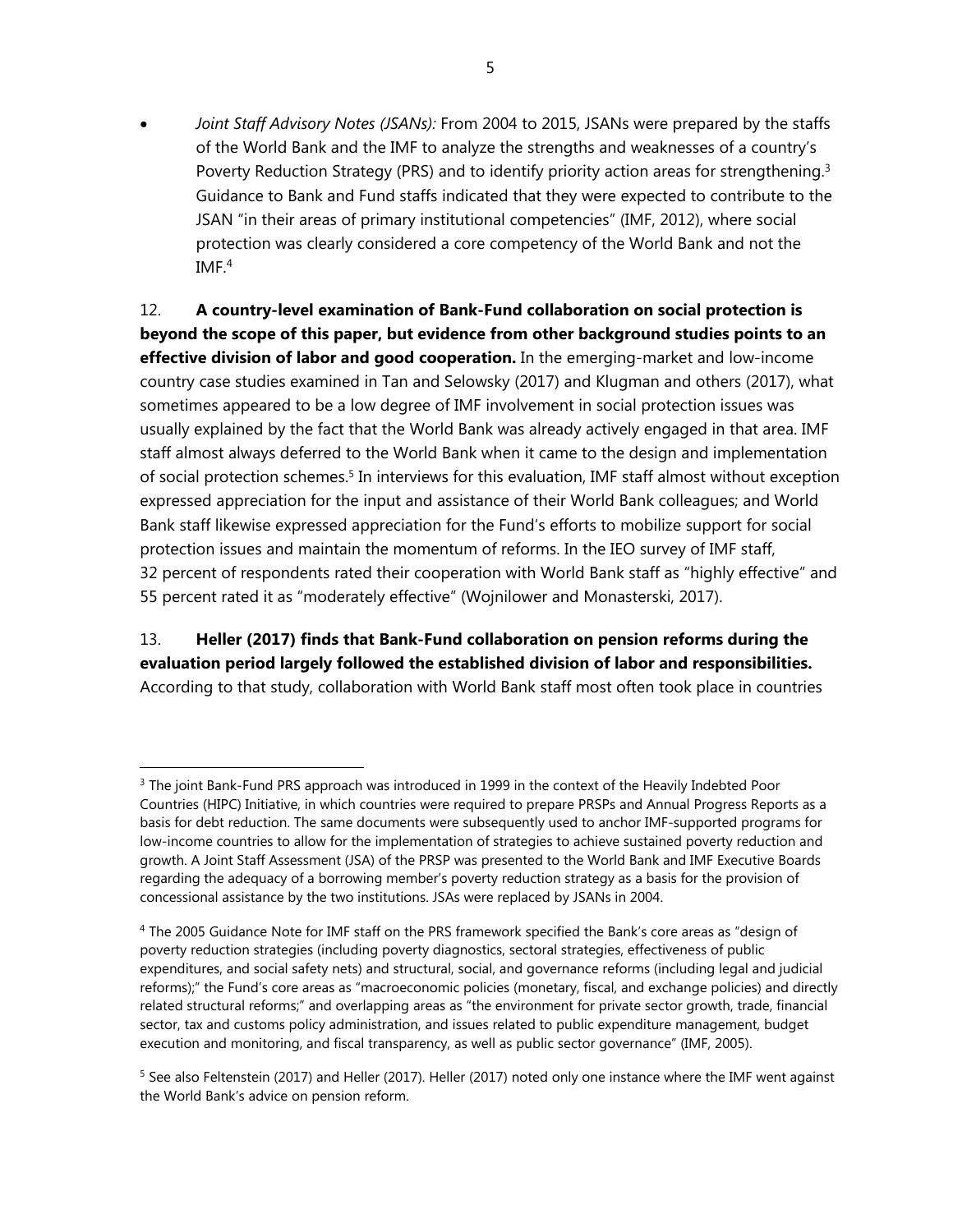where the Bank had already played an active role in pension reform efforts.<sup>6</sup> In these countries, it was often the case that the World Bank played the principal role (and sometimes paired with other donors/institutions) and IMF staff drew on the Bank's work—including its Pension Reform Options Simulation Toolkit (PROST)—either as the principal background source for their policy recommendations or as an input to their analysis of the macroeconomic and fiscal implications of the pension system. In some cases, Fund staff worked jointly with Bank staff on pension reform, e.g., in the context of technical assistance (TA) or Financial Sector Assessment Program missions. Only in rare cases did Fund staff pursue a different approach to pension reform from that advocated by the Bank—one such instance was in 2014 when the IMF supported Poland's decision to reverse its earlier defined-contribution pension scheme reforms, against the Bank's opposition.

14. **Bank-Fund collaboration on PSIA was much less in evidence during the evaluation** 

**period.** PSIA is not a social protection tool per se, but it may be used to inform the design of social protection policies and programs or to identify social protection needs arising from reforms. The 2007 IEO evaluation of *The IMF and Aid to Sub-Saharan Africa* found that Bank-Fund collaboration on PSIA in programs supported by the Poverty Reduction and Growth Facility (PRGF) during the 1999–2005 period was "stymied by unrealistic expectations," leading the Fund to focus on in-house analysis instead of relying on the Bank (IEO, 2007). The 2014 IEO revisit of issues raised in that evaluation continued to find "limited Bank-Fund collaboration on PSIA in the post-2007 period" (IEO, 2014). This paper corroborates that finding. Since 2008, PSIA has been mainstreamed into FAD's expenditure policy work, particularly in the context of food and fuel subsidy reforms (Box 2).

 $6$  As a result of widespread World Bank engagement in the area of pensions in most emerging-market and lowincome countries since the 1990s, there were few such countries by the start of the evaluation period where the Bank's policy presence on pensions had not been felt and where the Bank had not had an active role in either pension design or administration. In countries where the World Bank had not traditionally worked—notably, advanced economies—the IMF did not collaborate with the Bank on pension reform issues.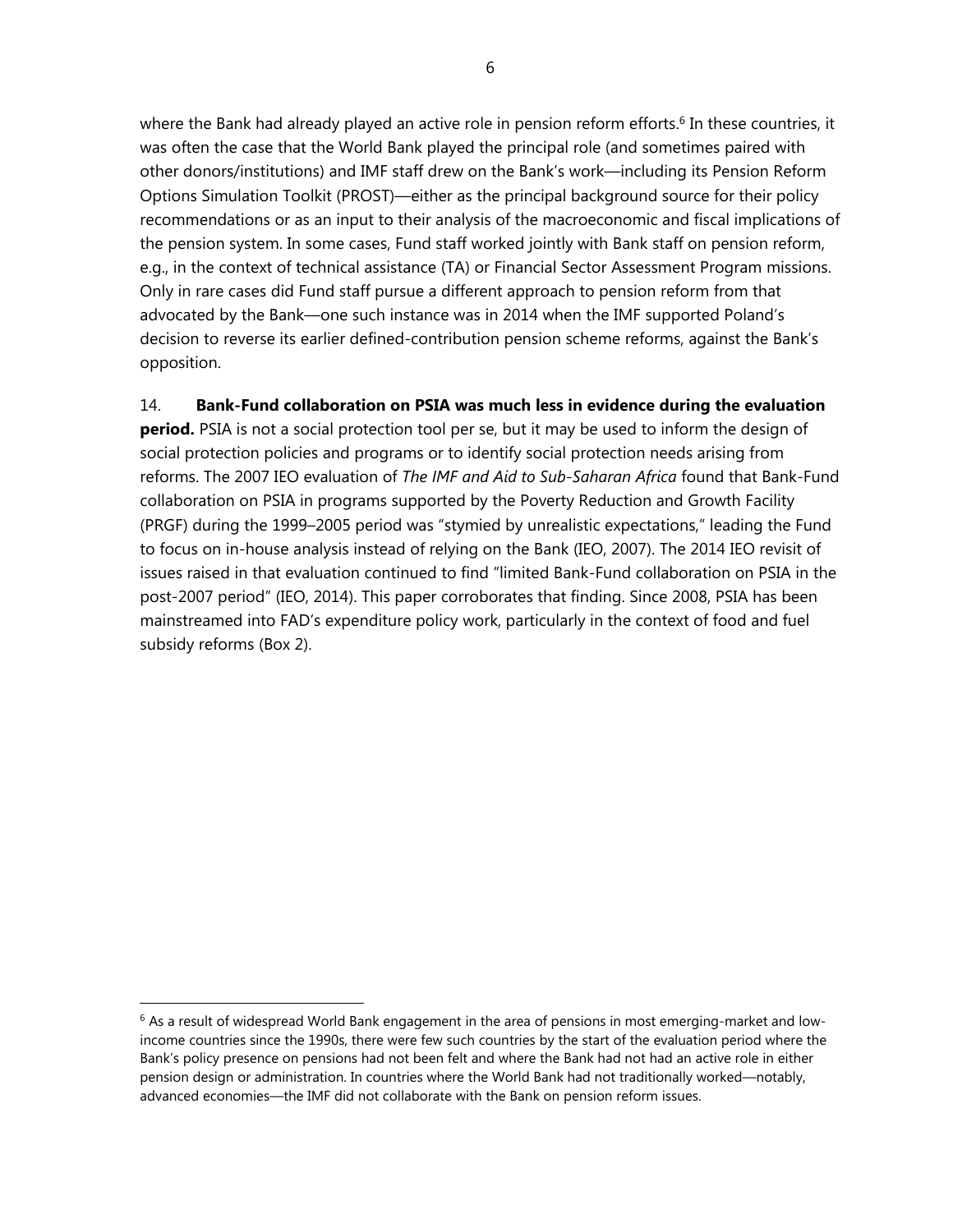#### **Box 2. The Birth, Death, and Resurrection of PSIA in the IMF**

The use of PSIA was one of the key features of the PRGF. From the launch of the PRGF in 1999, the Board emphasized that that the World Bank was the lead agency on PSIA. IMF staff were generally not expected to do the analysis themselves, but rather to integrate the analysis of the Bank (or other partners) into program design (see Annex 3).

The 2004 IEO evaluation of *The IMF's role in PRSPs and the PRGF* highlighted coordination problems with the World Bank, noting that it was not realistic to assume that the World Bank would "act as the 'agent' for the IMF in implementing or coordinating PSIA in areas of importance to the Fund" (IEO, 2004).

IMF staff have become engaged in PSIA work. In 2004, a dedicated unit of four experts was set up in FAD to assist mission teams to "better understand the likely impact of key macroeconomic and structural reforms on different population groups, particularly the poor, on the basis of available PSIA; assess the appropriateness, timing, and sequencing of alternative measures in the design of programs and, where appropriate, design and integrate into IMF programs compensatory and complementary measures to mitigate any negative effects of reform policies; and perform distributional analyses to fill critical information gaps in areas of the IMF's core competence" (Gillingham, 2008).

The IMF's PSIA Group increasingly produced PSIAs of its own. According to the 2007 IEO evaluation of *The IMF and Aid to Sub-Saharan Africa*, IMF staff found that most PSIAs prepared by other agencies generally lacked the necessary timeliness, relevance, and/or quality to underpin PRGF design (IEO, 2007). World Bank staff working on PSIAs indicated that they generally lacked incentives and resources to meet the specific needs of IMF-supported programs. Demand for the PSIA Group's work was given an additional fillip by the rise in oil prices which made energy subsidies and their distributional impact an important issue for the IMF's operational work in many countries. The number of PSIA exercises by the Group went up from 4 in 2004 to 16 in 2006 (Gillingham, 2008).

In 2007, internal support for the PSIA Group began to wane. At the Board discussion of the 2007 IEO evaluation, "most Directors confirmed that distributional policies generally lie outside the Fund's core mandate and that poverty and social impact analysis (PSIA) should be conducted by other agencies in the context of the PRSP process, although others saw a continuing role for the Fund" (IEO, 2007). As oil prices began to fall, demand by IMF Area Departments for PSIA in the context of energy subsidy reform also fell. The Group conducted 10 PSIA exercises in 2007 and 2 in the first two months of 2008.

The PSIA Group was dismantled in 2008 as part of the IMF's downsizing exercise. Its members were absorbed into FAD's Expenditure Policy division, and PSIA work was "mainstreamed" into FAD's work agenda. A 2010 IMF Factsheet indicated that the IMF would have "more limited capacity for original PSIA work" but that Area Department teams would nonetheless "continue to address concerns about poverty and social impacts in their policy advice" (IMF, 2010b). A consequence of the "mainstreaming" is that PSIA missions and related work are no longer classified as such in FAD's recordkeeping, making it harder to identify the amount of PSIA work carried out by IMF staff. According to staff interviewed for this evaluation, FAD continues to field some 13 PSIA-related TA missions per year.

15. **The institutional context for Bank-Fund collaboration on social protection issues saw some changes towards the end of the evaluation period.** The impact of these changes has yet to be fully seen.

 In 2012, the World Bank launched its second Social Protection and Labor strategy for the period through 2022 (see Box 1). This strategy focuses more on building social protection systems rather than improving programs, commits to expanding the Bank's engagement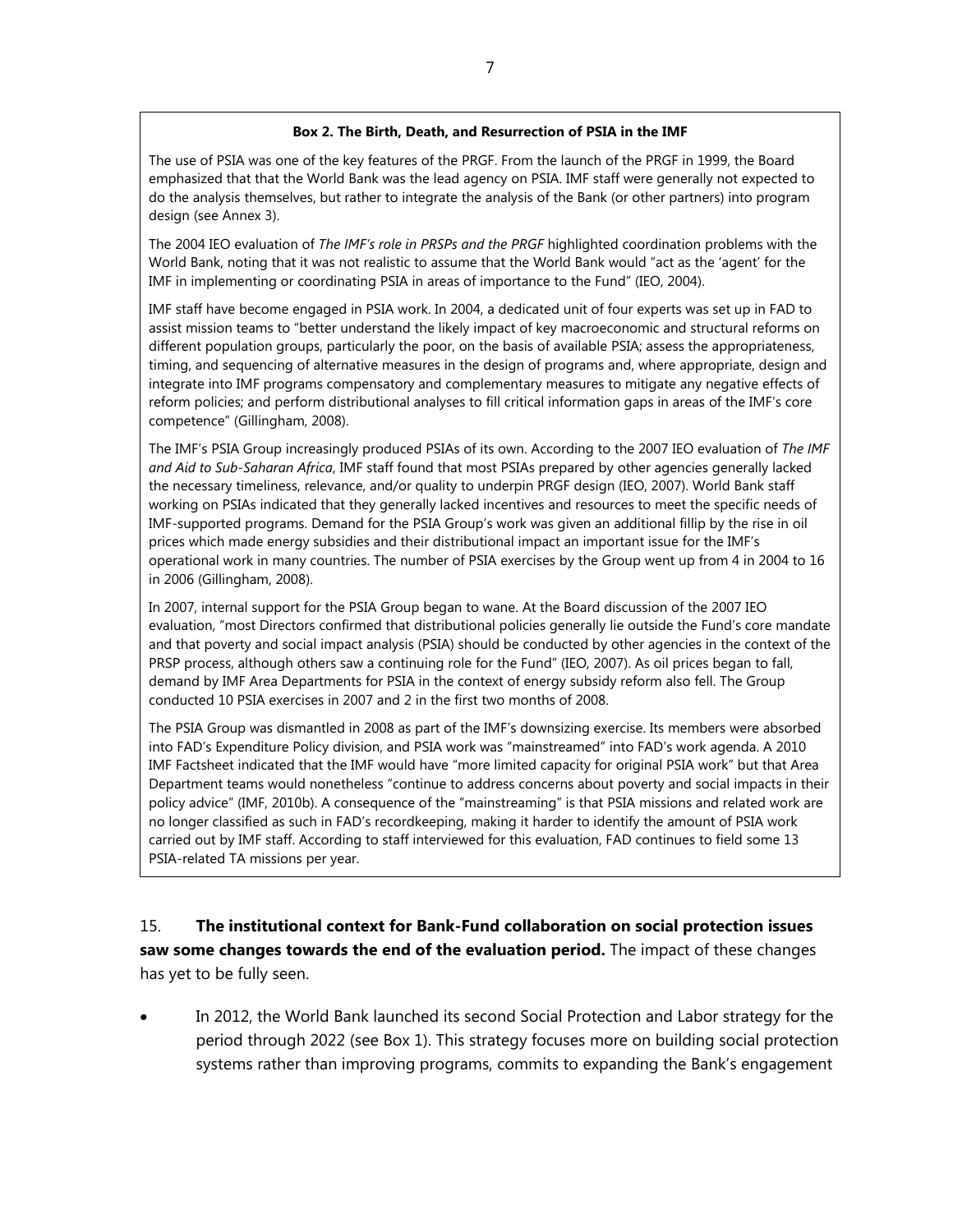to the poorest countries, and emphasizes the central role of jobs and enhanced productivity as the pathway to opportunity (World Bank, 2012).

- In 2012, the Social Protection Interagency Cooperation Board (SPIAC-B) was set up with the World Bank and ILO as co-chairs. The SPIAC-B was established in response to a request from the G20 for international organizations that provide social protection financing and technical advisory services to developing countries to improve coordination of their efforts. The IMF is a member of the SPIAC-B but has not been an active participant (Box 3). In interviews, SPIAC-B member representatives said that the IMF's absence was felt as there were areas where its input—for example, how to find fiscal space—would have been constructive.
- In 2014, the World Bank delinked its concessional lending from the PRS approach, eliminating the requirement for JSANs. Revised IMF operational guidelines (effective from June 2015) stipulate that IMF staff's assessment of the country's PRS would be provided in the relevant program documents while an assessment of the country's PRS would also be requested from World Bank staff and circulated to the IMF Executive Board for information (IMF, 2015b). The revised guidelines do not address the implications, if any, for the established division of labor/responsibility between the Fund and the Bank regarding social protection issues in the PRS assessment.
- In 2015 the World Bank joined the ILO in support of universal social protection (see Box 1). A joint statement by the heads of the two institutions announced that they shared the objective to increase the number of countries that can provide universal social protection by supporting countries in designing and implementing universal and sustainable social protection systems (World Bank Group and ILO, 2015).<sup>7</sup> Given the ILO's grounding in the rights-based approach to social protection, it is not clear what the implications are for the World Bank's longstanding approach of targeting social protection and for future Bank-Fund collaboration in this area. World Bank staff informed this evaluation that they are currently working with the ILO on a number of practical issues involved in achieving the goal of universal social protection that would have direct implications for targeting, fiscal costs, and choosing the right combination of instruments for a given context.<sup>8</sup> IMF staff contacted by this evaluation indicated that they have not seen a departure from the Bank's standard advice on designing and implementing social safety nets so far.

1

 $7$  In September 2016, the heads of the World Bank Group and the ILO jointly announced a new Global Partnership for Universal Social Protection (World Bank, 2016).

<sup>&</sup>lt;sup>8</sup> According to World Bank staff, the World Bank's approach to achieving universal social protection could continue to prioritize schemes/programs that target the poor and gradually expand coverage to new areas of social protection and to the less poor, while the ILO's approach could continue to prioritize schemes/programs that provide universal benefits for various demographic groups (e.g., those in the formal sector) and gradually expand coverage to new areas of protection and to new groups (e.g., those in the rural sector).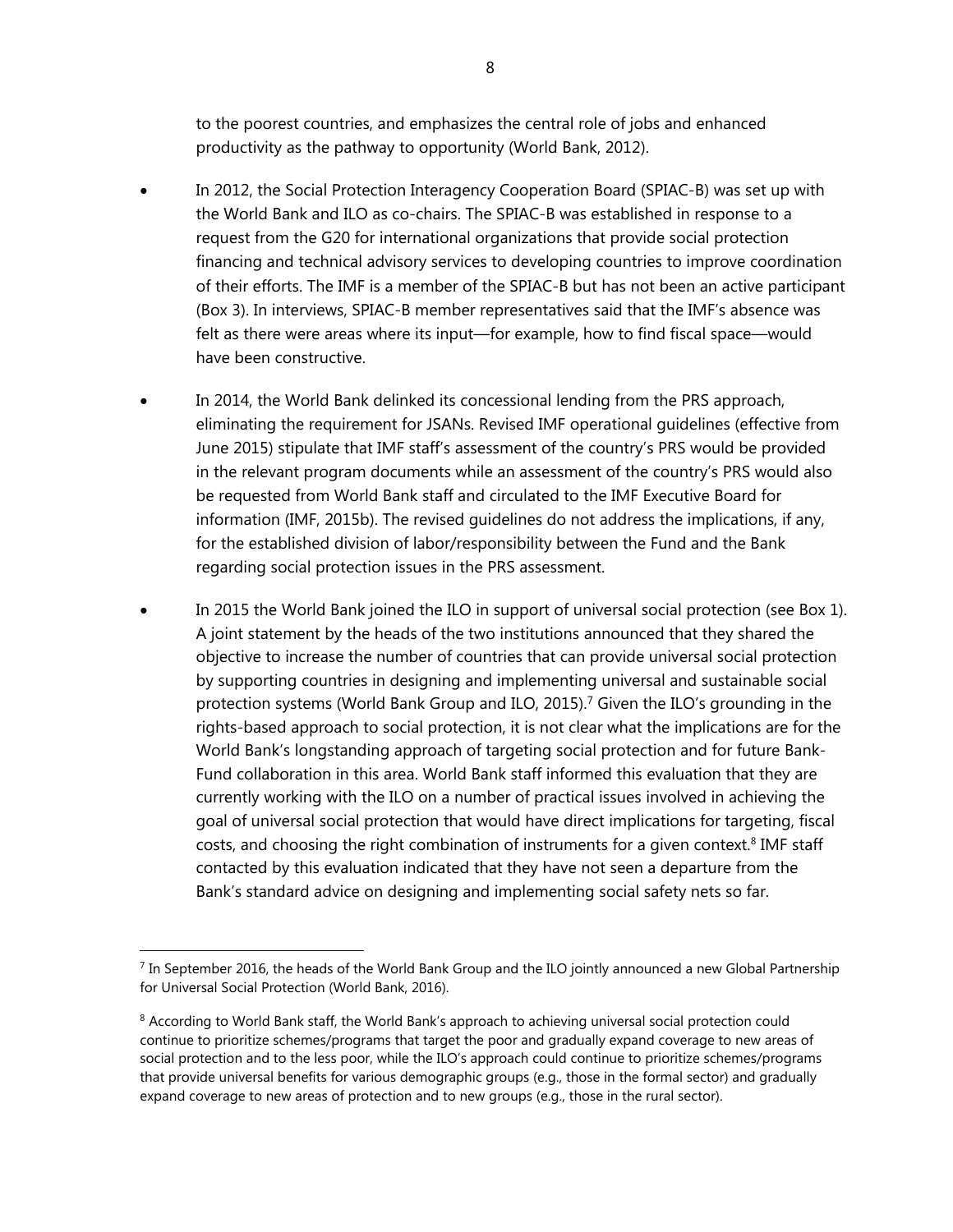#### **Box 3. The IMF and the Social Protection Interagency Cooperation Board**

The SPIAC-B is co-chaired by the ILO and the World Bank and includes in its membership several agencies, funds and programs of the UN, bilateral development agencies, and international financial institutions including the IMF.

The SPIAC-B has met nine times since July 2012, with the latest meeting in April 2017, to discuss, among other things, ongoing social protection initiatives by SPIAC-B members and observers; social protection in the context of the post-2015 development agenda; inter-agency joint work at the country level; collaboration on social protection assessment tools; cooperation in the field of social protection statistics; knowledge sharing; and capacity building.

The IMF was represented in only three meetings to date: the IMF's Special Representative to the UN attended the third SPIAC-B meeting in New York in February 2013; a senior economist from the Statistics Department attended the fourth meeting in Brussels in October 2013; and a COM liaison officer attended the eighth meeting in New York in November 2015.

# **III. COLLABORATION WITH THE ILO**

16. **Social protection is a central issue within the ILO's mandate.** The ILO views social protection as a human right and advocates for universal coverage and access to social protection. The 1944 Philadelphia Declaration recognizes as the obligation of the ILO the advancement of principles that would achieve, among others, "the extension of social security measures to provide a basic income to all in need of such protection and comprehensive medical care."<sup>9</sup>

17. **Since 2009, the ILO has advocated for a "social protection floor" to ensure a basic level of social protection—access to essential services and social transfers for the poor and vulnerable—in every country.** The Social Protection Floor Initiative (SPF-I) was a key element of the Global Jobs Pact adopted by ILO member states in 2009 to address the social and employment impact of the global financial crisis and promote a recovery centered on investment, employment, and social protection (Box 4) (ILO, 2011; 2012).

18. **Social protection floors are featured in the UN 2030 Sustainable Development** 

**Goals** (SDGs). The first goal ("End poverty in all its forms everywhere") includes as a target the implementation of "nationally appropriate social protection systems and measures for all, including floors" and the achievement of "substantial coverage of the poor and vulnerable" by 2030 (UN, 2015).

<sup>&</sup>lt;sup>9</sup> Social security is defined by the ILO as "the set of public measures that a society provides for its members to protect them against economic and social distress that would be caused by the absence or a substantial reduction of income from work as a result of various contingencies (sickness, maternity, employment injury, unemployment, invalidity, old, and the death of breadwinner); the provision of healthcare; and the provision of benefits for families with children" (Bonilla Garcia and Gruat, 2003). The ILO uses the terms "social security" and "social protection" interchangeably in most instances.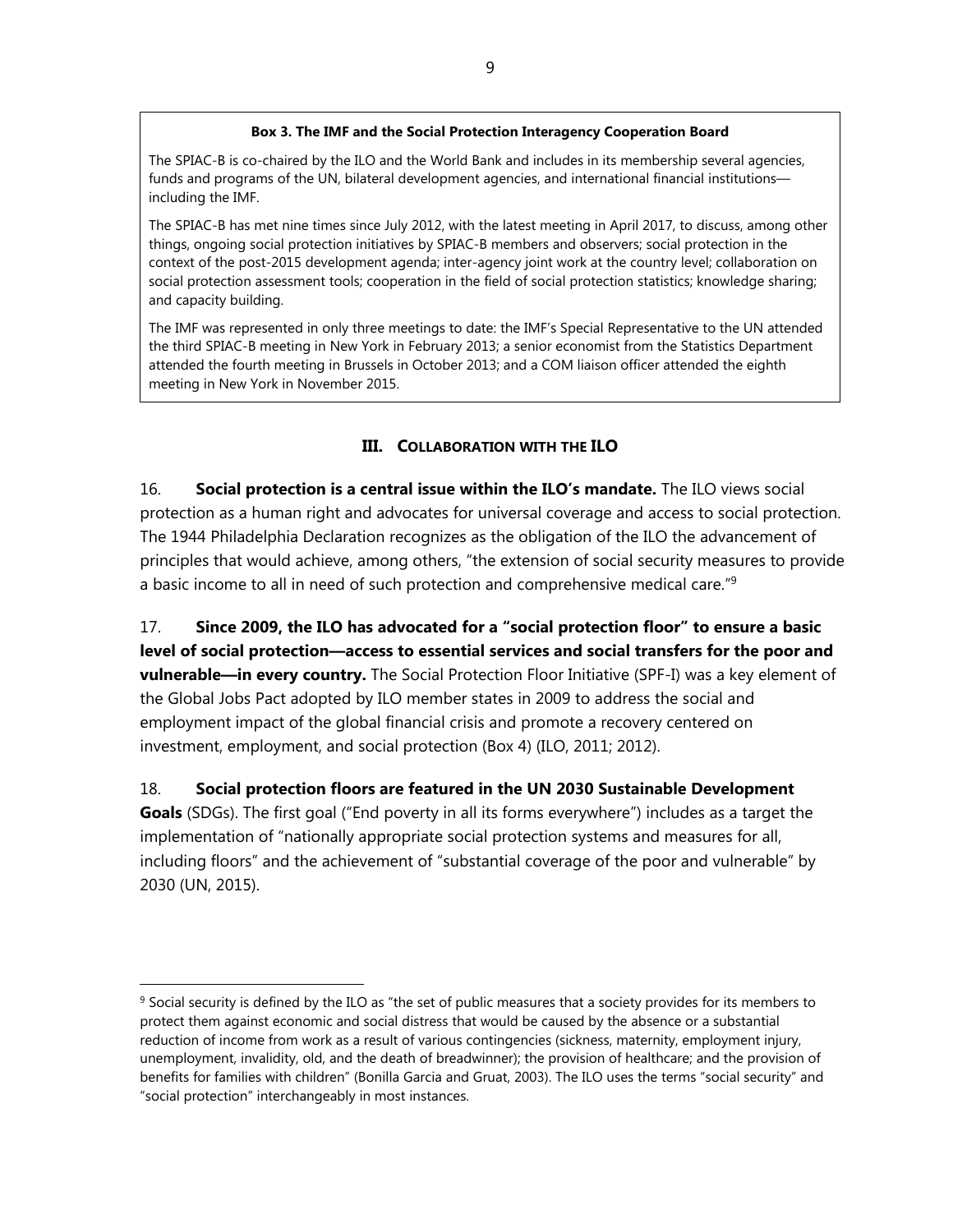#### **Box 4. The ILO and the Social Protection Floor Initiative**

The SPF-I was a key ILO initiative in response to the global financial crisis. The initiative was adopted by the UN Chief Executives Board in 2009, and supported by numerous collaborating agencies including the IMF and the World Bank. The ILO and the World Health Organization (WHO) were jointly charged with leading this initiative.

According to ILO Recommendation No. 202 (2012), social protection floors are nationally defined sets of basic social security guarantees ensuring that all in need have, at a minimum: (i) access to essential health care, including maternity care; (ii) basic income security for children, providing access to nutrition, education, care and any other necessary goods and services; (iii) basic income security for persons in active age who are unable to earn sufficient income, in particular in cases of sickness, unemployment, maternity and disability; and (iv) basic income security for older persons. Such guarantees are to be provided to all residents and all children, as defined in national laws and regulations, and subject to existing international obligations.

The SPF-I is part of the ILO's two-pronged strategy to extend social protection. Under this strategy, countries would first establish a national social protection floor in line with ILO Recommendation No. 202 (2012), and then build on it to achieve progressively higher levels of protection within a comprehensive social security system (Cichon, 2013).

### 19. **The ILO is not a lending institution and its policy approach is based on a tripartite**

**framework.** The ILO provides a forum in which the governments and the social partners of the economy of its 187 member states debate and elaborate labor standards and policies. ILO operations are decentralized at the regional level. The permanent secretariat and operational headquarters are in Geneva while administration and management are decentralized in regional, area and branch offices in more than 40 countries. Currently, about 900 ILO officials are working on technical cooperation programs and projects in various countries.

20. **Guidelines for IMF-ILO collaboration on labor market and social protection issues have been in place since 1996.** Following the UN World Summit for Social Development in 1995 and a call from the Interim Committee for strengthened cooperation between the two institutions, the IMF Managing Director issued a memo to staff in February 1996 specifying several ways in which IMF resident representatives should collaborate with ILO teams at the country level, including10:

- seeking the ILO's views (for example, through informal inputs such as the preparation of background material) on labor market issues and the design of "cost-effective social protection instruments;"
- providing Fund staff's views on the country's macroeconomic policies and targets; participating in joint IMF-ILO "case studies" on labor market and social policy issues;

-

<sup>&</sup>lt;sup>10</sup> The memo identified eight countries with IMF and ILO representations. It noted that the collaboration could include resident World Bank offices when appropriate, since IMF staff would continue to rely on the Bank for input on labor market and social security issues in many cases. An April 1997 update on IMF-ILO collaboration (IMF, 1997) reported that six countries (Côte d'Ivoire, India, Indonesia, Peru, Uganda, and Ukraine) were serving as pilot cases for "enhanced collaboration" along the lines outlined in the Managing Director's guidance note.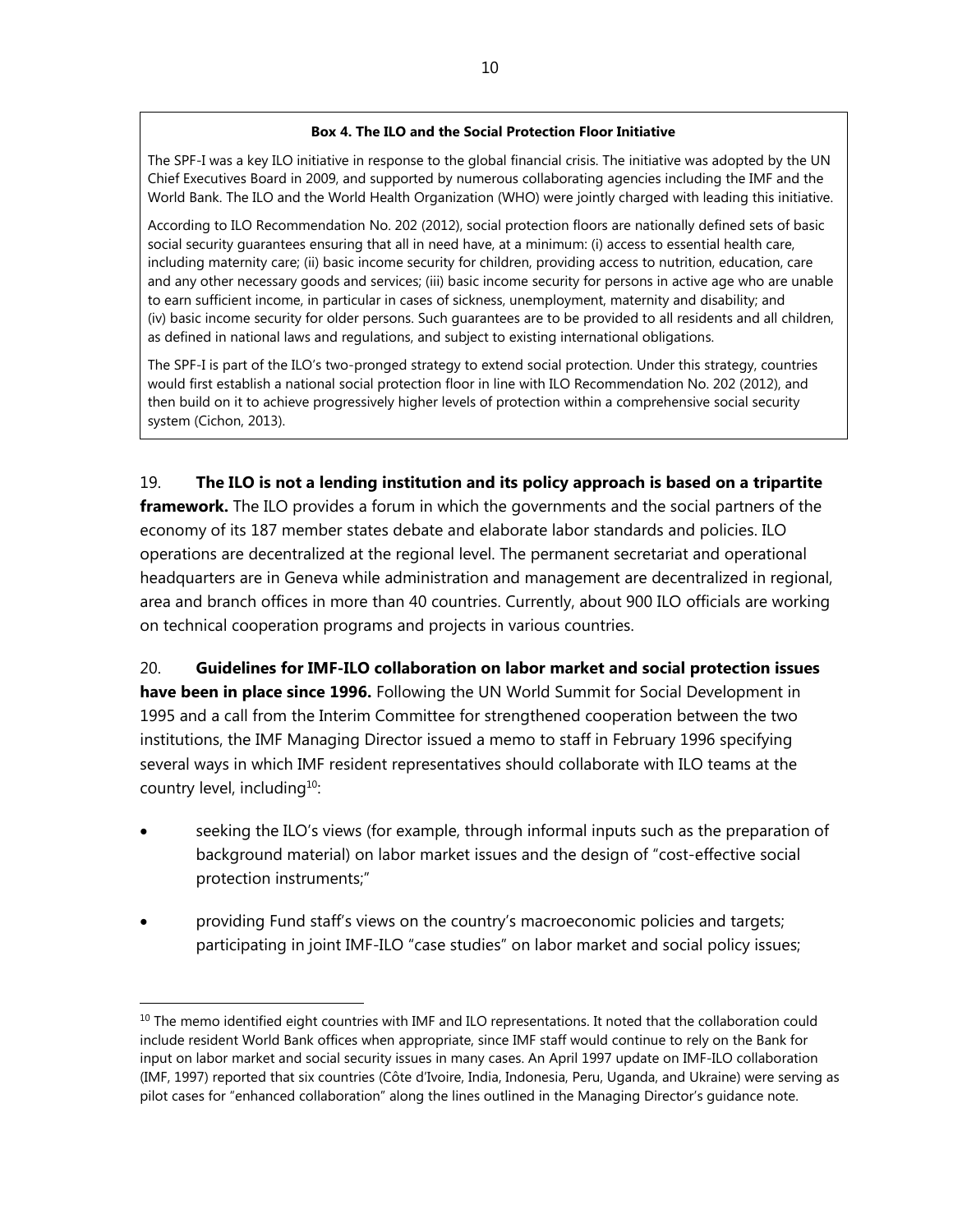participating in the ILO's employment policy reviews and national tripartite seminars, where relevant; and

• jointly organizing meetings with employers and workers' groups to facilitate a better understanding of views between the Fund and these groups on labor market and social protection issues.

21. **In contrast with Bank-Fund collaboration, the guidelines for IMF-ILO collaboration did not specify how differences in views would be resolved.** The guidelines indicated only that the Policy Development and Review Department (now SPR) would "seek clarification" through its UN Office and Office in Geneva (which closed in 2008) in the event of any "significant differences of views on macroeconomic matters" with the ILO. In any case, interviews with a wide swath of Fund staff did not reveal any awareness of the existence of these guidelines.

22. **Collaboration between the two institutions was largely dormant until 2010, when the IMF agreed to collaborate with the ILO on the SPF-I.** At a joint IMF-ILO conference in Oslo in September 2010, the heads of the two institutions agreed to work together in three areas: (i) to explore the concept of a social protection floor for people living in poverty and in vulnerable situations; (ii) to focus on policies to promote employment-creating growth; and (iii) to promote social dialogue, as a way of building consensus around difficult issues and ensuring that the social consequences of the crisis and its aftermath were taken fully into account (IMF, 2010d). After the Oslo conference, SPR and COM spearheaded the work to bring about the collaboration, despite some reservations in FAD concerning the extent of the IMF's commonality of interests with the ILO. Three countries—El Salvador, Mozambique, and Vietnam—were chosen to serve as pilot cases for the first area of collaboration, i.e., on the SPF-I. $11$ 

# **A. The IMF-ILO Social Protection Floor Pilots**

23. **The three pilot cases exhibited varying degrees of success.** This paper tries to identify contributing factors by looking at the following questions: Why was the country selected as a pilot case? What were the modalities for collaboration? What were the outputs? Were the objectives of collaboration met?

# **Mozambique**

 $\overline{a}$ 

# 24. **Mozambique could be considered the most successful of the three collaboration**

**pilots.** IMF-ILO collaboration in Mozambique yielded a policy package that gained buy-in from donors and traction with the authorities. According to the Mozambican authorities, the IMF's involvement helped to put social protection on the government's policy agenda and resulted in

 $11$  The other two areas were not directly related to social protection. The Research Department took the lead in the second area (on policies to promote employment-creating growth), which eventually morphed into the IMF's Jobs and Growth Initiative.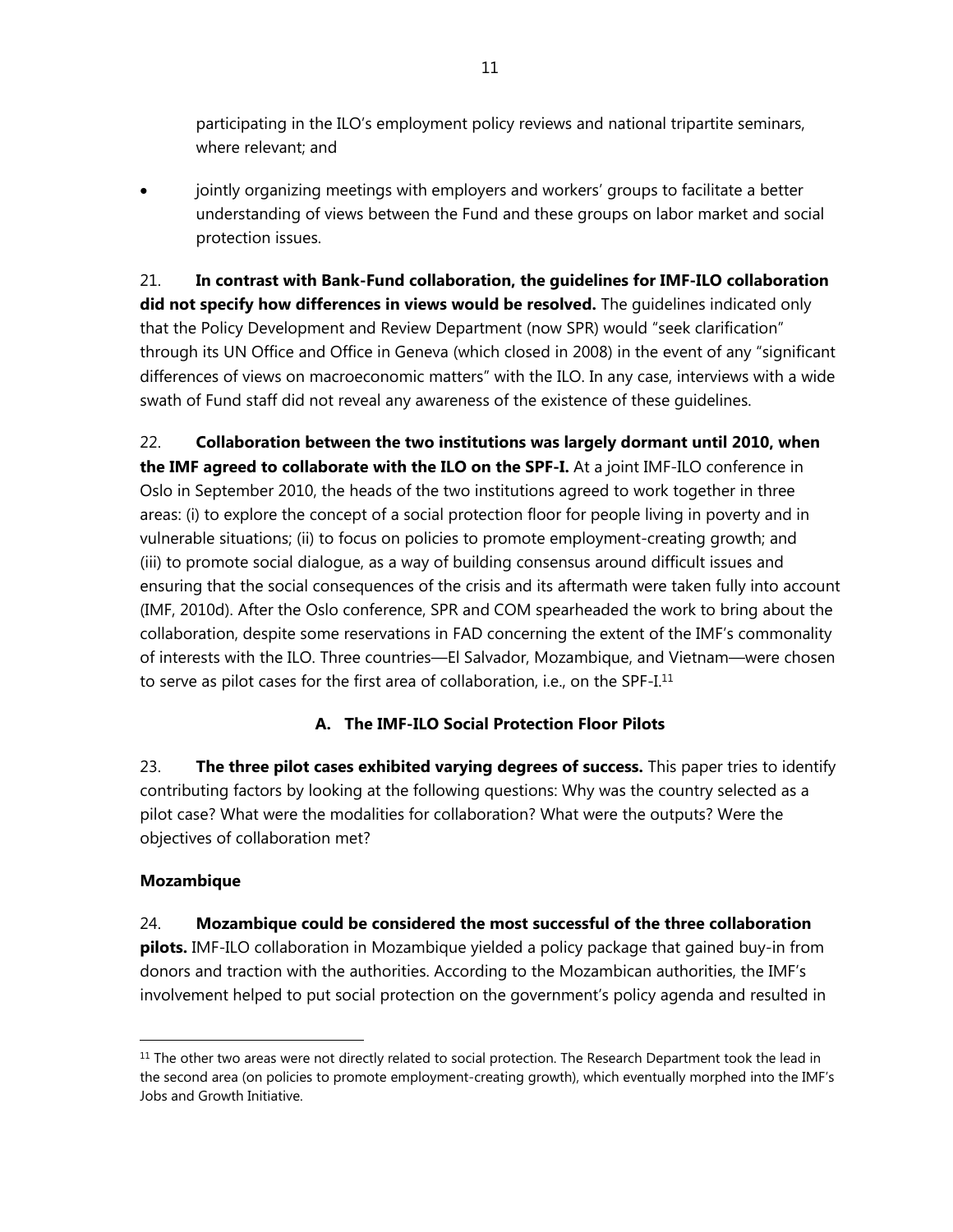higher spending on and an expansion in the number of beneficiaries under the basic social protection programs.

25. **Mozambique was proposed as a pilot country by the IMF mission chief in early 2011 for several reasons**. The authorities were interested in the idea—the country had just experienced a series of urban riots protesting high food and fuel prices and the government was keen to prevent a recurrence of social unrest; donors were supportive of the initiative; and the IMF team itself strongly believed that social protection was imperative in Mozambique given the country's high poverty rate. Others were also supportive of the collaboration effort, notably the Ministry of Women and Social Action (which oversaw social protection), UNICEF, and the World Bank. The IMF and the ILO both had a local office in Maputo, and the IMF resident representative and the ILO social protection specialist had already established a good working relationship.

26. **The division of labor and the expected outputs were clear.** The ILO was responsible for designing and costing various social protection floor proposals (e.g., which social assistance programs to include and how to implement them) and the IMF was responsible for helping to find fiscal space in the budget and embedding the social protection floor in the macroeconomic framework of the program supported by the Fund's Policy Support Instrument (PSI). IMF and ILO staff were expected to produce a joint paper on the exercise.

27. **The modalities of the collaboration were clear too**. The collaboration efforts were to take place mainly in the field between the IMF representative and the ILO expert, supervised by the IMF mission chief and with support from IMF and the ILO headquarters. The ILO expert also participated in IMF mission meetings.

28. **The collaboration was rated as "very close" and "very effective," according to IMF and ILO staff and Mozambican authorities interviewed by the IEO.** All of them regarded a close relationship between the IMF resident representative and the ILO social protection expert as an important facilitating factor. The two worked closely on different social protection floor scenarios (by the ILO expert) that yielded cost estimates, and fiscal adjustment scenarios (by IMF staff) that calculated fiscal space. By all accounts, the two had a good rapport and were determined to see the project through. The World Bank, UNICEF, and the Ministry of Women and Social Action were also involved in the work (IMF, 2011b).<sup>12</sup>

# 29. **The output of the collaboration was a package of programs consistent with a social protection floor costing under one percent of GDP.<sup>13</sup> The policy package was approved by**

1

 $12$  According to IMF (2011b), the work involved: (i) a World Bank-led review of existing social security programs and expenditure; (ii) a costing exercise of different scaling-up options, led by the ILO; (iii) an IMF-led assessment of available fiscal space consistent with the macroeconomic framework; and (iv) a simulation of the impact of policy options on the poverty gap, led by UNICEF. Mozambique was a flagship country for the One UN Initiative, which promotes increased coordination between clusters of UN agencies. See ILO, UNICEF, and WFP (2015).

 $13$  See the case study on Mozambique in Klugman and others (2017).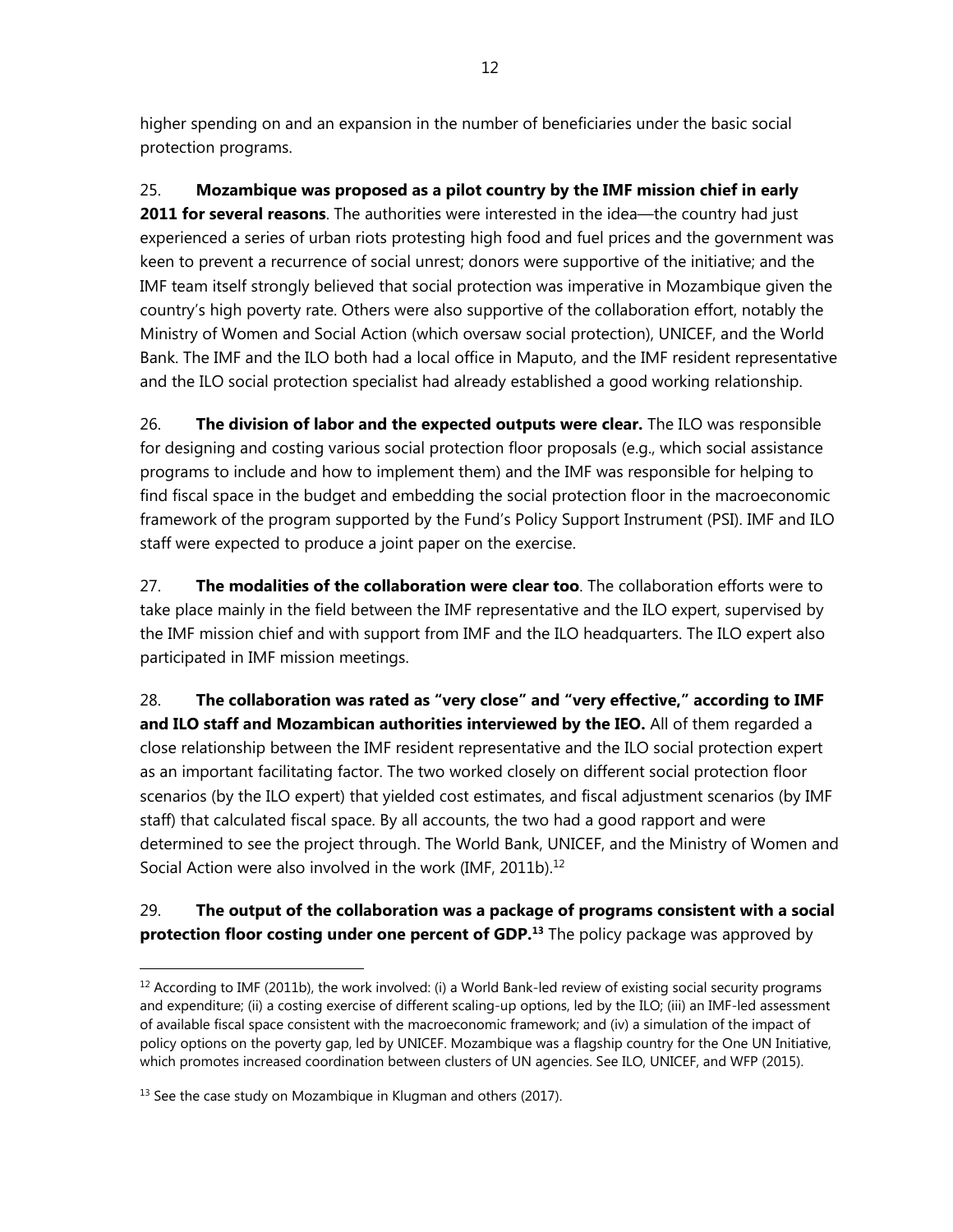the government in October 2011 and featured prominently in Mozambique's PRSP. A joint report was presented by IMF and ILO staffs in a seminar at the Brookings Institution in December 2011. The report was issued in 2013 as an ILO Working Paper (Cunha and others, 2013).

30. **The experience in Mozambique raised an issue regarding IMF collaboration with multiple partners.** The World Bank had a country office in Mozambique and was providing advice to the government on the implementation of the National Strategy for Basic Social Security adopted in 2010. According to IMF, ILO, and World Bank staff interviewed, Bank staff initially had differences with the ILO's approach. The Bank's own work had concluded that the first priority for the government was to build up delivery systems for key existing programs and Bank staff considered the ILO recommendation to scale up the social protection floor programs rapidly over the next 3-5 years to be unrealistic. IMF staff did not get involved in the design and implementation aspects of the social protection floor, although they did help to actively advocate for the social protection floor to the Mozambican government. Ultimately it was agreed that the World Bank would take the lead through TA and project support for designing and putting in place the building blocks of the social protection floor (Klugman and others, 2017).

# 31. **Within the IMF, response to the IMF-ILO collaboration in Mozambique was**

**lukewarm.** While Mozambique was highlighted by COM as a successful example of IMF involvement in social protection—it was featured in the IMF Factsheet on Protecting the Most Vulnerable Under IMF-Supported Programs—staff interviewed for the evaluation told the IEO that neither SPR, FAD, nor the African Department (AFR) considered highlighting the case as a good-practice example of how to implement social protection measures within a sustainable macroeconomic policy framework.

32. **There was little follow-up by the IMF on the SPF-I in Mozambique.** The IMF-ILO collaboration in Mozambique ended after its initial objective was achieved. After the departure of the IMF resident representative and the ILO expert in 2013, subsequent IMF teams stopped monitoring spending on the social protection floor (see Klugman and others, 2017). The emergence of a serious debt crisis in early 2016 moved social protection far down the IMF's list of priorities in Mozambique, and the 2016 version of the Factsheet on Protecting the Most Vulnerable Under IMF-Supported Programs no longer included Mozambique as an example.

# **El Salvador**

33. **In contrast to Mozambique, the IMF-ILO pilot in El Salvador did not go far.** The terms of the collaboration were not made clear to the IMF country team. The pilot itself seemed ill-timed and ultimately the ILO's proposed social protection floor did not win the support of the authorities.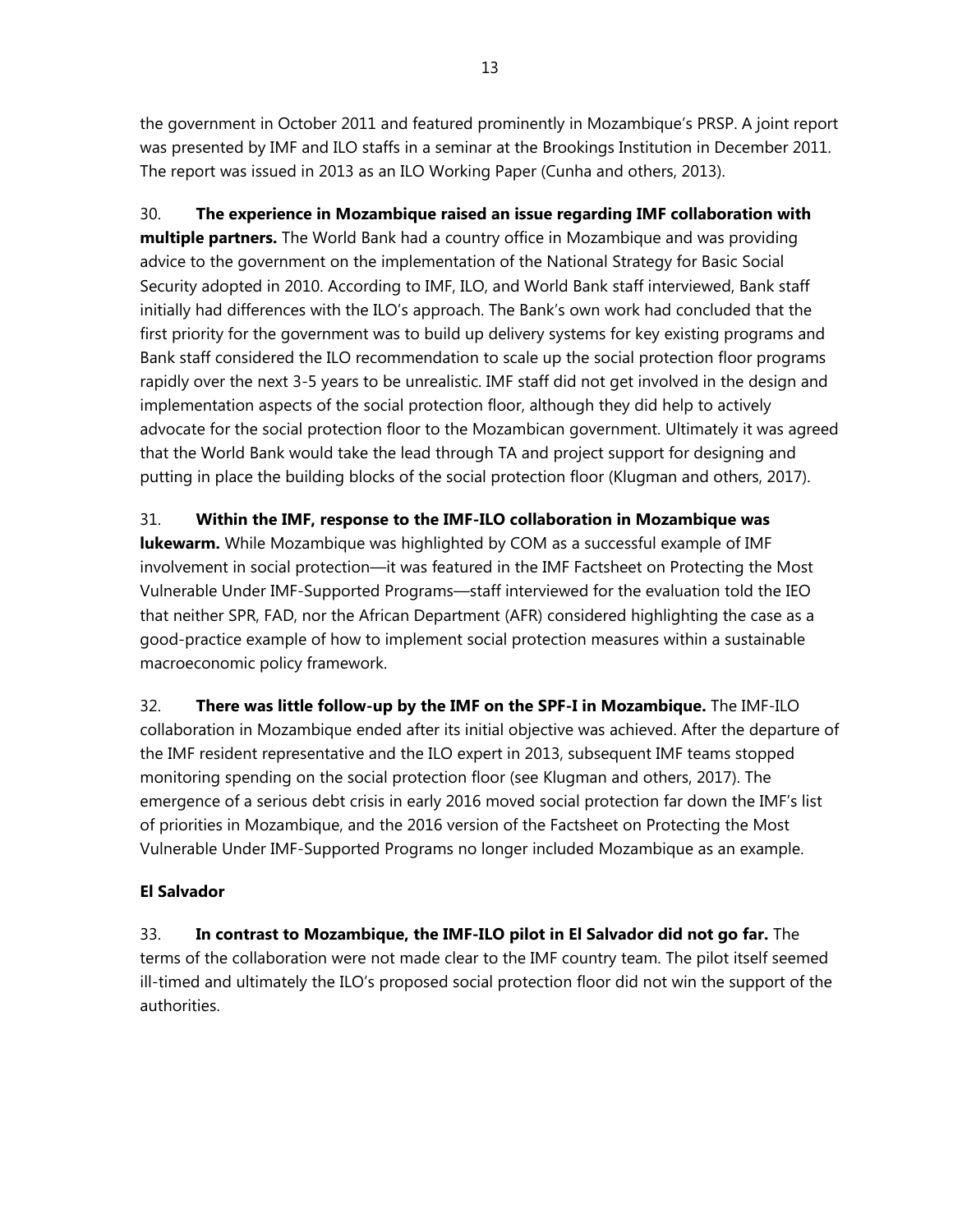34. **The IMF country team was not involved in the selection of El Salvador as a pilot**  case. Neither the IMF nor the ILO had a country office in El Salvador.<sup>14</sup> At the time (early 2011), El Salvador was in the midst an IMF-supported program—a three-year precautionary Stand-By Arrangement (SBA) that was approved in March 2010—and had also negotiated loans with the World Bank and the Inter-American Development Bank (IDB). The authorities had already established their policy priorities, and they and the IMF team were already working with the World Bank and IDB on social protection policies.15

35. **IMF staff were unclear about the objective, modalities, and expected output of the collaboration.** According to IMF interviewees, the IMF team was under the impression that the collaboration would be on labor market issues and not social protection. According to ILO interviewees, the ILO social protection specialist (who was based in Geneva) had instructions to travel to El Salvador to discuss with the authorities and the IMF team cost estimates for a social protection floor, and to produce a joint report with the IMF after the exercise. In the event, ILO and IMF staff did not meet face-to-face to discuss the initiative. The collaboration consisted of a few emails between the IMF mission chief and the ILO specialist. Fund staff provided fiscal data and projections to the ILO. They reviewed the ILO's cost projections and reform proposals, and made suggestions for recalibrating the proposals to better reflect the country's priorities and characteristics. According to IMF and ILO interviewees, the ILO expert was appreciative of the IMF's comments.

36. **The IMF team was concerned that the SPF-I would complicate the Fund's ongoing collaboration with the World Bank and the IDB on social protection.** The SBA-supported program included almost one percent of GDP for social protection measures, including an expansion of the conditional cash transfer programs and the introduction of a temporary employment program. These measures were part of the government's anti-crisis program, which had been developed with the support of the World Bank and the IDB. The IMF team was concerned about the feasibility of the ILO's recommendations and the possible inconsistency of the social protection floor vis-à-vis the approach supported by the World Bank and the IDB.

37. **Unlike in Mozambique, there was no joint ownership of the SPF-I by the IMF and ILO in El Salvador.** The IMF team did not promote the social protection floor to the authorities. Interviews with IMF and ILO staff indicated that while the authorities supported the idea of a floor for social protection spending, they did not consider the ILO's specific reform proposals to be feasible or a good match for their own priorities at the time. The ILO expert made a presentation on the SPF-I in El Salvador—there was no joint paper—at the December 2011 Brookings Institution seminar. There was not much IMF-ILO collaboration after that although the ILO has continued to work on the social protection floor in El Salvador (ILO, 2015).

<sup>&</sup>lt;sup>14</sup> The IMF regional resident representative for the Central America region was stationed in Guatemala.

<sup>&</sup>lt;sup>15</sup> See the case study on El Salvador in Tan and Selowsky (2017).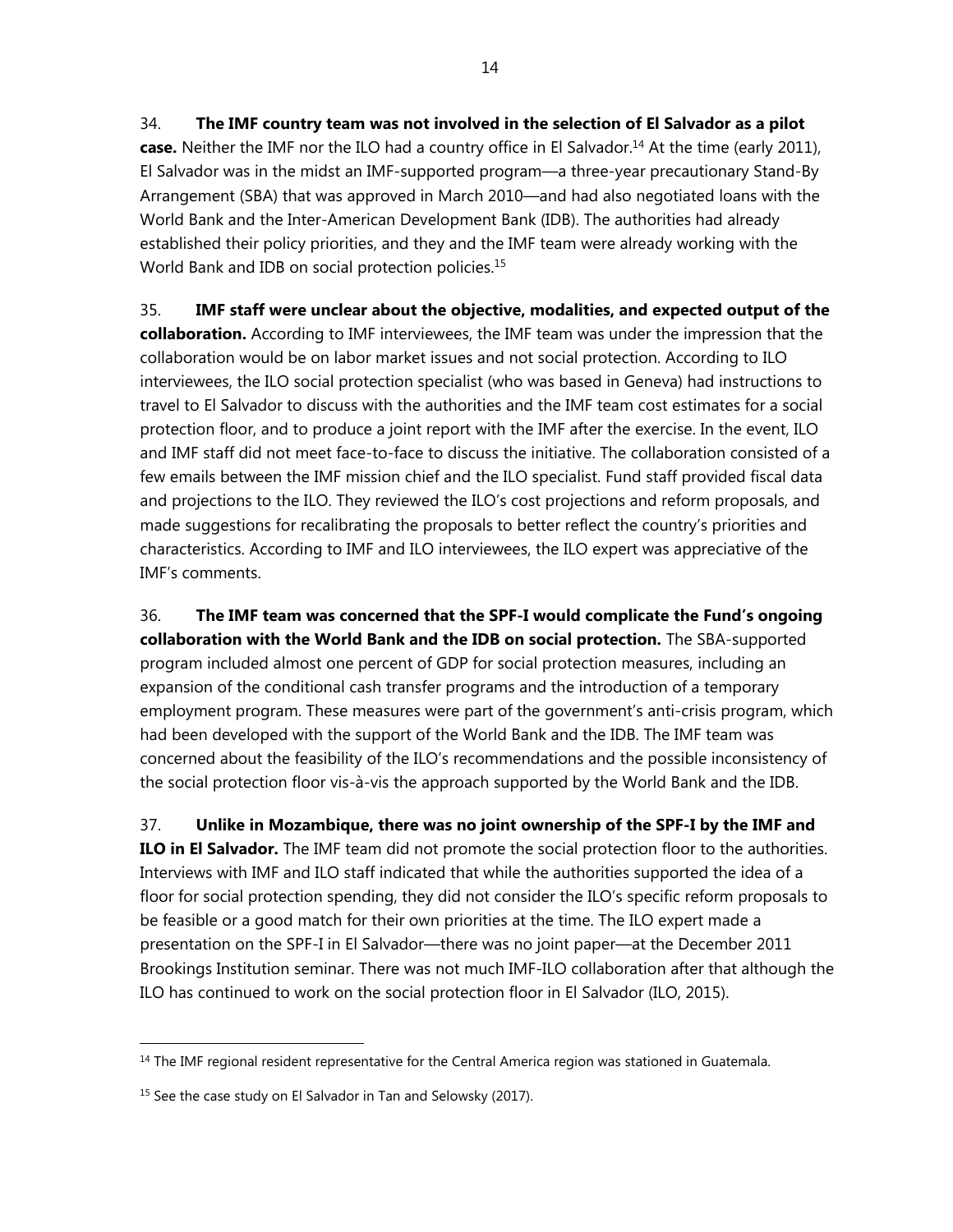#### **Vietnam**

-

38. **IMF-ILO "collaboration" in Vietnam was the least notable of the three pilots.** The pilot began in early 2011, around the same time as Mozambique. Both the IMF and the ILO had country offices in Vietnam but the ILO social protection specialist was based in the regional office in Thailand. According to IMF and ILO interviewees, there was at least one meeting between the ILO specialist and the IMF resident representative. IMF staff told the IEO that they were not aware of any operational guidelines or terms of reference for the collaboration. As in El Salvador, the collaboration involved provision of data and review of the draft report on the IMF's part. And as in El Salvador, according to interviewees, there was no buy-in from Fund staff or the Vietnamese authorities for a social protection floor, mainly for lack of fiscal space at the time. The report again, not a joint paper—was prepared and published by the ILO (Bonnet and others, 2012). There was no follow-up on the SPF-I by the IMF in Vietnam.

### **B. What Happened After the Pilots?**

39. **IMF Management publicly reiterated its commitment to the SPF-I in 2012**. 16 In her speech at the UN Conference on Sustainable Development in June 2012, the IMF Managing Director reaffirmed that the IMF was "collaborating closely with the International Labor Organization, the World Bank, and other United Nations agencies on the social protection floor initiative, which helps poor countries set up basic levels of protection at an affordable cost," adding that: "At the end of the day, social protection should not be seen as a cost but as an investment—an investment in sustainable development" (Lagarde, 2012).

40. **Within the IMF, there was skepticism among staff regarding collaboration with the ILO.** According to IMF staff interviewed for this evaluation, there was a broad sense that collaboration was difficult because IMF and ILO staff "did not speak the same language." Some were not entirely convinced that the related work undertaken since the Oslo conference was central to the IMF's mandate and department work programs.

41. **Nonetheless the IMF concluded that the pilots were successful.** In 2013, the IMF and the ILO agreed to take stock of the pilots and decide on how to proceed with their collaboration. The stocktaking was conducted via an exchange of notes between the two organizations—notes were prepared by IMF staff (in September 2013) and ILO staff (in January 2014). The IMF note concluded that joint work in this area had been very successful and proposed extending its scope by being more ambitious with the number of countries covered by the exercise. The ILO note highlighted the success of the Mozambique pilot but observed that there was less collaboration in El Salvador and Vietnam, where most of the work on the social protection floor was done

<sup>&</sup>lt;sup>16</sup> There was a change in leadership in both institutions after the pilots were initiated. Christine Lagarde replaced Dominique Strauss-Kahn as IMF Managing Director in July 2011. Guy Ryder replaced Juan Somavia as ILO Director-General in October 2012.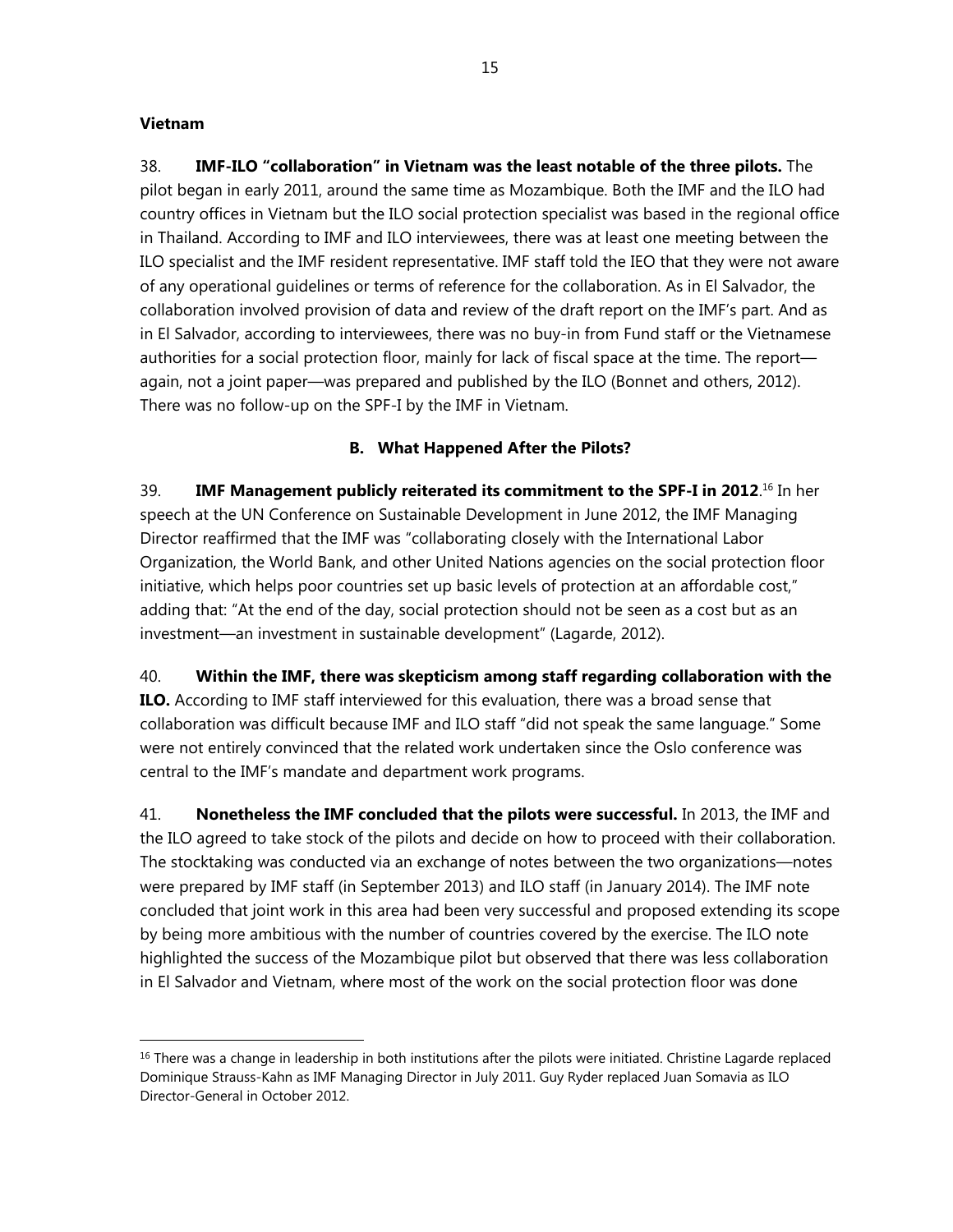exclusively by the ILO. It concluded that the SPIAC-B would provide a useful framework for future coordination on social protection among different agencies.

42. **The IMF proposed a set of new SPF-I pilot countries in 2014 but the collaboration did not resume**. The Managing Director's Global Policy Agenda in the fall of 2014 included a commitment to "[continue] to analyze—jointly with the International Labor Organization—social protection floors, particularly for Africa, ACTs [Arab Countries in Transition], and Latin America" (IMF, 2014). Senior IMF and ILO staff interviewed for this evaluation could not explain why the decision was made to scale up the pilots and why the effort was subsequently abandoned. Some interviewees suggested that the momentum for collaboration may have stalled as the ILO began to focus more on collaborating with the World Bank, with which it co-chairs the SPIAC-B.

# **IV. COLLABORATION WITH UNICEF**

43. **UNICEF works on social protection as part of its mandate to advocate for the protection of children's rights.** Its Social Protection Strategic Framework, published in 2012, promotes the development and expansion of integrated social protection systems (UNICEF, 2012).

44. **There are no guidelines for IMF staff on collaborating with UN programs and funds like UNICEF on social protection**. General arrangements for cooperation and consultation are set out in the 1947 Agreement Between the United Nations and the International Monetary Fund, including consultation and exchange of views and information on matters of mutual interest and reciprocal attendance and participation (without a vote) at certain meetings.<sup>17</sup> The 1996 memo from the Managing Director on ILO collaboration also covered collaboration with the UN, but only in the context of Country Strategy Notes for countries receiving assistance from UN specialized agencies.

45. **The IMF and UNICEF have not seen eye-to-eye in the past.** In the mid-1980s, UNICEF proposed that the IMF modify its approach to macroeconomic adjustment and mitigate the impact of adjustment policies on the health and nutrition of children, the poor, and the vulnerable; it offered to cooperate with the IMF (and the World Bank) to achieve "adjustment with a human face" (Helleiner, Cornia, and Jolly, 1991; Jolly, 1991).<sup>18</sup> In the mid-1990s, UNICEF's report on *The State of the World's Children 1997* criticized IMF-supported structural adjustment programs for "slashing government expenditure … on health and education, on food subsidies and on social services, all needed most by the poor" (UNICEF, 1996). The IMF Managing Director

<sup>&</sup>lt;sup>17</sup> The IMF is a "specialized agency" within the meaning of Article 57 of the UN Charter, i.e., an independent international organization that participates in the UN system. The IMF was created in 1944 and brought into relationship with the UN when the latter came into existence in 1945.

 $18$  According to Jolly (1991), the IMF responded that "[c]ooperation between the World Bank and the IMF on adjustment … was difficult enough without the complications of bringing in UNICEF and/or others of the United Nations, let alone extending adjustment policy and program concerns to include issues such as nutrition."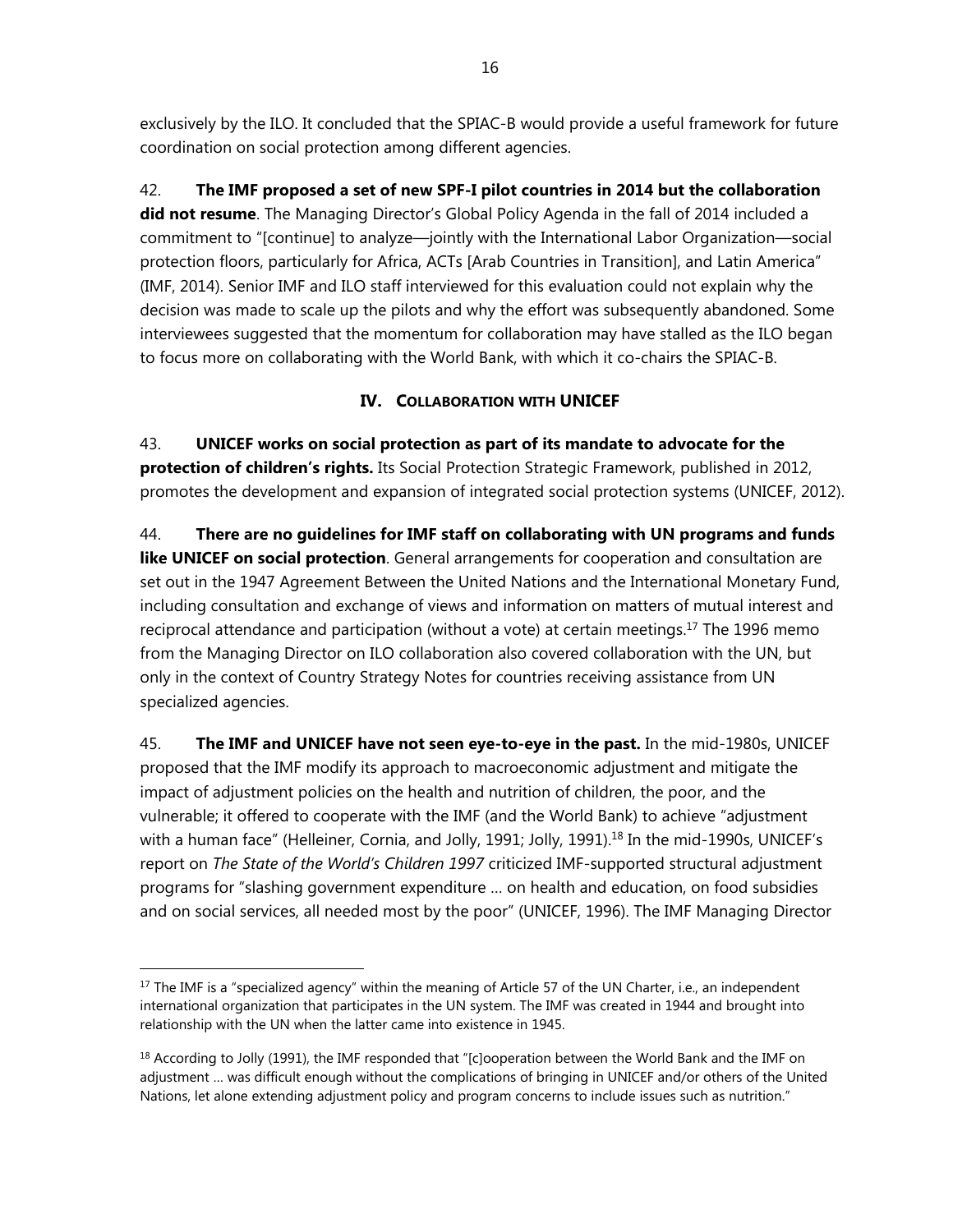immediately challenged this assertion and demanded that UNICEF "take all appropriate steps to correct the misperceptions" of IMF actions created by report.<sup>19</sup>

46. **In 2008, following the food, fuel, and global financial crises, UNICEF approached the IMF to collaborate on what it termed "recovery with a human face."** The IMF—SPR and the External Relations Department (EXR)<sup>20</sup>—agreed. According to interviewees, staff in both institutions viewed the collaboration as potentially beneficial: IMF staff persuaded Management that collaboration with UNICEF would not only provide reputational gains for the Fund but also expertise on social protection schemes that could be used to inform the design of IMFsupported programs; UNICEF staff hoped to get the IMF to "look at things from the children's point of view" and convince the Fund to advise governments to avoid cuts in social services or social expenditure, and increase public spending to mitigate the impact of the crises and austerity on children.

# 47. **The collaboration was envisaged at two levels: the headquarters (or institutional) level and the country level.**

- At the headquarters level, collaboration took the form of an exchange of views in joint meetings of senior staff from both institutions.<sup>21</sup> At the first meeting in September 2009, potential areas of common interest were identified, which included: expanding fiscal space in LICs; monitoring the social impact of policy options; and strengthening social protection and social services. At the third meeting in April 2010, both sides agreed on the terms of reference for country-level collaboration and chose 11 pilot countries for the initiative: Armenia, Bolivia, Burkina Faso, Mauritania, Nepal, Nicaragua, Pakistan, Paraguay, the Republic of Congo, Tajikistan, and Togo. The selection criteria were that there be: (i) an active IMF-supported program in the country; and (ii) a UNICEF country team with local capacity in macroeconomics
- At the country level, it was agreed that the collaboration would entail enhanced staff contacts in the field and in-depth discussions on protecting core social spending in the pilot countries, and that progress in collaboration would be assessed every six months.

48. **The negotiation of the terms of reference for the country pilots revealed considerable differences in expectations**. Based on interviews with IMF and UNICEF staff who were involved in the discussions, the IMF originally proposed one pilot country, whereas UNICEF argued for a larger roll-out to signal a serious commitment by the Fund. The fact that EXR was spearheading the collaboration initiative suggested to the UNICEF representatives that the IMF's

1

<sup>&</sup>lt;sup>19</sup> Letter by the Managing Director to the Executive Director of UNICEF, December 19, 1996.

<sup>20</sup> At the time, COM was known as EXR.

 $21$  The IMF side was led by the EXR director and senior managers from the AFR, FAD, and SPR. The UNICEF side was led by the Director of Policy and Practice.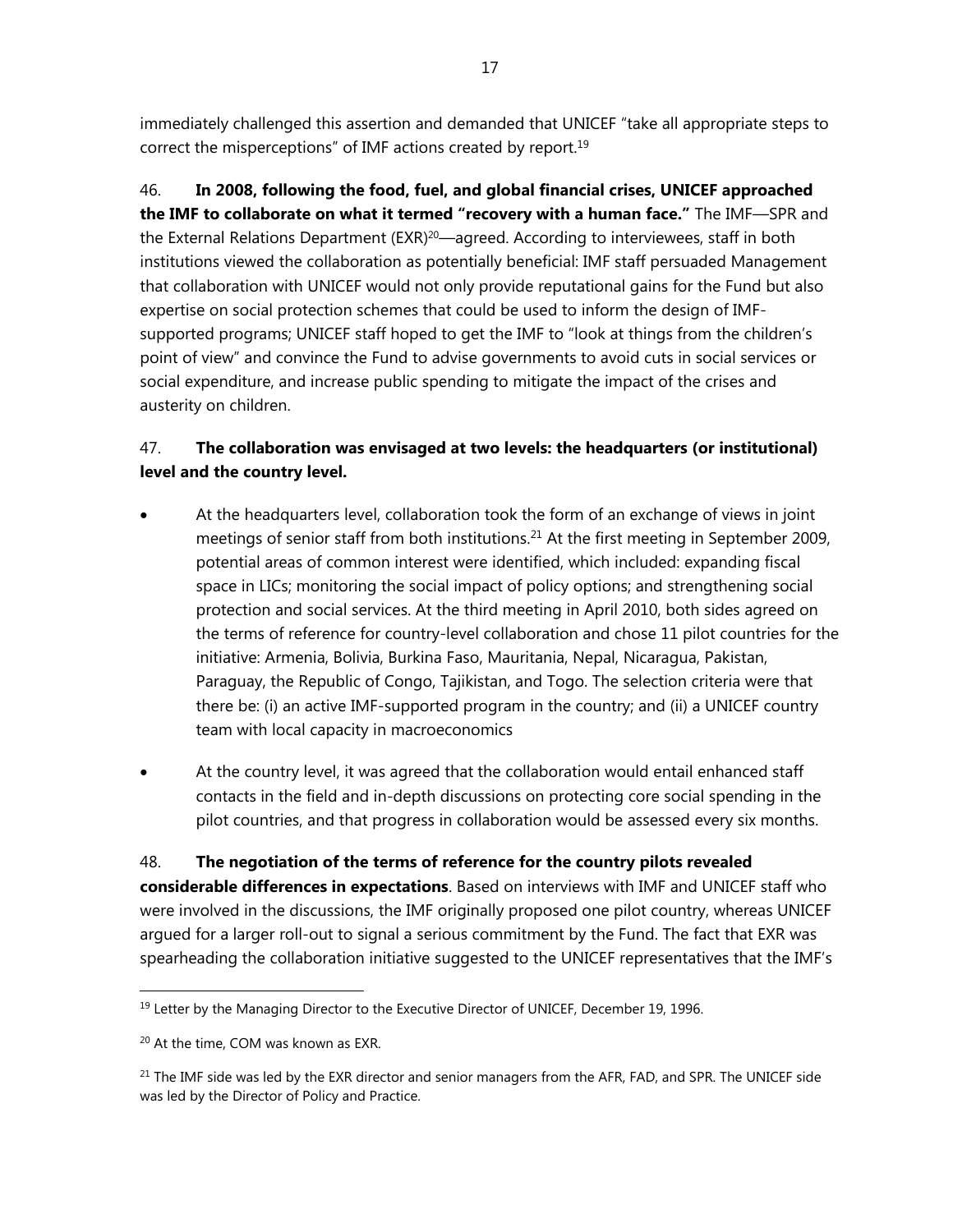primary motivation for collaboration was for public relations purposes. On the IMF side, staff pushed back against UNICEF's request to protect and/or increase spending on social protection in every case, explaining that larger fiscal deficits can be accommodated only where feasible and that the IMF has little influence on the composition of a country's social spending, which is up to the national government.

49. **Collaboration at the headquarters level run into a bump in 2011.** In the fall of 2011, a U.K. newspaper article challenged the IMF's public commitment to shield the poor from the worst of the global downturn.<sup>22</sup> The article was based on a paper by UNICEF staff (Ortiz, Chai, and Cummins, 2011), an earlier version of which had been shared with and had received comments from IMF staff. Although some UNICEF staff considered the article a misinterpretation of their views, some IMF staff saw it as a "betrayal of trust" (according to interviewees), arguing that the paper inappropriately extrapolated IMF policy advice that was oriented primarily toward advanced economies and that it did not provide clear evidence that reductions in aggregate government expenditures necessarily led to cuts in social spending, particularly spending well targeted to the poor.<sup>23</sup> More fundamentally, the rift revealed how little progress had been made in reaching a meeting of the minds at the institutional level. UNICEF staff generally held on to their view that public expenditures on social protection should be seen as investments and policies to restore medium-term macroeconomic sustainability had to be balanced against those to protect and support children and poor households in the immediate term. IMF staff generally held on to their view that fiscal deficits had to be managed to ensure fiscal sustainability.

50. **Collaboration at the country level fared better.** At the time, UNICEF had just doubled its country presence, so there was no shortage of country teams in the field although UNICEF staff themselves acknowledged that few had a macroeconomics background. The terms of reference for the country pilots were not specific regarding the collaboration modalities or expected outputs. In the event, the 11 pilots proceeded with different levels of collaboration, depending on country circumstances and team commitment, and yielded different results.

# 51. **In-country collaboration was close and tangible outcomes were documented in half of the pilot cases:**

 In Armenia, IMF and UNICEF staff produced a one-page joint note which was published as an annex to the staff report for the second review of the 2010 blended arrangement under the Extended Credit Facility (ECF) and Extended Fund Facility (EFF) (IMF, 2011c).

1

<sup>22 &</sup>quot;Austerity measures risk irreversible impact on children, warns UNICEF," *The Guardian*, September 25, 2011.

 $^{23}$  Deacon (2013) provides an account of this episode from UNICEF's perspective. According to this account, the collaborative relationship between the IMF and UNICEF began to deteriorate in early 2010 when the IMF started to advise fiscal consolidation and exit from crisis intervention policies, and UNICEF staff began to produce analytical work critical of these policies (Ortiz, Vergara, and Chai, 2010). The IMF complained, and UNICEF staff were "instructed not to work on this topic" (Deacon, 2013).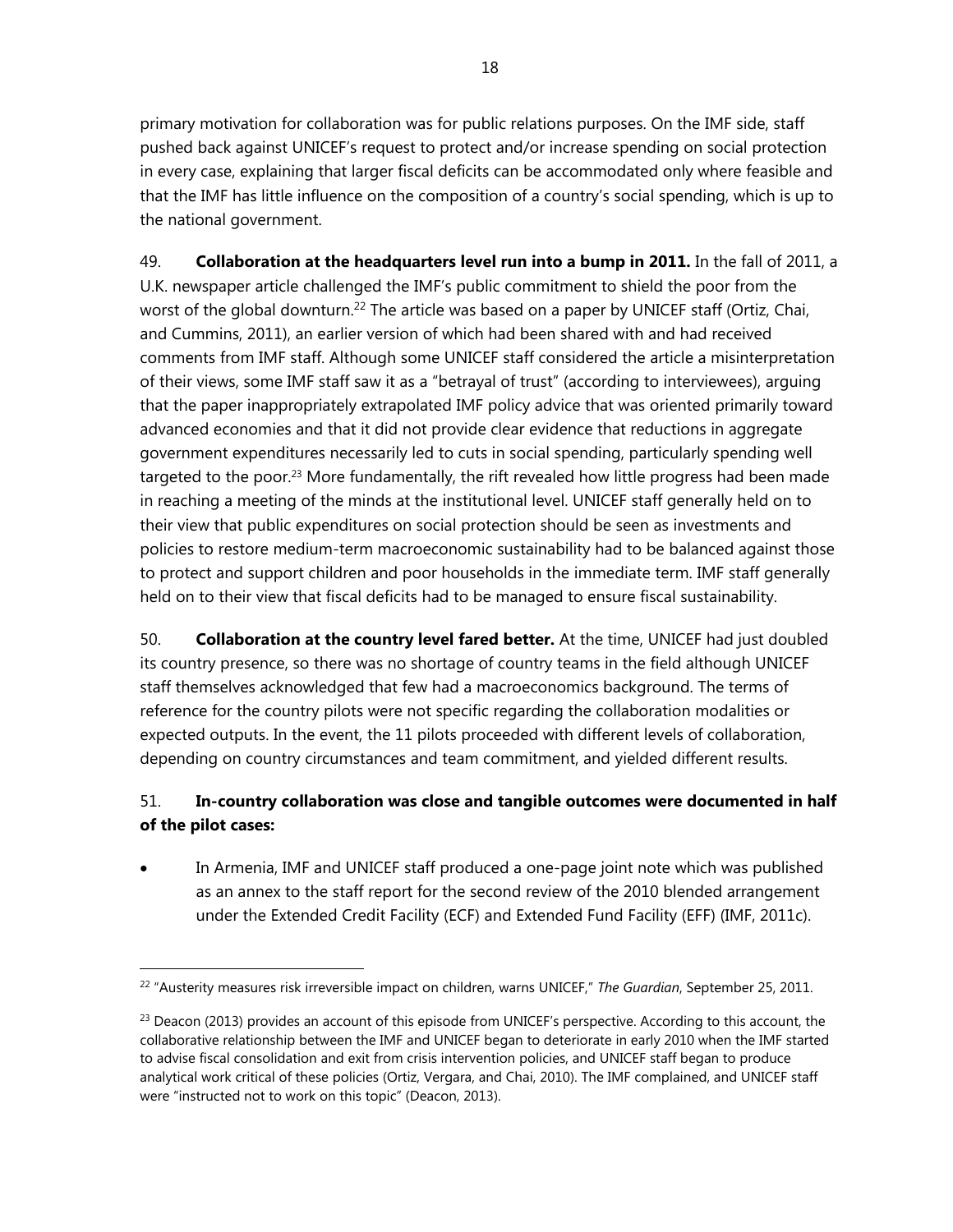The ECF/EFF-supported program included structural benchmarks related to introducing an integrated system for the provision of social protection services.

- In Burkina Faso, IMF-UNICEF collaboration was credited with contributing to higher social protection spending in the ECF-supported program.24
- In the Republic of Congo, the IMF-UNICEF collaboration helped to accelerate key social spending, particularly in the health sector.<sup>25</sup>
- In Mauritania, the 2009 ECF-supported program incorporated a study of existing social protection and safety nets schemes led by UNICEF; the authorities committed to launching the study as part of the program request (IMF, 2010c), and to preparing a national social protection strategy in line with the recommendations of the study, as part of the Second Review (IMF, 2011d).
- In Togo, the IMF and UNICEF (together with other development partners) contributed to the development of a national social protection strategy (IMF, 2011e).
- In Nicaragua, IMF and UNICEF staff jointly encouraged the authorities to undertake studies analyzing the effectiveness, efficiency, and redistributive impact of social spending, one of those studies was incorporated as part of the commitments in the sixth review of the 2007 PRGF/ECF-supported program and in the authorities' updated PRSP (see IMF, 2011a).

52. **Collaboration was limited in other pilots, mainly because there was no active IMF program**. The last IMF program in Bolivia had ended in March 2006; the last one in Nepal had ended in November 2007; the last one in Paraguay had ended in August 2008; and the 2008 SBA in Pakistan had gone off-track after the fourth review in May 2010. In Tajikistan, IMF and UNICEF staff exchanged views and information but no collaboration output was reflected in the 2009 PRGF-supported program.

53. **The collaboration was not sustained after 2011.** The fourth and last meeting of IMF and UNICEF staff took place at IMF headquarters in December 2011 when the two groups took

-

<sup>&</sup>lt;sup>24</sup> UNICEF's 2013 overview of its program in Burkina Faso claimed that its partnership with the IMF "led to the inclusion of social protection amongst the priorities of the 2013 budget and resulted in increased financial contribution for social protection from 5.37% to 8.72%"

<sup>(</sup>https://www.unicef.org/bfa/english/Programme\_Overview\_Social\_Policy\_Nov\_14.pdf). IMF documents on Burkina Faso did not attribute specific outcomes to the collaboration (see Klugman and others, 2017).

 $25$  In late 2010, the Republic of Congo experienced a deadly outbreak of wild poliovirus, which caused over 200 deaths within a month, mainly among young adults. UNICEF, together with the WHO, was supporting mass polio immunization campaigns targeting the entire population by ensuring the availability of vaccines. In December 2010, the IMF team helped to unblock budgetary funds for vaccination campaigns for poliomyelitis and measles; some 5,000 children received vaccinations as a result.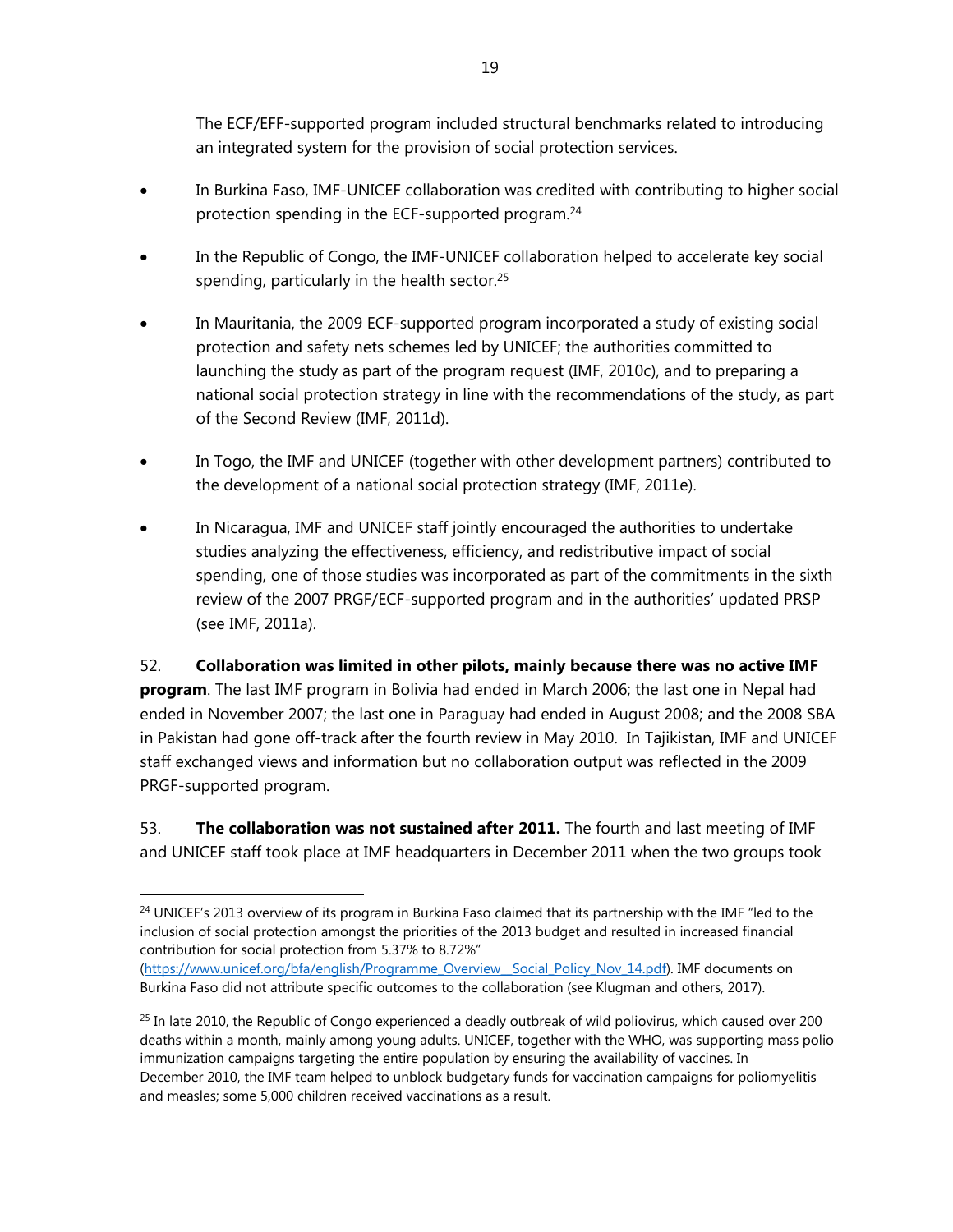stock of their collaboration at the global and country levels and discussed how to best move the partnership forward. Although both institutions viewed the experiences of the pilot countries as "overwhelmingly positive" overall, there appears to have been no follow-up since then. According to IMF and UNICEF interviewees, contributing reasons included: staff turnover in both institutions; changes in country circumstances; changes in external circumstances (food and fuel prices fell and the financial crisis abated, hence, some of the initial concerns became less urgent); and change in focus (the IMF turned its attention to its collaboration with the ILO, and UNICEF to other partners as well).

### **V. COLLABORATION WITH OTHER INSTITUTIONS**

54. **The IMF did not have any formal collaboration initiatives with the OECD on social protection during the evaluation period.** As noted in the staff survey results (Wojnilower and Monasterski, 2017), IMF staff did draw on OECD data and research in their work, mostly in the context of surveillance. However, there was little evidence that staff consulted with the OECD on social protection issues in the handful of OECD member countries that had a Fund arrangement during the evaluation period.<sup>26</sup> OECD staff interviewed for this evaluation confirmed that their views on social protection issues were rarely sought by the Fund during the euro area crisis, and suggested that this was a missed opportunity for closer collaboration between the two institutions.

55. **Cooperation with regional institutions on social protection issues took place at the country level.** Among the regional development banks, IMF missions worked with the Asian Development Bank (ADB) and the IDB in several countries in a program and/or TA context during the evaluation period. A country-level assessment of cooperation with these regional institutions was beyond the scope of this paper, although interviews with IMF Area Department staff did not uncover any problems with such cooperation. In European Union (EU) member countries, IMF missions collaborated with the European Commission (EC) on social protection issues in the context of programs (particularly on issues of pension reform) but the experience was not always smooth (Heller, 2017). IMF staff for the most part rated their cooperation with other institutions on social protection as "moderately effective" (Wojnilower and Monasterski, 2017).

# **VI. OVERALL ASSESSMENT OF INSTITUTIONAL-LEVEL COLLABORATION**

56. **The IMF's concept of "collaboration" is extremely broad and covers a variety of modalities.** Collaboration is normally understood to involve joint effort and shared goals, as distinct from cooperation which is accomplished by the division of labor among participants.<sup>27</sup>

 $26$  OECD members that had an IMF arrangement during the evaluation period were Greece, Hungary, Iceland, Ireland, Poland, and Portugal. As noted in Wagner and Zhou (2017), IMF staff consulted with OECD pension experts in the course of Ireland's EFF-supported program.

 $^{27}$  Roschelle and Teasley (1995) define collaboration as "a coordinated, synchronous activity that is the result of a continued attempt to construct and maintain a shared conception of a problem" and cooperation as "an activity where each person is responsible for a portion of the problem solving."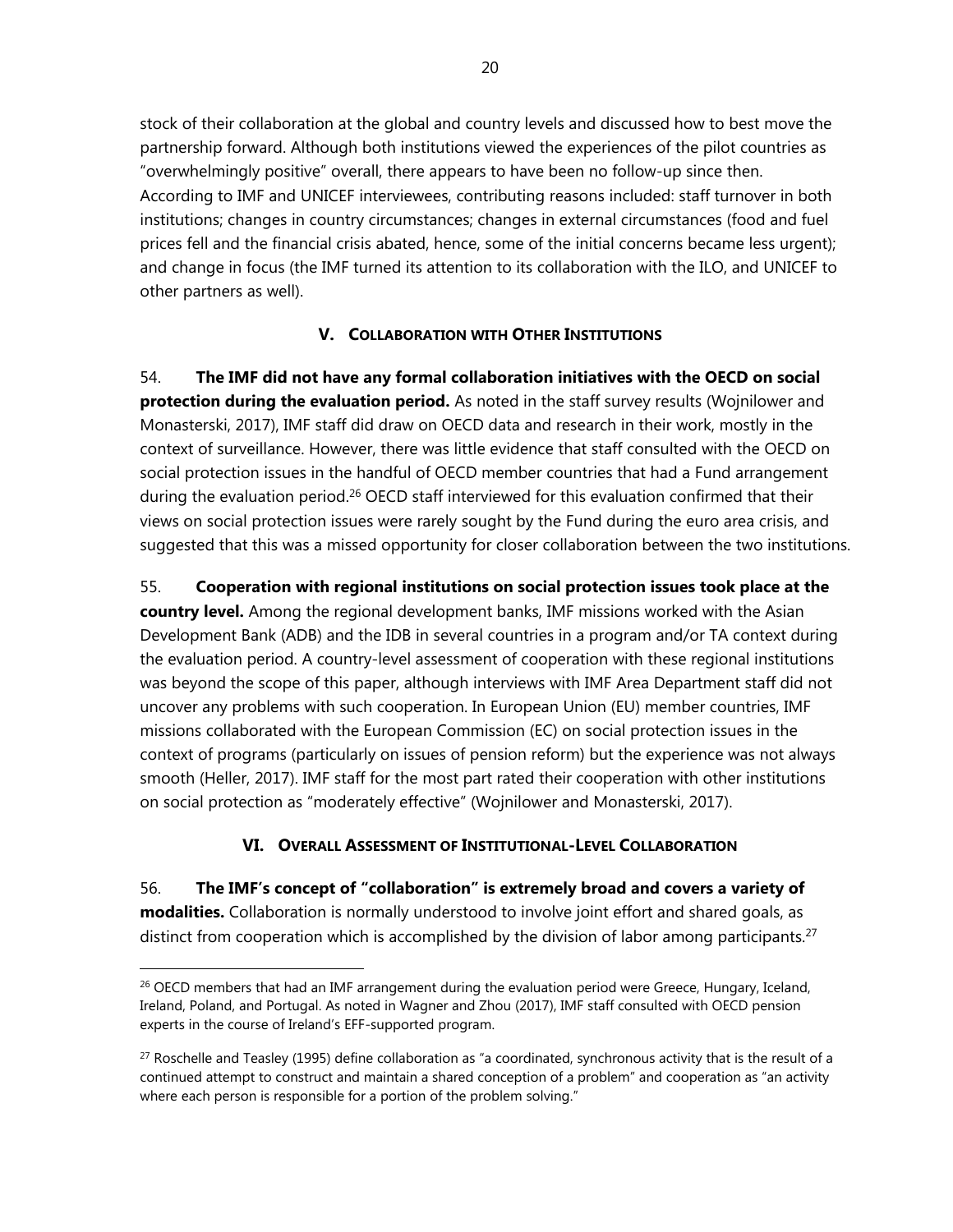Consistent with the IMF's concept of collaboration, this paper covered collaborative activities as well as cooperation efforts, ranging from joint efforts with shared goals to merely exchange of information.

# **A. Main Findings**

57. **There was little clear guidance to IMF staff on the objective, modalities, and expected output of collaboration with other institutions on social protection.** IMF guidance on collaboration with the World Bank emphasized the division of labor between the two institutions where the precise collaborative aspects with respect to social protection (e.g., joint output or expected collaboration outcome) were rarely formalized. In contrast, the collaboration initiatives with the ILO and UNICEF had an explicit social protection focus, but the SPF-I collaboration exercise with the ILO provided no specific operational guidance to the staff involved in the pilots and the guidance contained within the terms of reference for the UNICEF country pilots was very general.

58. **The longstanding division of labor between the IMF and the World Bank generally put social protection under the Bank's primary responsibilities.** During the evaluation period, the World Bank's Social Protection and Labor work was concentrated in middle-income countries, particularly in Latin America and the Caribbean, and Europe and Central Asia. Bank-Fund cooperation in the area of social protection also took place in the context of the PRS approach in LICs. A country-level assessment of Bank-Fund collaboration on social protection was beyond the scope of this paper, although evidence from country case studies in Feltenstein (2017), Heller (2017), Klugman and others (2017), and Tan and Selowsky (2017) generally pointed to an effective division of labor and good cooperation.

59. **While past IEO evaluations expressed concern at the lack of cooperation between the IMF and the World Bank on PSIA, in practice the Fund was able to undertake the needed analysis over the past decade largely using its own resources.** Since 2008, PSIA has been "mainstreamed" into FAD's expenditure policy work, particularly in the context of food and fuel subsidy reforms, and staff has not had to rely on the World Bank for such analysis. IMF staff interviewed for this evaluation did not complain about getting PSIA done on a timely basis by FAD during the evaluation period.

60. **On balance, the IMF-ILO SPF-I pilots had limited success.** Of the three pilots, this paper found effective collaboration only in Mozambique, where the IMF country team strongly believed in the need for greater social protection and worked closely with the ILO social protection specialist to successfully persuade the government to adopt a social protection floor. In the other two pilots, there was very little interaction, let alone collaboration, between IMF and ILO staff. The collaboration effort was eventually discontinued.

61. **The IMF-UNICEF initiative had some success at the country level but not at the headquarters level**. The 11 country pilots proceeded with different levels of collaboration,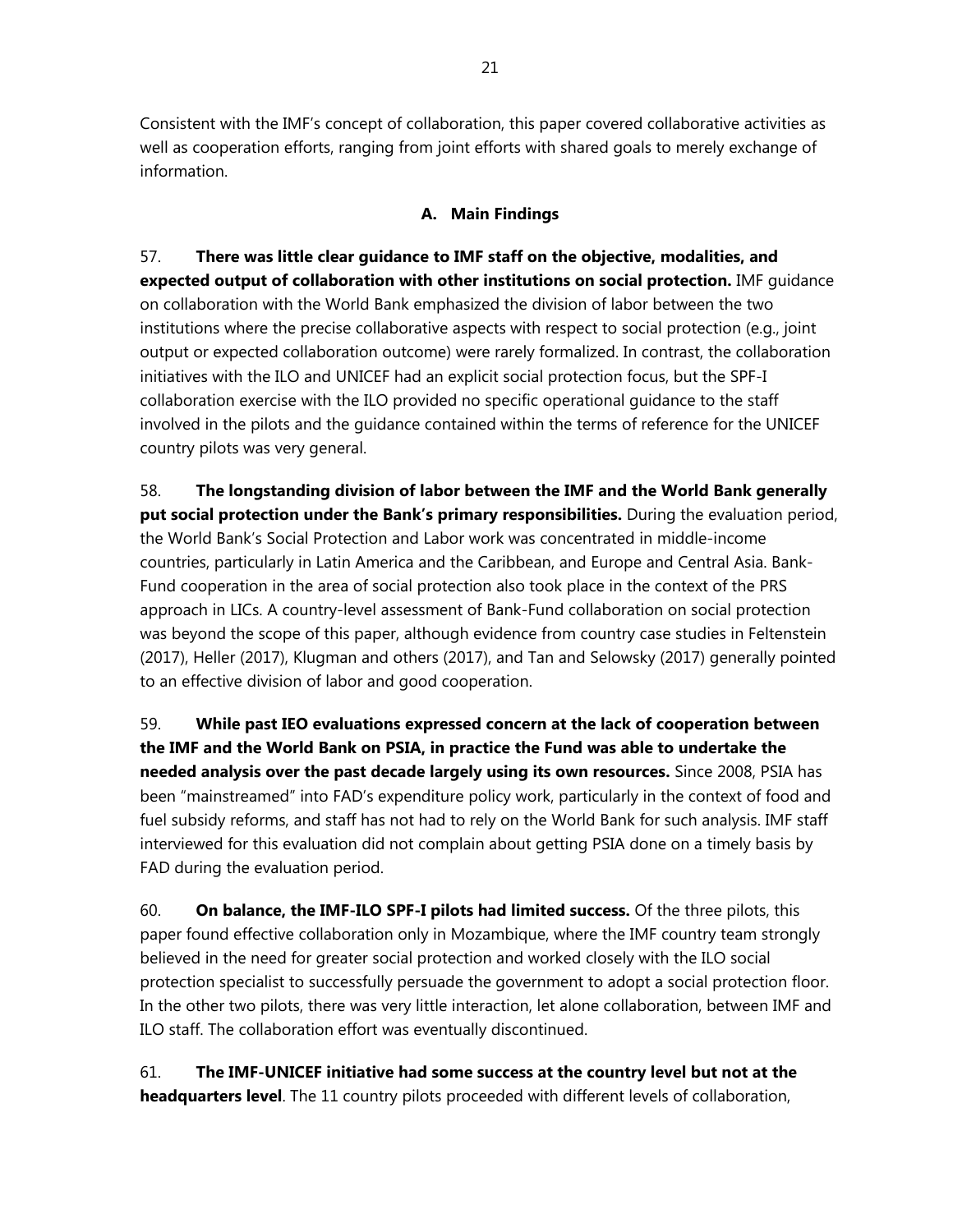depending on country circumstances and team commitment. Six pilots were able to point to some tangible result of collaboration. However, collaboration at the institutional level revealed several challenges, including how to develop shared goals while respecting differences in institutional mandates and approaches to social protection, and how to set realistic and clear expectations for collaboration.

62. **There were no institutional collaboration initiatives on social protection with other institutions during the evaluation period.** This paper did not assess IMF cooperation with regional institutions or bilateral aid agencies (such as the United States Agency for International Development and the United Kingdom's Department of International Development) on social protection at the country level.

# 63. **The IMF's more successful collaboration with the World Bank compared to other partner institutions seems to reflect both institutional and historical factors.** The institutional mandate of the IMF is more closely related with that of the World Bank than, for instance, the ILO and UNICEF, which implies that Bank-Fund collaboration has often been rooted in shared policy priorities and approaches. Moreover, there is a long and established history of collaboration between the Fund and the Bank, supported by detailed operational guidelines that have been revised over the years to ensure effective collaboration between the two institutions. In contrast, the IMF's collaboration with the ILO and UNICEF on social protection was more recent, the scope of the initiatives were more limited, and operational guidelines were largely lacking. Finally, the locational proximity of Fund and Bank offices may have helped in facilitating communication between their teams.

# **B. Key Issues**

64. **How should the IMF work with institutions that have different policy priorities or approaches to social protection?** As sister institutions, the IMF and the World Bank generally shared common goals. IMF collaboration with UN agencies (the ILO and UNICEF), however, faced difficulties when the IMF's concern for fiscal sustainability and support for well targeted social benefits conflicted with the UN's rights-based approach to social protection which advocates universal coverage and access to social protection. Procedures to resolve institutional differences and find common ground should be established ahead of any collaboration exercise. In an area like social protection where the IMF is not the global leader and where the rights-based approach appears to be the predominant approach to social protection in the development community (including the World Bank since 2015), the IMF would need to maintain open lines of communication with institutions holding different views and find ways to work constructively with them.

65. **How should the IMF work with institutions that have a different operational structure and timeframe?** This is an old issue that has posed challenges for the IMF's collaboration efforts, not just in social protection but more broadly. Typically, IMF staff work on short deadlines, especially in the context of program reviews. Past IEO evaluations noted that the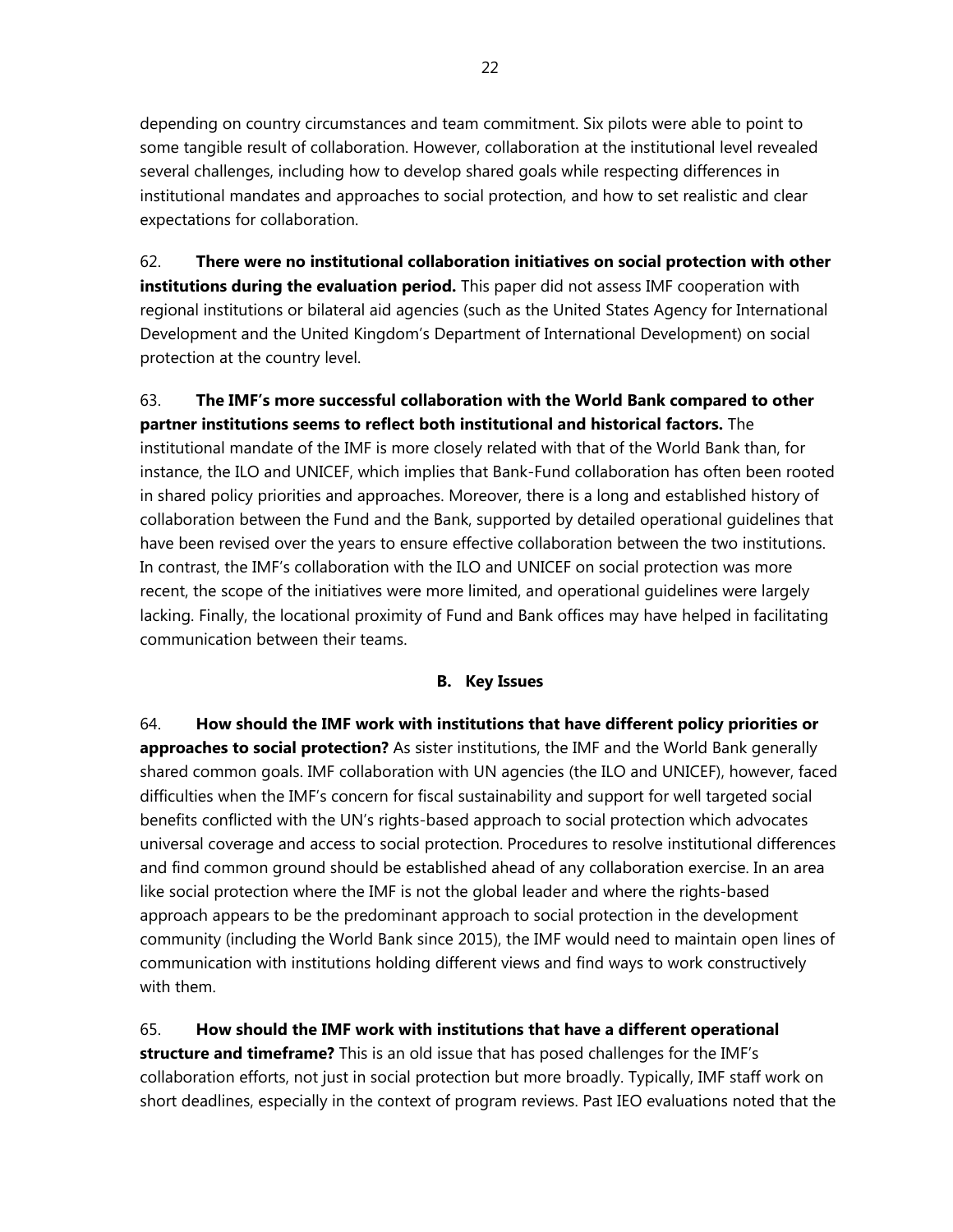World Bank's timetable did not always fit with that of IMF program design and that it was unrealistic for the IMF to expect the Bank to implement or coordinate PSIA for any given reform on request. The IMF appears to have solved this problem by developing its own (albeit limited) capacity in PSIA.

66. **What should the IMF do when multiple partner institutions have divergent views on specific social protection design or implementation issues?** IMF staff are instructed to rely on the expertise of other partner institutions for the design and implementation details of social protection policies, but in some cases the expert views of these institutions may differ. How should IMF staff, without much expertise in this area, decide which view to follow? In the IMF-ILO pilot cases, the practice varied: in El Salvador, the IMF team chose to rely on the World Bank instead of supporting the ILO whereas in Mozambique, the IMF team decided to go along with the ILO despite initial objections from the World Bank. It would be helpful if staff could be guided by basic principles or an institutional view in such circumstances since the IMF will ultimately be accountable for the social protection policies it endorses.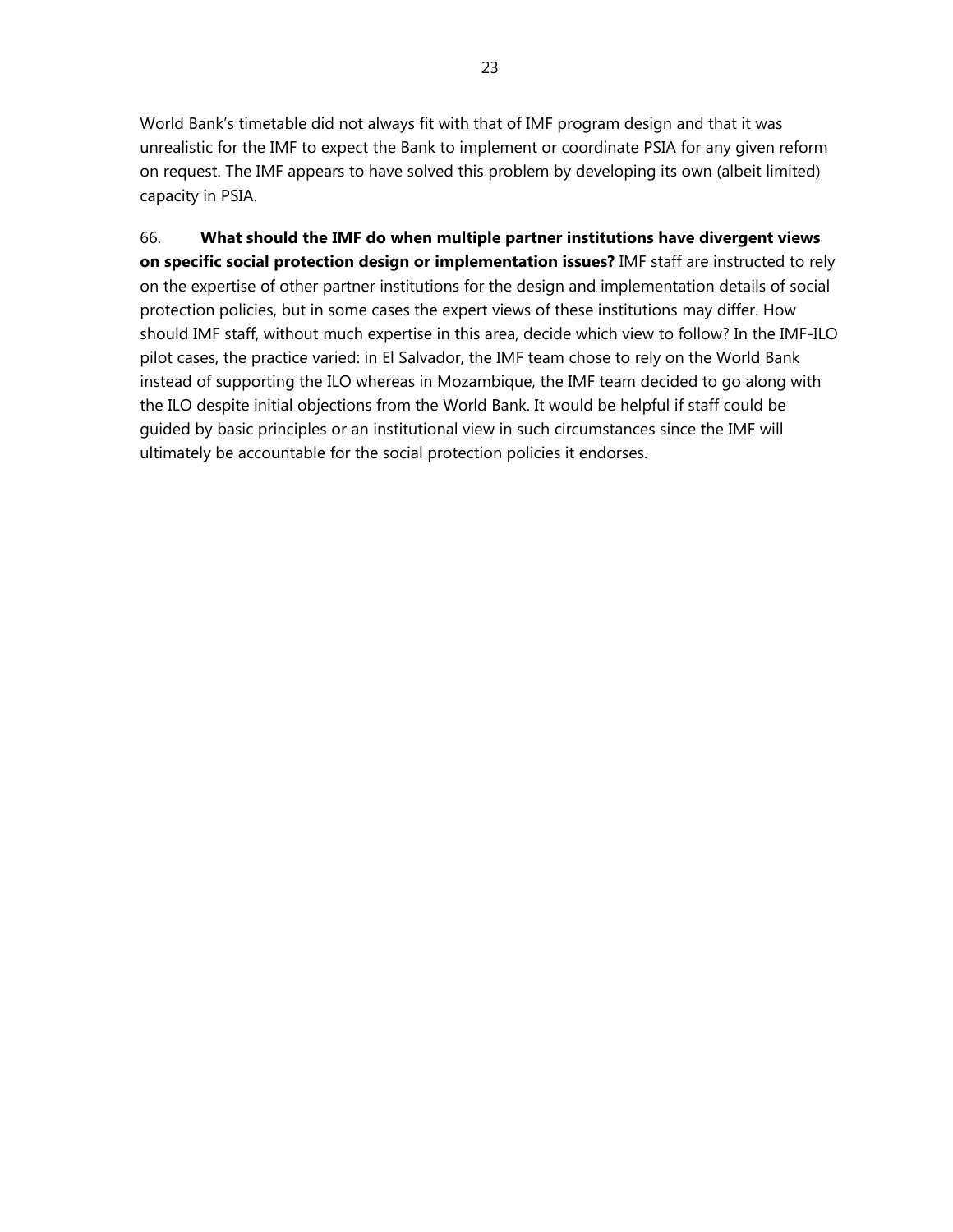# **ANNEX 1. WHO OVERSEES IMF COLLABORATION WITH OTHER INSTITUTIONS ON SOCIAL PROTECTION ISSUES?**

Currently, there appears to be no single focal point within the IMF for formulating strategies and providing operational guidance to staff on collaborating with other organizations on social protection issues. This may reflect the lack of a clear institutional strategy for social protection, as the IMF's involvement in this policy area has been largely seen as indirect. Various departments have initiated and/or participated in collaboration efforts with other organizations based on their functional responsibilities.

At the institutional level, SPR leads interactions with the World Bank, the UN agencies, and the ILO. SPR plays a central in developing policy strategies for the IMF and preparing operation guidelines for implementing them. SPR is responsible for monitoring implementation of the Joint Management Action Plan (JMAP) to strengthen Bank-Fund collaboration. It works with the World Bank's Poverty Reduction and Economic Management Network and prepares progress reports and guidance notes. SPR is also in charge of liaising with the UN agencies and the ILO, working directly through the IMF's Special Representative to the UN.

COM oversees interactions with CSOs—such as labor unions and non-governmental organizations—and parliamentarians. Until a few years ago, COM was also in charge of interactions with UN agencies (this role has been shifted to SPR). As the focal point for all IMF public information activities, including building relations with media, civil society, and policymakers, COM coordinates and leads interactions with CSOs at the institutional level. Area Department staff and IMF resident representatives can directly handle contacts with CSOs at the country level but are expected to do so as much as possible with the knowledge of COM (IMF, 2015a). COM provides guidance to staff on consistency of messages and communications, and advice on best practices in engagement with CSOs.

FAD is responsible for collaboration with the World Bank on public expenditure policy issues. Together with SPR, it collaborates with, and reviews papers of the UN, OECD, and other international organizations on social sector and poverty-related issues. In addition, it liaises with the WHO on health policy issues. FAD staff organize and participate in external conferences on a variety of expenditure policy topics.

Area Department staff and resident representatives also frequently take initiatives to engage with World Bank or UN country teams at headquarters as well as in the field.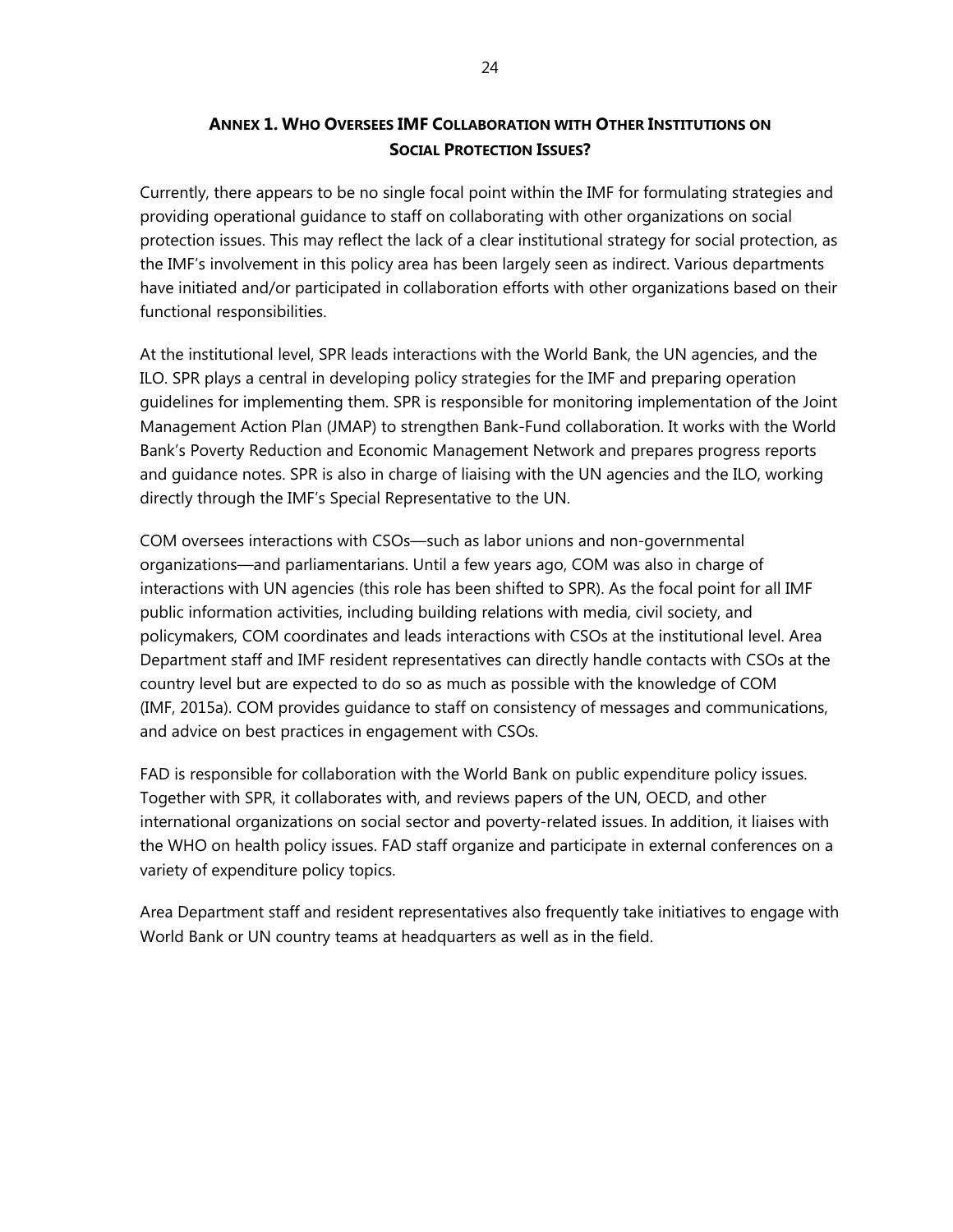### **ANNEX 2. CONCLUSIONS FROM PAST IEO EVALUATIONS ON IMF COLLABORATION WITH OTHER INSTITUTIONS**

Past IEO evaluations have examined the IMF's collaboration with other organizations in various areas of Fund policies and activities (Table A.2.1). For example, the effectiveness of collaboration with the World Bank was assessed in IEO (2004), IEO (2007), and IEO (2014b) in the context of the Poverty Reduction Strategy (PRS) approach; in IEO (2006) in the context of Financial Sector Assessment Programs; and in IEO (2009) in the context of structural conditionality. Other IEO evaluations have examined IMF collaboration/cooperation with the World Trade Organization (IEO, 2009), with the Financial Stability Board (IEO, 2014a), and with the Troika partners (IEO, 2016).

These evaluations all called for further strengthening the IMF's collaboration with other institutions and, more specifically, for developing or improving guidelines for IMF engagement with partners. The evaluations identified various operational challenges to effective collaboration, such as different institutional mandates and operational structures; and staff incentives and personal "chemistry". The evaluations also found that while inadequate operational guidance often posed problems for effective collaboration, guidelines that focused too much on documents and procedures and too little on accountabilities could be unhelpful as well. One central issue in recent evaluations has been how to reap the benefits of collaboration while protecting the IMF's independence at the same time.

Most relevant to this evaluation are the findings related Bank-Fund collaboration on poverty reduction strategy. IEO (2004) found that PSIA was "far from being 'mainstreamed' in program design," partly because "the arrangements for setting and delivering on priorities for such analysis within a broader partnership framework were not well specified," resulting in a lack of resources allocated to this purpose and coordination problems with the World Bank. Specifically, that evaluation noted that: "The implicit assumption that the World Bank will act as the "agent" for the IMF in implementing or coordinating PSIA in areas of importance to the Fund can pose problems. If the Bank is not actively engaged in lending associated with a particular area, it has little incentive to devote its own scarce resources to analyzing the issue. The Bank's timetable may also not fit with that of IMF program design" (IEO, 2004). IEO (2007) also found ineffective Bank-Fund collaboration on PSIA. A joint revisit of these two evaluations in 2014 found still "limited Bank-Fund collaboration on PSIA in the post-2007 period" (IEO, 2014b).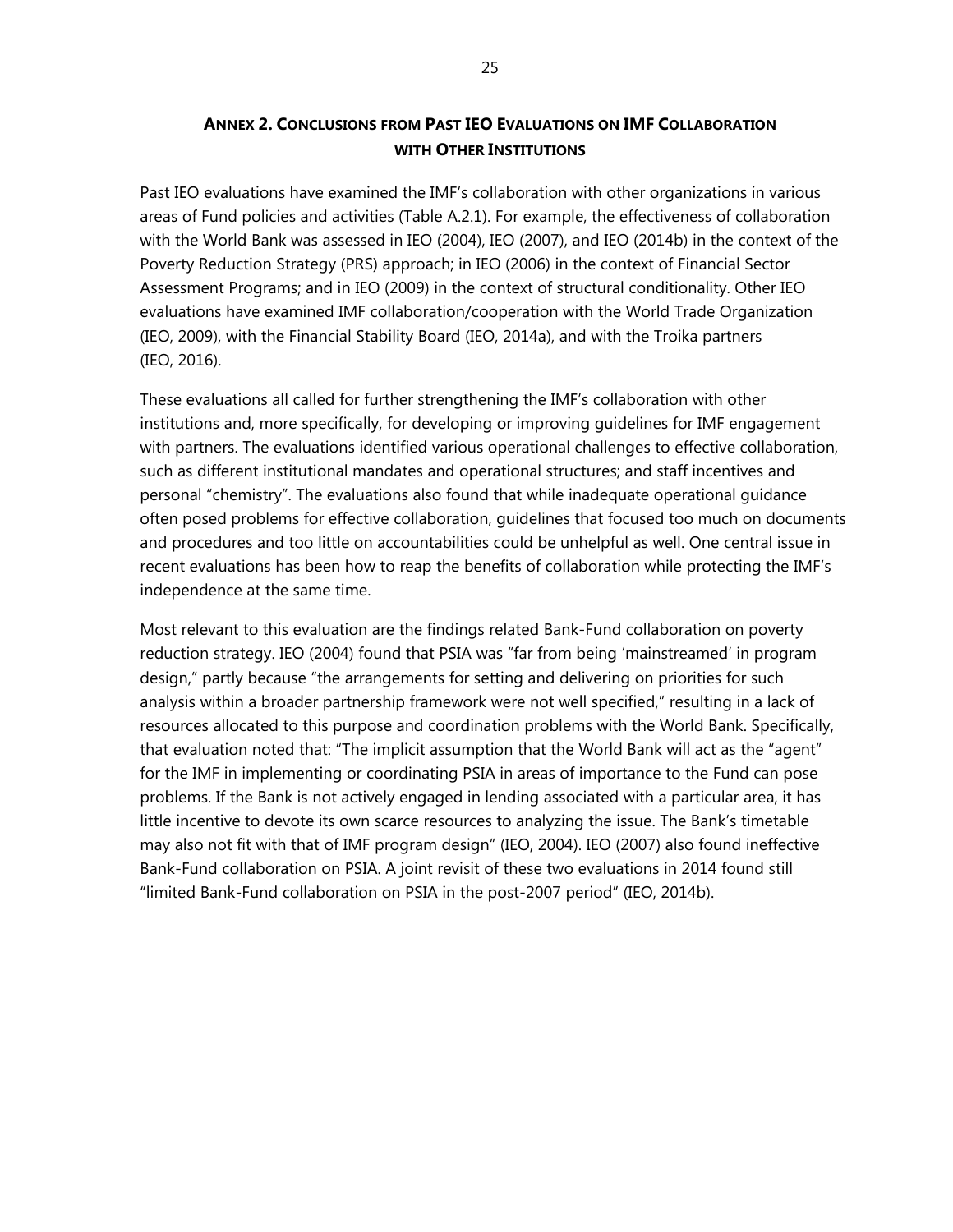| Table A.2.1. Conclusions and Recommendations of Past IEO Evaluations on<br><b>Collaboration with Other Institutions</b> |                                                                                                                                                                                                                                                                                                                                                                                                                                                                                                                                                                                                                                                                                                                                                                                                                                                                                                                                                                                                                                                                                       |  |
|-------------------------------------------------------------------------------------------------------------------------|---------------------------------------------------------------------------------------------------------------------------------------------------------------------------------------------------------------------------------------------------------------------------------------------------------------------------------------------------------------------------------------------------------------------------------------------------------------------------------------------------------------------------------------------------------------------------------------------------------------------------------------------------------------------------------------------------------------------------------------------------------------------------------------------------------------------------------------------------------------------------------------------------------------------------------------------------------------------------------------------------------------------------------------------------------------------------------------|--|
| <b>IEO Evaluation</b>                                                                                                   | Conclusion/Recommendation                                                                                                                                                                                                                                                                                                                                                                                                                                                                                                                                                                                                                                                                                                                                                                                                                                                                                                                                                                                                                                                             |  |
| IMF's Role in PRSPs and<br>the PRGF<br>(IEO, 2004)                                                                      | "[T]he BWIs [Bretton Woods institutions] have not used the PRS approach sufficiently as a mechanism for<br>identifying priorities on what they should deliver and for coordinating key inputs from other partners,<br>drawing on the countries' own priorities. For the IMF, this has meant that scheduling and integrating<br>inputs from the World Bank into program design remains difficult."                                                                                                                                                                                                                                                                                                                                                                                                                                                                                                                                                                                                                                                                                     |  |
| <b>Financial Sector</b><br>Assessment Program<br>(IEO, 2006)                                                            | "The evaluation suggests that the joint nature of the exercise has brought considerable advantages in<br>practice. In particular, organizing joint teams that included both IMF and World Bank staff members (as<br>well as outside experts) has contributed significantly to the depth of analytical expertise and credibility of<br>the findings in many, but not all cases."                                                                                                                                                                                                                                                                                                                                                                                                                                                                                                                                                                                                                                                                                                       |  |
|                                                                                                                         | Recommendation 6. Maintain the current joint approach, but clarify further the distinctive contributions"<br>the Fund and Bank can make, with the IMF taking the lead where significant domestic or global stability<br>issues are present, and the Bank taking the lead where financial sector development issues are more<br>paramount. Such clarity should include a clear delineation of primary responsibilities for setting priorities<br>(and contributing resources)."                                                                                                                                                                                                                                                                                                                                                                                                                                                                                                                                                                                                        |  |
| The IMF and Aid to Sub-<br>Saharan Africa (IEO,<br>2007a)                                                               | "Of the key features distinguishing the PRGF from the ESAF, fiscal governance has been far more<br>systematically treated than other elements, such as the use of social impact analysis or the pro-poor and<br>pro-growth budget provisions. The strong PRGF efforts on fiscal governance reflect  effective Fund-<br>Bank collaboration, grounded in professional capacity in both institutions. Executive Directors' support<br>for poverty and social impact analysis (PSIA), though strong, has been more measured; social analysis is<br>less central to the IMF's core mandate; and the tailoring of PSIA to PRGF needs was initially stymied by<br>unrealistic expectations of how Fund-Bank collaboration might work on the issue, with more recent<br>efforts focused on in-house analysis. Weak Fund-Bank collaboration has also been a factor in the IMF's<br>failure to pay more attention to infrastructure-related growth and competitiveness linkages and their<br>possible macroeconomic implications for the programmed spending and absorption of additional aid." |  |
|                                                                                                                         | "The Executive Board should reaffirm and/or clarify IMF policies on  PSIA, and pro-poor and pro-growth<br>budget frameworks. Based on these reaffirmations and/or clarifications, management should provide<br>clear guidance to staff on what is required, encouraged, permitted, and/or prohibited-including in<br>working with the World Bank and other partners-and ensure effective implementation and results."                                                                                                                                                                                                                                                                                                                                                                                                                                                                                                                                                                                                                                                                 |  |
| <b>Structural</b><br>Conditionality in IMF-<br><b>Supported Programs</b><br>(IEO, 2007b)                                | "Cooperation with the World Bank. The sustainability of structural reforms and macroeconomic<br>adjustments often depends on changes in a country's wider public sector and on restructuring of quasi-<br>fiscal expenditures. In setting SC [structural conditionality] in these areas, however, the IMF should play a<br>subsidiary role to that of the World Bank, which has primary responsibility and greater expertise in these<br>areas  Explicit Board guidance would still be needed in instances in which policy changes in non-core<br>areas are deemed critical but effective cooperation with the Bank is unlikely to crystallize in time."                                                                                                                                                                                                                                                                                                                                                                                                                              |  |
| <b>IMF</b> Involvement in<br><b>International Trade</b><br>Policy Issues<br>(IEO, 2009)                                 | "Cooperation with other organizations on trade policy issues worked, though some potential synergies<br>were or could be lost. Though a formal framework exists for cooperation and coherence in the work of<br>the WTO and IMF, the scope for tensions (for example, between multilateral and unilateral approaches to<br>liberalization or market-based and trade policy responses to balance of payments pressures) was evident<br>during the evaluation period. Informal contacts between staff of the two institutions and the IMF's<br>diminishing role in trade conditionality kept flare-ups at bay. But other potential tensions, especially with<br>respect to possible charges of exchange rate manipulation for trade purposes, lie below the surface. As<br>for other institutions pursuing approaches to trade policy more similar to the IMF's, work with the World<br>Bank was on occasion strong, but that with the OECD, UNCTAD, and regional development banks was<br>unfortunately not frequent."                                                                 |  |
|                                                                                                                         | "Institutional cooperation. As difficult as interinstitutional cooperation can be, there is no cost-effective<br>alternative to making it work when it comes to trade policy. To spearhead such cooperation,<br>management and a small number of senior staff need to commit to regular and formal meetings-for<br>example, once a year—with counterparts in other key international organizations involved with trade.<br>These meetings should cover the landscape of trade policy and trade flows so that institutions can have a<br>common view and jointly consider how to respond to anticipated trade issues. IMF management should<br>report to the Committee on Liaison with the World Bank and Other International Organizations and/ or<br>the Executive Board/International Monetary and Financial Committee on proceedings of the meetings<br>and plans for staff-level coordination."                                                                                                                                                                                   |  |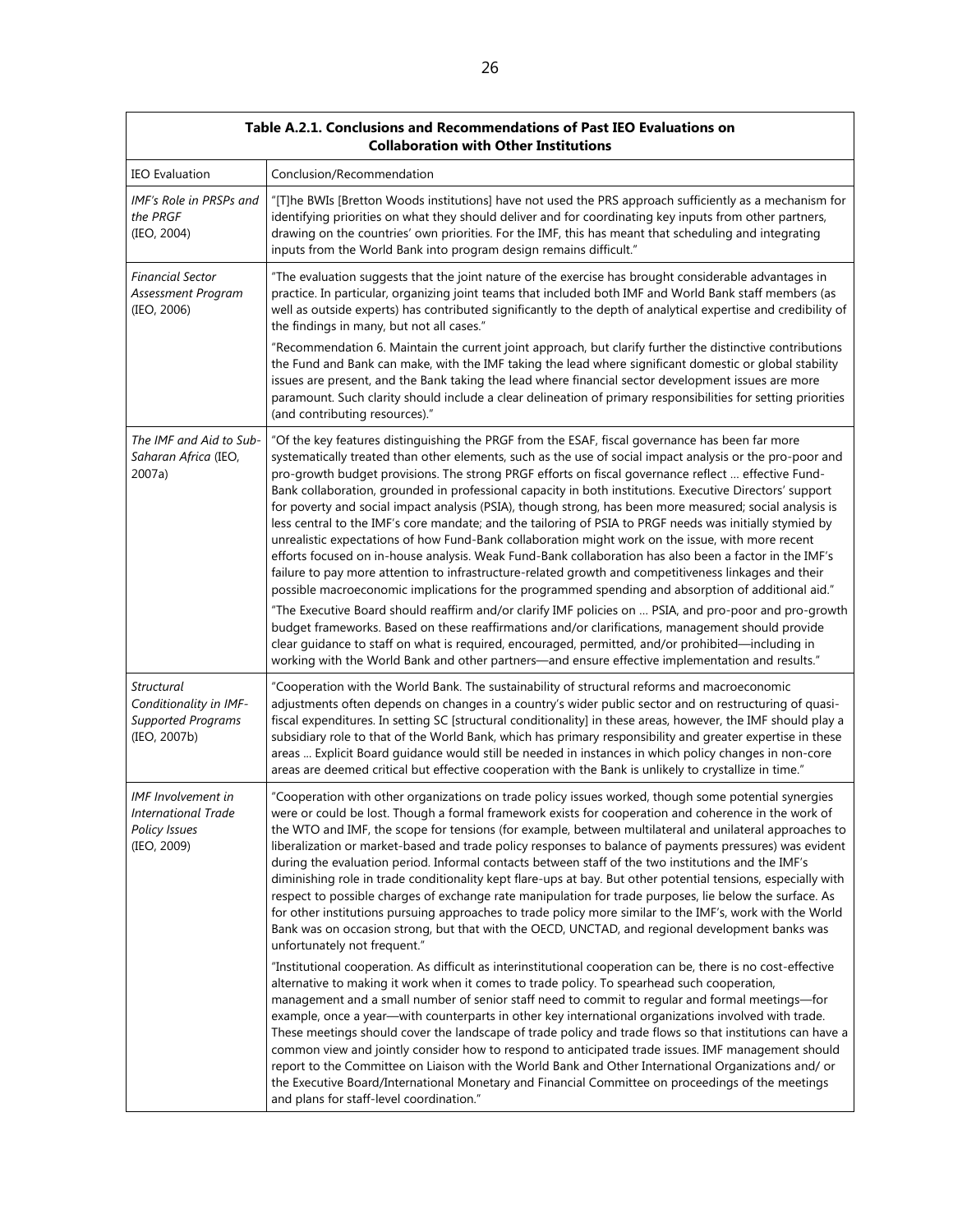| Table A.2.1. Conclusions and Recommendations of Past IEO Evaluations on<br><b>Collaboration with Other Institutions (Concluded)</b>                                               |                                                                                                                                                                                                                                                                                                                                                                                                                                                                                                                                                                                                                                                                                                                                                                                                                                                                                                                                                                                                                                                                                                                                                                                                                                                                                                                                                                                                                                                                                                                                                                                                                                                                                                                                                                                                                                                                                                                                                                                                                                                                                                                                               |  |
|-----------------------------------------------------------------------------------------------------------------------------------------------------------------------------------|-----------------------------------------------------------------------------------------------------------------------------------------------------------------------------------------------------------------------------------------------------------------------------------------------------------------------------------------------------------------------------------------------------------------------------------------------------------------------------------------------------------------------------------------------------------------------------------------------------------------------------------------------------------------------------------------------------------------------------------------------------------------------------------------------------------------------------------------------------------------------------------------------------------------------------------------------------------------------------------------------------------------------------------------------------------------------------------------------------------------------------------------------------------------------------------------------------------------------------------------------------------------------------------------------------------------------------------------------------------------------------------------------------------------------------------------------------------------------------------------------------------------------------------------------------------------------------------------------------------------------------------------------------------------------------------------------------------------------------------------------------------------------------------------------------------------------------------------------------------------------------------------------------------------------------------------------------------------------------------------------------------------------------------------------------------------------------------------------------------------------------------------------|--|
| <b>IEO Evaluation</b>                                                                                                                                                             | Conclusion/Recommendation                                                                                                                                                                                                                                                                                                                                                                                                                                                                                                                                                                                                                                                                                                                                                                                                                                                                                                                                                                                                                                                                                                                                                                                                                                                                                                                                                                                                                                                                                                                                                                                                                                                                                                                                                                                                                                                                                                                                                                                                                                                                                                                     |  |
| IMF Response to the<br><b>Financial and Economic</b><br>Crisis<br>(IEO, 2014a)                                                                                                    | "The IMF participated in, and helped coordinate, global and regional initiatives, including with the G20<br>and the FSB. These initiatives facilitated the response to various aspects of the crisis and enhanced the<br>traction of IMF analysis and advice. In many cases, however, these partnerships raised questions about<br>the IMF's role, accountabilities and independence, as well as about how to ensure uniform treatment of<br>all member countries."                                                                                                                                                                                                                                                                                                                                                                                                                                                                                                                                                                                                                                                                                                                                                                                                                                                                                                                                                                                                                                                                                                                                                                                                                                                                                                                                                                                                                                                                                                                                                                                                                                                                           |  |
|                                                                                                                                                                                   | "The IMF should develop guidelines for structuring engagements with other organizations, whether as a<br>member or a partner. These guidelines should clarify the IMF's roles and accountabilities in order to<br>protect the institution's independence and to ensure treatment of all members."                                                                                                                                                                                                                                                                                                                                                                                                                                                                                                                                                                                                                                                                                                                                                                                                                                                                                                                                                                                                                                                                                                                                                                                                                                                                                                                                                                                                                                                                                                                                                                                                                                                                                                                                                                                                                                             |  |
| Revisiting the 2004 IEO<br>Evaluation of the IMF's<br>Role in PRSPs and the<br>PRGF and the 2007 IEO<br>Evaluation of the IMF<br>and Aid to Sub-Saharan<br>Africa<br>(IEO, 2014b) | "Bank-Fund collaboration. Over the past decade, collaboration with the World Bank on LICs has been<br>structured around the PRSP process, which was an integral part of the requirements related to LIC<br>programs in both institutions. PRSPs and JSAs/JSANs also served as organizing tools for much of the two<br>institutions' analytical and diagnostic work in LICs. Both institutions will need to find alternative processes<br>to coordinate their work now that the World Bank will not require the PRSP and related documentation<br>as part of its operational work. Therefore, over the coming months, IMF Management and senior staff will<br>need to work closely with their counterparts at the World Bank to establish new protocols that ensure<br>that both institutions cooperate effectively to further the poverty-reduction agenda. These new processes<br>and protocols will need to build on the lessons of experience, which indicate that collaboration works<br>best where there are clear and complementary institutional mandates, defined links to core Fund and<br>Bank activities, and a shared understanding of the respective staff roles and responsibilities, e.g., on the<br>joint work on debt relief (and DSAs), public financial management, and PRSPs and JSANs. They also will<br>need to take account of the fact that coordination has worked less well on PSIA, an activity where<br>mandates and incentives have not been well aligned and where differences in institutional cultures and<br>timeframes have made effective cross support difficult to achieve."                                                                                                                                                                                                                                                                                                                                                                                                                                                                                                                             |  |
| The IMF and the Crises<br>in Greece, Ireland, and<br>Portugal (IEO, 2016)                                                                                                         | "The troika arrangement in most instances proved to be an efficient mechanism for conducting program<br>discussions with national authorities at the staff level in a situation where there was more than one<br>conditional lender. Even so, given the multiple layers of decision making in the euro area, the IMF lost its<br>characteristic nimbleness and agility as a crisis manager. Because the European Commission represented<br>the Eurogroup (and thus euro area governments), the troika arrangement potentially subjected the IMF<br>staff's technical judgements to political pressure from an earlier stage than is normally the case. The IMF<br>had no established principles for joint lending operations. Nor was there a clear demarcation of<br>responsibilities, an agreed policy on the sharing of confidential information, a mechanism to address<br>differences of view, or a unified analytical or conditionality framework."<br>"Recommendation 4: The IMF should establish a policy on cooperation with regional financing<br>arrangements Areas where clarity could be provided include: (i) sharing of confidential information; (ii)<br>procedures to address differences of view at the mission level and up; (iii) avoidance of cross-<br>conditionality and inconsistent conditionality, especially in overlapping policy areas such as fiscal policy,<br>financial sector restructuring, and structural reforms, and, in the event one institution were to decide to<br>proceed without the others, mutual understanding of the conditions for such action including the scope<br>for informal communication prior to taking the formal decision; (iv) efforts to reduce the burdens placed<br>on country authorities by large mission teams and duplication of information requests; (v) implications<br>for the actions of the other institution of overdue obligations, or arrears, to one institution by a<br>borrowing country; and (vi) conditions for requests to the IMF to provide technical assistance, such as<br>took place in the case of Spain, and the modalities to be used by the IMF." |  |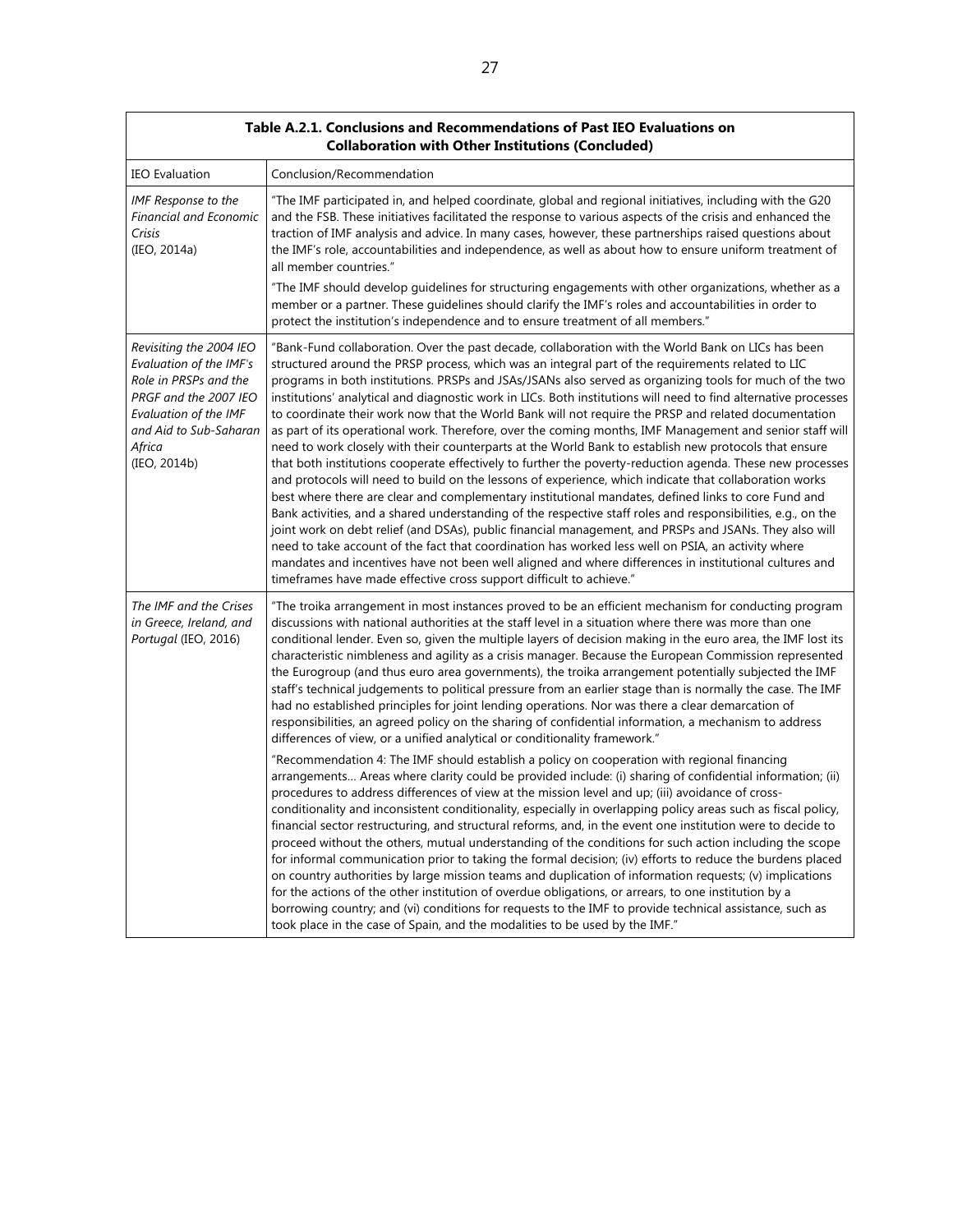#### **ANNEX 3. GUIDANCE ON COLLABORATION WITH THE WORLD BANK**

There is extensive guidance within the IMF on collaboration with the World Bank, covering the division of labor as well as protocols and operational procedures. The managements of the IMF and the World Bank have long emphasized the utmost importance of aligning their work and minimizing duplications while respecting the division of their primary responsibilities. Bank and Fund guidelines on collaboration have been in place and reviewed periodically since 1966.

The objective of Bank-Fund collaboration, as laid out in the 1989 Concordat, is "to serve member governments with maximum effectiveness in meeting their development needs and in providing support for macroeconomic and structural change" and "to ensure that conflicts of views are resolved at an early stage, do not surface in contacts with country authorities, and do not result in differing policy advice to member countries" (IMF, 1989). In that regard, the Concordat sets out procedures for enhanced collaboration to assure resolution of issues. Additional guidance on procedures to enhance Bank-Fund collaboration were elaborated in IMF (1995), IMF (1998), IMF (1999), IMF (2002a), IMF (2002b), IMF (2003), IMF (2004), IMF (2007b), and IMF (2010a).

Since the 1990s, social protection has been explicitly considered part of the core expertise of the World Bank and not of the IMF (Table A.3.1).

Operational guidance pertaining to collaboration on social protection alone do not exist, but references can be found in various guidance notes, especially for work related to LICs and public expenditure (Table A.3.2).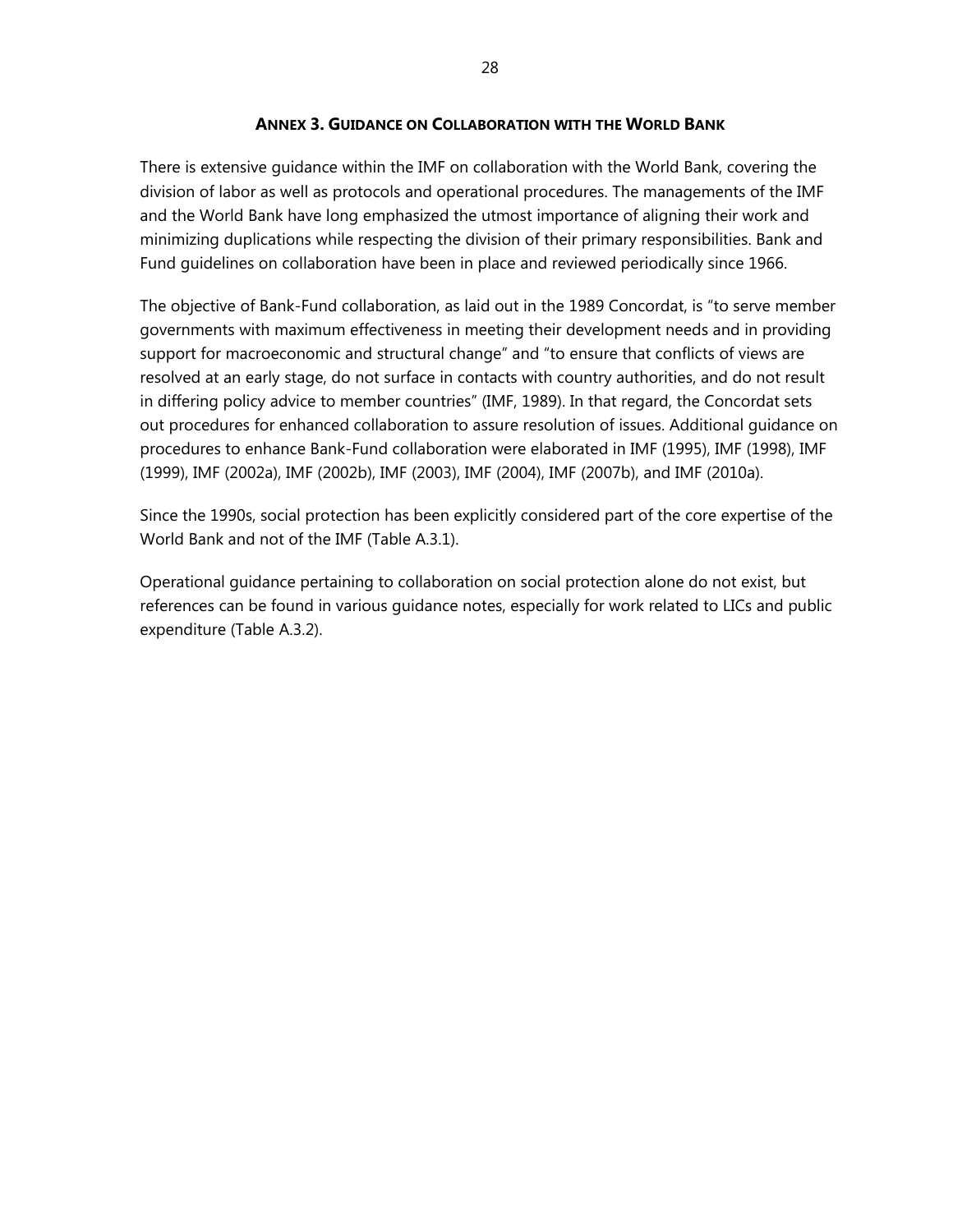| Table A.3.1. Bank-Fund Collaboration: Delineation of Responsibilities                                               |                                                                                                                                                                                                                                                                                                                                                                                                                                                                                                                                                                                                                                                                                                                                                                                                                                                                                                                                                                                                                                                                                                                                                                                                                                                                                                                                                                                     |  |
|---------------------------------------------------------------------------------------------------------------------|-------------------------------------------------------------------------------------------------------------------------------------------------------------------------------------------------------------------------------------------------------------------------------------------------------------------------------------------------------------------------------------------------------------------------------------------------------------------------------------------------------------------------------------------------------------------------------------------------------------------------------------------------------------------------------------------------------------------------------------------------------------------------------------------------------------------------------------------------------------------------------------------------------------------------------------------------------------------------------------------------------------------------------------------------------------------------------------------------------------------------------------------------------------------------------------------------------------------------------------------------------------------------------------------------------------------------------------------------------------------------------------|--|
| Fund-Bank Collaboration-<br>Memo from Managing<br>Director to Department<br>Heads, December 13, 1966                | "As between the two institutions, the Bank is recognized as having primary responsibility for the<br>composition and appropriateness of development programs and project evaluation, including<br>development priorities. On those matters, the Fund, and particularly the field missions of the<br>Fund, should inform themselves of the established views and positions of the Bank and adopt<br>those views as a working basis for their own work. This does not preclude discussions between<br>the Bank and the Fund as to those matters, but it does mean that the Fund (and Fund missions)<br>will not engage in a critical review of those matters with member countries unless it is done with<br>the prior consent of the Bank."                                                                                                                                                                                                                                                                                                                                                                                                                                                                                                                                                                                                                                          |  |
|                                                                                                                     | "As between the two institutions, the Fund is recognized as having primary responsibility for<br>exchange rates and restrictive systems, for adjustment of temporary balance of payments<br>disequilibria and for evaluating and assisting members to work out stabilization programs as a<br>sound basis for economic advance. On these matters, the Bank, and particularly the field<br>missions of the Bank, should inform themselves of the established views and positions of the<br>Fund and adopt the views as a working basis for their own work. This does not preclude<br>discussion between the Bank and the Fund as to those matters but it does mean that the Bank<br>(and Bank missions) will not engage in a critical review of chose matters with member countries<br>unless it is done with the prior consent of the Fund."                                                                                                                                                                                                                                                                                                                                                                                                                                                                                                                                        |  |
|                                                                                                                     | "In between these two clear-cut areas of responsibility of the Bank and the Fund, respectively,<br>there is the broad range of matters which are of interest to both institutions. This range includes<br>such matters as the structure and functioning of financial institutions, the adequacy of money<br>and capital markets, the actual and potential capacity of a member country to generate<br>domestic savings, the financial implications of economic development programs both for the<br>internal financial position of a country and for its external situation, foreign debt problems, and<br>so on. In connection with all such matters, efforts should be made to avoid conflicting views and<br>judgments, through continuing close working relations between the respective area<br>departments and other means."                                                                                                                                                                                                                                                                                                                                                                                                                                                                                                                                                  |  |
| <b>Bank-Fund Collaboration in</b><br><b>Assisting Member Countries</b><br>(Concordat), March 31,<br>1989            | "[T]he Fund has focused on the aggregate aspects of macroeconomic policies and their related<br>instruments—including public sector spending and revenues, aggregate wage and price policies,<br>money and credit, interest rates and the exchange rate. The Fund has to discharge<br>responsibilities with respect to surveillance, exchange rate matters, balance of payments,<br>growth-oriented stabilization policies and their related instruments. These are the areas in which<br>the Fund has a mandate, primary responsibility, and a record of expertise and experience."<br>"[T]he Bank has focused on development strategies; sector and project investments; structural<br>adjustment programs; policies which deal with the efficient allocation of resources in both public<br>and private sectors: priorities in government expenditures; reforms of administrative systems,<br>production, trade and financial sectors; the restructuring of state enterprises and sector policies.<br>Moreover, as a market-based institution, the Bank also concerns itself with issues relating to the<br>creditworthiness of its members. In these areas, except for the aggregate aspects of the<br>economic policies mentioned in the previous paragraph, the Bank has a mandate, primary<br>responsibility, and a record of expertise and experience."                     |  |
| <b>Report of the Managing</b><br>Director and the President<br>on Bank-Fund<br>Collaboration, September<br>25, 1998 | "While the broad delineation in the 1989 Concordat of the areas of each institution's primary<br>responsibilities continues to be appropriate, there remains an overlap in some areas-because<br>of the interaction between macroeconomic and structural aspects-and there are some newer<br>areas of activity not covered in the Concordat. Areas of overlap in which both institutions have a<br>mutual interest include elements of financial sector work and some elements of public sector<br>reforms, where traditionally both institutions have been involved  In the public sector, primary<br>responsibility in public enterprise reform, public expenditure (composition and efficiency),<br>administrative and civil service reform resides with the Bank. The Fund has primary responsibility<br>for the aggregate aspects of public sector spending and revenues. Tax policy and administration<br>is an area of overlap. There are overlapping responsibilities in issues of transparency,<br>governance, corruption and legislative reform, trade policy, and debt. New areas of work, whose<br>importance has emerged more recently, include notably, corporate sector (restructuring,<br>accounting, auditing and disclosure, and governance), judicial reforms, environment, and social<br>protection and development where the Bank has primary responsibility." |  |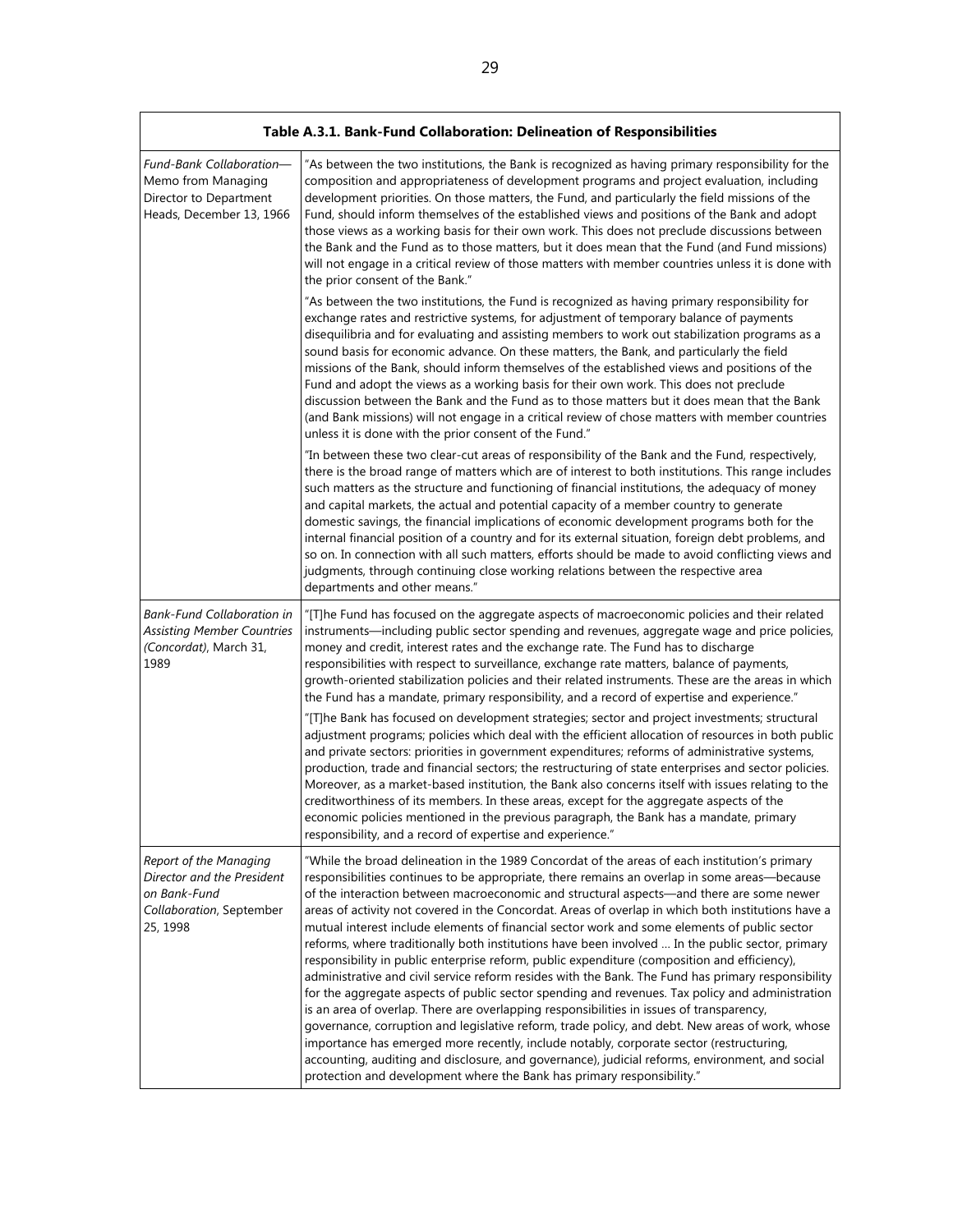| Table A.3.1. Bank-Fund Collaboration: Delineation of Responsibilities (Concluded)                                                                     |                                                                                                                                                                                                                                                                                                                                                                                                                                                                                                                                                                                                                                                                                                                                       |  |  |
|-------------------------------------------------------------------------------------------------------------------------------------------------------|---------------------------------------------------------------------------------------------------------------------------------------------------------------------------------------------------------------------------------------------------------------------------------------------------------------------------------------------------------------------------------------------------------------------------------------------------------------------------------------------------------------------------------------------------------------------------------------------------------------------------------------------------------------------------------------------------------------------------------------|--|--|
| Summing Up by the Acting<br>Chair: Bank/Fund<br>Collaboration on Public<br>Expenditure Issues, March<br>12, 2003                                      | "Directors stressed that strengthened collaboration between the Fund and the Bank should<br>maintain a clear division of labor between the two institutions. The Fund should be the lead<br>agency on the aggregate aspects of macroeconomic policy and their related instruments, and<br>the Bank on issues relating to public expenditure composition and efficiency, while close<br>coordination between both in areas of joint responsibility should help ensure complementarity<br>and avoid conflicting policy advice to country authorities."                                                                                                                                                                                  |  |  |
| Guidelines for World Bank<br>and IMF Staffs for Joint Staff<br>Advisory Notes (JSAN) for<br><b>Poverty Reduction Strategy</b><br>Papers, July 1, 2005 | "The Fund's core areas are macroeconomic policies (monetary, fiscal, and exchange policies) and<br>directly related structural reforms. The Bank's core areas are design of poverty reduction<br>strategies (including poverty diagnostics, sectoral strategies, effectiveness of public<br>expenditures, and social safety nets) and structural, and social reforms and governance reforms<br>(including legal and judicial reforms). Overlapping areas are the environment for private sector<br>growth, trade, financial sector, tax and customs policy administration, and issues related to<br>public expenditure management, budget execution and monitoring, and fiscal transparency, as<br>well as public sector governance." |  |  |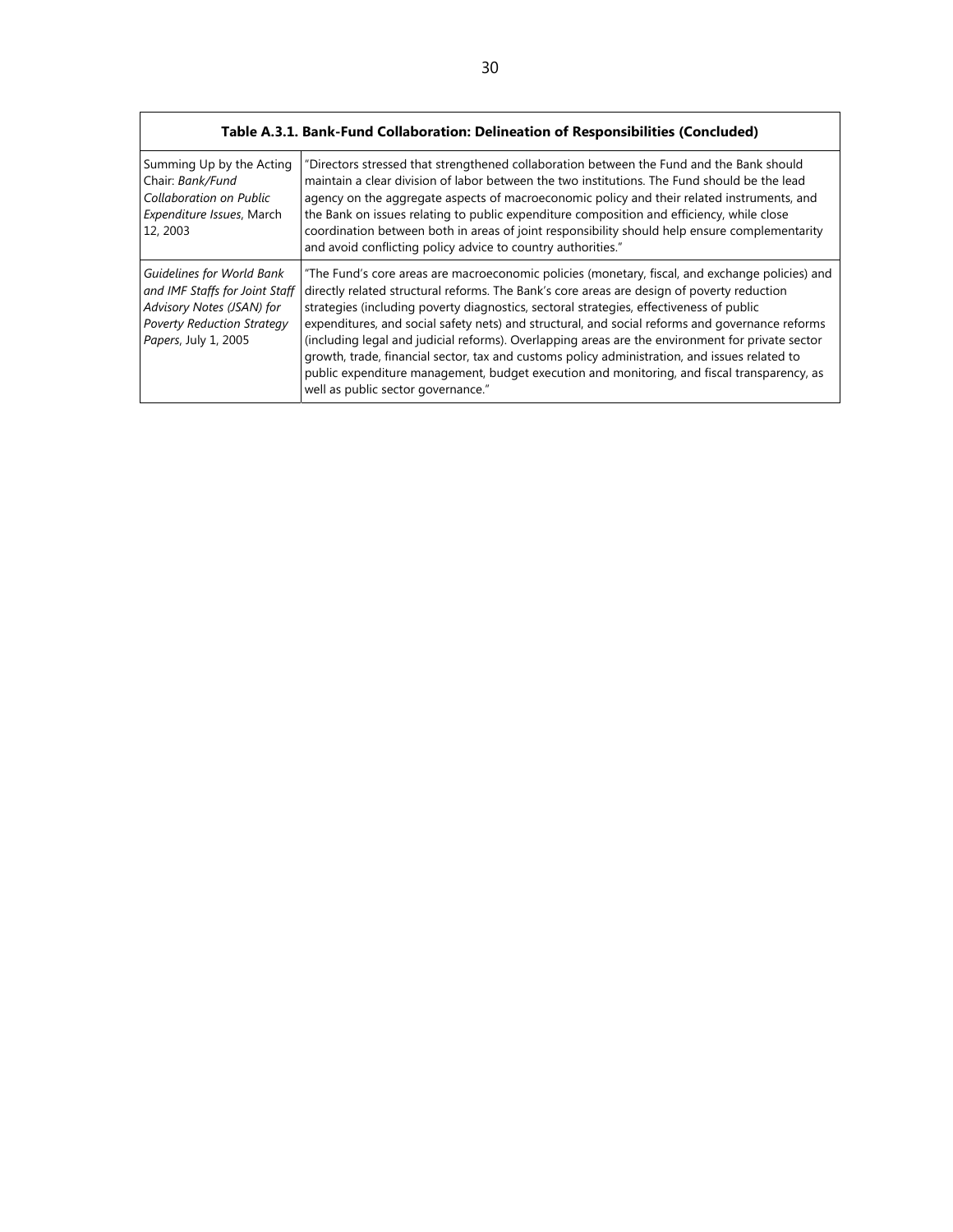| Table A.3.2. Bank-Fund Collaboration: Guidance Pertaining to Social Protection                                                                                                                                                                        |                                                                                                                                                                                                                                                                                                                                                                                                                                                                                                                                                                                                                                                                                              |  |
|-------------------------------------------------------------------------------------------------------------------------------------------------------------------------------------------------------------------------------------------------------|----------------------------------------------------------------------------------------------------------------------------------------------------------------------------------------------------------------------------------------------------------------------------------------------------------------------------------------------------------------------------------------------------------------------------------------------------------------------------------------------------------------------------------------------------------------------------------------------------------------------------------------------------------------------------------------------|--|
| Summing Up by the Acting<br>Chairman: Social Safety Nets in<br>Economic Reform, June 2, 1993                                                                                                                                                          | "To ensure efficient use of the Fund's scarce staff resources, however, Fund staff<br>should continue and indeed strengthen collaboration with World Bank staff in order to<br>draw on World Bank expertise and to avoid any overlap or conflict in advice offered by<br>the Fund and the World Bank."                                                                                                                                                                                                                                                                                                                                                                                       |  |
| Summing Up by the Acting<br>Chairman: Aging Populations and the<br><b>Fiscal Consequences of Public Pension</b><br>Schemes with Particular Reference to<br>the Major Industrial Countries; and<br>Pension Regimes and Saving,<br>February 7, 1996     | "With regard to the role of the Fund in the area of pensions, Directors emphasized that<br>the Fund should focus on the macroeconomic implications for saving, growth, budget<br>positions, labor markets, etcetera  Specialized work and detailed advice to members<br>on pension systems could in general best be fielded by the OECD and the World<br>Bank."                                                                                                                                                                                                                                                                                                                              |  |
| Concluding Remarks by the<br>Chairman: Review of Social Issues and<br>Policies in IMF-Supported Programs;<br>HIPC Initiative-Strengthening the<br>Link Between Debt Relief and Poverty<br>Reduction; and Transforming the<br>ESAF, September 13, 1999 | "All Directors emphasized that, as regards social issues, the World Bank and other<br>relevant international organizations have the primary mandate and expertise<br>Directors, therefore, underscored that the social components of countries' IMF-<br>supported programs should draw, to the fullest extent possible, on the work of the<br>World Bank and other relevant institutions  Overall, Directors agreed that more<br>intensive cooperation between the IMF and the Bank is essential, proceeding along the<br>lines of these institutions' respective responsibilities and comparative advantages, and<br>thus avoiding duplication of efforts."                                 |  |
| Concluding Remarks by the<br>Chairman: Poverty Reductions<br>Strategy Papers-Operational Issues;<br>Poverty Reduction and Growth<br>Facility-Operational Issues,<br>December 21, 1999                                                                 | "For social policies, most poverty-reducing measures and other structural policies<br>within the Bank's primary mandate, the Fund staff should ascertain whether the Bank<br>staff has any major outstanding concerns about the adequacy of implementation<br>before Fund management determines whether to recommend Board approval of<br>disbursements under the PRGF arrangement."                                                                                                                                                                                                                                                                                                         |  |
| Key Features of IMF Poverty<br>Reduction and Growth Facility (PRGF)<br>Supported Programs, August 15, 2000                                                                                                                                            | "The primary responsibility for helping countries to assess the distributional impact of<br>reform measures and to develop ways to mitigate them lies with the World Bank. PRGF<br>staff reports would, nevertheless, need to address how the analysis was being carried<br>out, and how the results of this analysis had shaped the relevant policies."                                                                                                                                                                                                                                                                                                                                     |  |
| Concluding Remarks by the Acting<br>Chair: Strengthening IMF-World Bank<br>Collaboration on Country Programs<br>and Conditionality-Progress Report,<br>September 11, 2002                                                                             | "Public expenditure management was cited as an area in which better collaboration is<br>needed; a few Directors also stressed the importance of operationalizing Poverty and<br>Social Impact Assessments (PSIAs)."                                                                                                                                                                                                                                                                                                                                                                                                                                                                          |  |
| Summing Up by the Acting Chair:<br><b>Bank/Fund Collaboration on Public</b><br>Expenditure Issues, March 12, 2003                                                                                                                                     | "Directors stressed that strengthened collaboration between the Fund and the Bank<br>should maintain a clear division of labor between the two institutions. The Fund should<br>be the lead agency on the aggregate aspects of macroeconomic policy and their<br>related instruments, and the Bank on issues relating to public expenditure composition<br>and efficiency, while close coordination between both in areas of joint responsibility<br>should help ensure complementarity and avoid conflicting policy advice to country<br>authorities."                                                                                                                                      |  |
| Acting Chair's Summing Up:<br>Strengthening IMF-World Bank<br><b>Collaboration on Country Programs</b><br>and Conditionality: Progress Report,<br>March 17, 2004                                                                                      | "Most Directors looked forward to strengthened coordination on the preparation of<br>poverty and social impact analysis (PSIA), which they viewed as a critical instrument to<br>help ensure the effectiveness of the Fund's role in low-income countries. Directors<br>underscored that the Fund should look to the Bank to assist on PSIA for reforms in<br>Fund-supported programs, as this would be the best way of fully utilizing the relative<br>strengths of each institution. At the same time, most Directors acknowledged that<br>some in-house capability in this area will be necessary, in particular, to facilitate the<br>integration of PSIA into PRGF-supported programs." |  |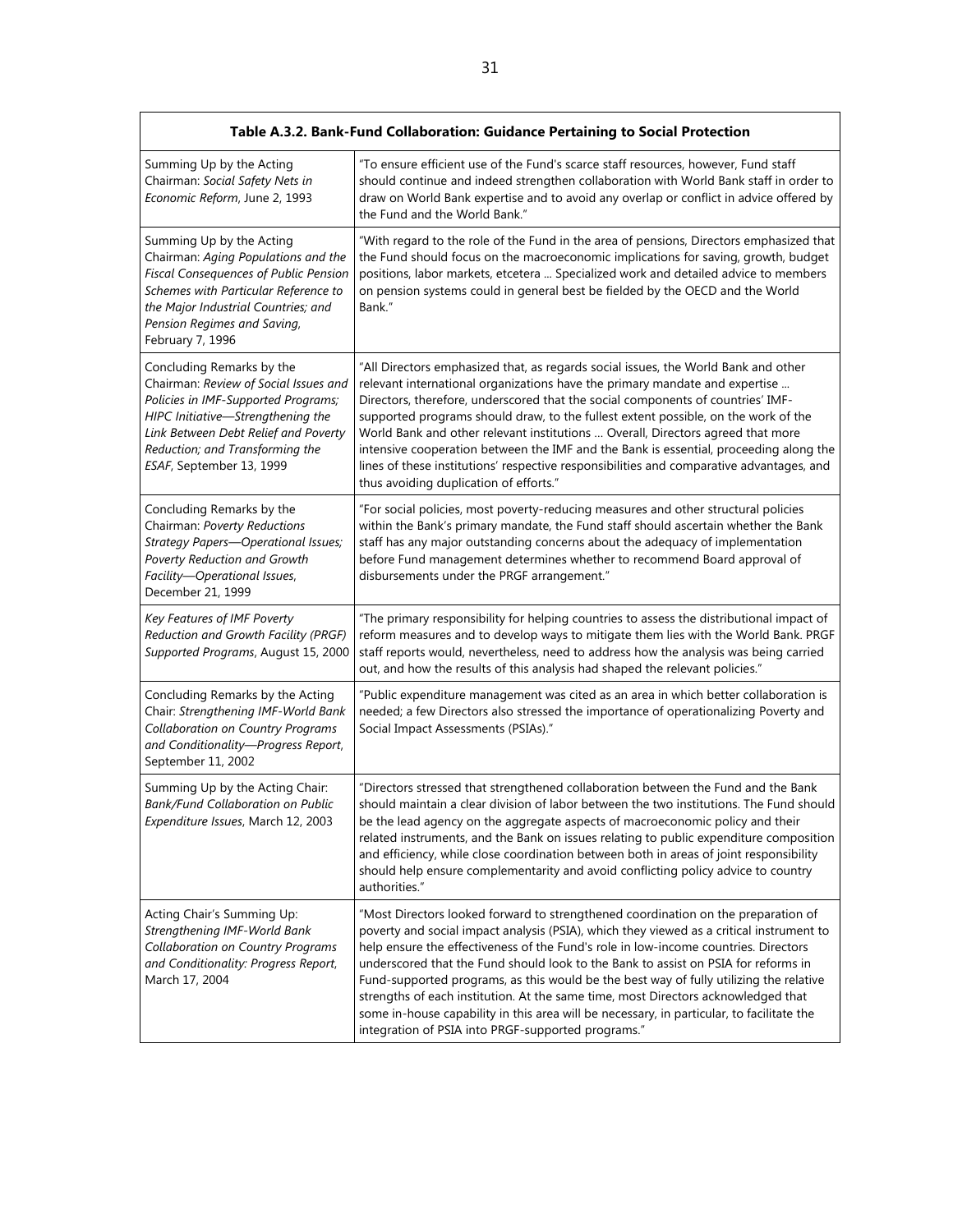| Table A.S.Z. Balik-Fullu Collaboration. Guidance Fertaming to Social Frotection (Concidueu)                                                        |                                                                                                                                                                                                                                                                                                                                                                                                                                                                                                                                                                                                                                                                                                                                                                                                                                                                                                                                                                                                      |  |
|----------------------------------------------------------------------------------------------------------------------------------------------------|------------------------------------------------------------------------------------------------------------------------------------------------------------------------------------------------------------------------------------------------------------------------------------------------------------------------------------------------------------------------------------------------------------------------------------------------------------------------------------------------------------------------------------------------------------------------------------------------------------------------------------------------------------------------------------------------------------------------------------------------------------------------------------------------------------------------------------------------------------------------------------------------------------------------------------------------------------------------------------------------------|--|
| Guidelines for World Bank and IMF<br><b>Staffs for Joint Staff Advisory Notes</b><br>(JSAN) for Poverty Reduction Strategy<br>Papers, July 1, 2005 | "In preparing a JSAN, lead responsibility among Bank and Fund staff should be divided<br>in line with primary institutional competencies, taking into consideration that there are<br>areas of overlapping competence and important linkages among areas  The Fund's<br>core areas are macroeconomic policies (monetary, fiscal, and exchange policies) and<br>directly related structural reforms. The Bank's core areas are design of poverty<br>reduction strategies (including poverty diagnostics, sectoral strategies, effectiveness of<br>public expenditures, and social safety nets) and structural, and social reforms and<br>governance reforms (including legal and judicial reforms). Overlapping areas are the<br>environment for private sector growth, trade, financial sector, tax and customs policy<br>administration, and issues related to public expenditure management, budget<br>execution and monitoring, and fiscal transparency, as well as public sector<br>governance." |  |
| Acting Chair's Summing Up:<br>Independent Evaluation Office-The<br>IMF and Aid to Sub-Saharan Africa,<br>March 5, 2007                             | "[M] ost Directors confirmed that distributional policies generally lie outside the Fund's<br>core mandate and that poverty and social impact analysis (PSIA) should be conducted<br>by other agencies in the context of the PRSP process, although others saw a<br>continuing role for the Fund. Directors noted that PSIAs have not systematically<br>supported PRGF program design, and emphasized the importance of improving Fund<br>collaboration with development partners, in particular the World Bank, to take these<br>issues into account when helping countries formulate their macroeconomic policies."                                                                                                                                                                                                                                                                                                                                                                                |  |

# **Table A.3.2. Bank-Fund Collaboration: Guidance Pertaining to Social Protection (Concluded)**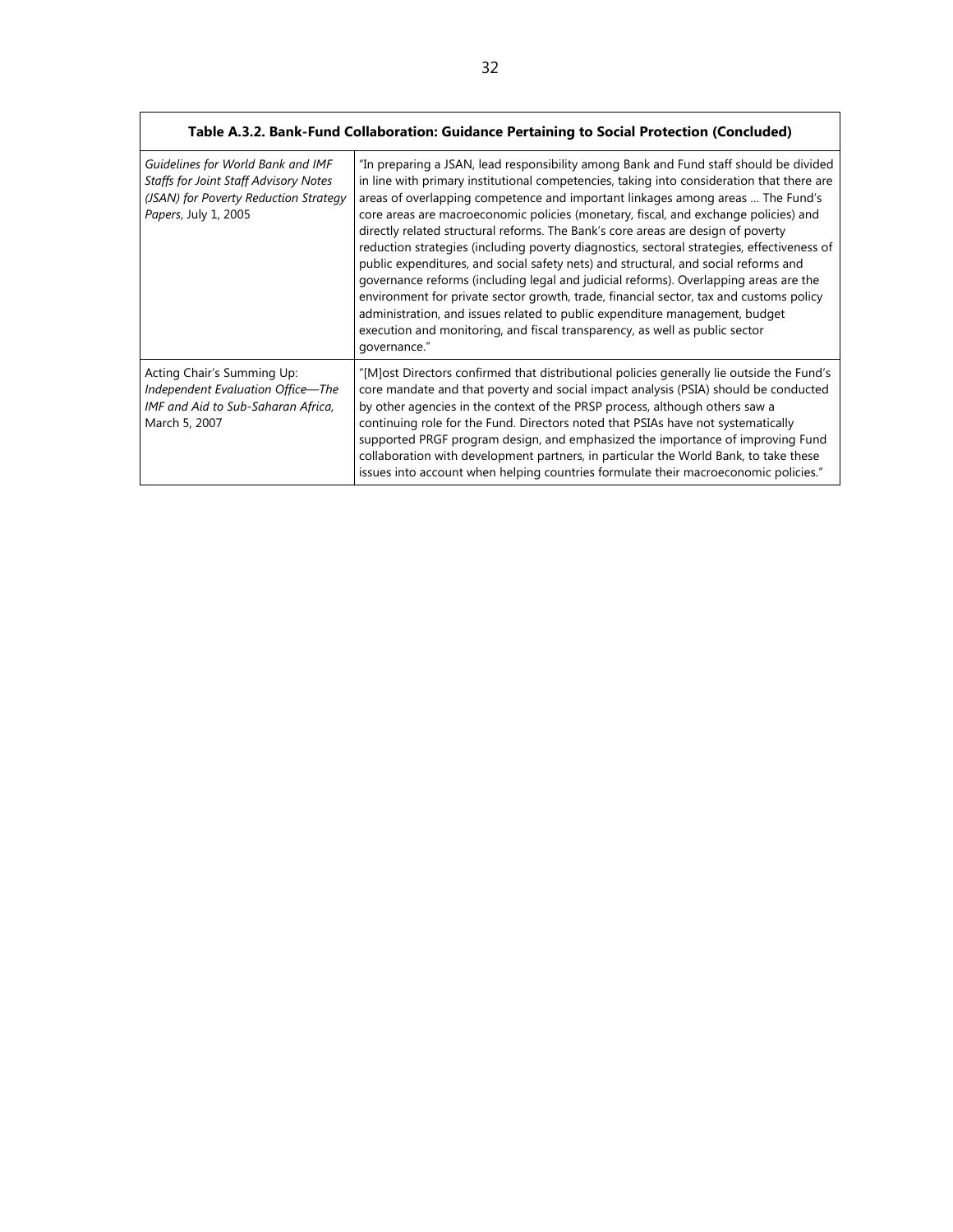#### **REFERENCES**

- Abrams, Alisa, 2017, "The IMF's Role in Social Protection: Fund Policy and Guidance," IEO Background Document No. BD/17-01/01 (Washington: International Monetary Fund).
- Bonilla Garcia, Alejandro, and Jean-Victor Gruat, 2003, *Social Protection: A Life-Cycle Continuum Investment for Social Justice, Poverty Reduction, and Sustainable Development* (Geneva: International Labour Office).
- Bonnet, Florence, and others, 2012, "Analysis of the Viet Nam National Social Protection Strategy (2011-2020) in the Context of Social Protection Floor Objectives: A Rapid Assessment," Extension of Social Security (ESS) Paper No. 32 (Geneva).
- Cichon, Michael, 2013, "The Social Protection Floors Recommendation, 2012 (No.202): Can a Six-Page Document Change the Course of Social History?" *International Social Security Review*, Vol. 66, Issue 3-4, July-December.
- Cunha, Nuno, and others, 2013, "Towards a Mozambican Social Protection Floor," Extension of Social Security (ESS) Paper No. 41 (Geneva).
- Deacon, Bob, 2013, *Global Social Policy in the Making: Foundations of the Social Protection Floor* (Bristol: Policy Press at the University of Bristol).
- Feltenstein, Andrew, 2017, "Subsidy Reforms and Implications for Social Protection: An Analysis of IMF Advice on Food and Fuel Subsidies," IEO Background Paper No. BP/17-01/02 (Washington: International Monetary Fund).
- Gillingham, Robert, ed., 2008, *Poverty and Social Impact Analysis by the IMF: Review of Methodology and Selected Evidence* (Washington: International Monetary Fund).
- Helleiner, G.K., G.A. Cornia, and R. Jolly, 1991, "IMF Adjustment Policies and Approaches and the Needs of Children," *World Development*, Vol. 19, No. 12, pp. 1823-34.
- Heller, Peter, 2017, "The IMF's Involvement with Pension Issues: 2006-15," IEO Background Paper No. BP/17-01/01 (Washington: International Monetary Fund).
- Independent Evaluation Office of the IMF (IEO), 2004, *Evaluation of the IMF's Role in Poverty Reduction Strategy Papers and the Poverty Reduction and Growth Facility* (Washington: International Monetary Fund).
	- \_\_\_\_\_\_\_\_\_\_, 2006, *Financial Sector Assessment Program* (Washington: International Monetary Fund).
		- \_\_\_\_\_\_\_\_\_\_, 2007a, *The IMF and Aid to Sub-Saharan Africa* (Washington: International Monetary Fund).
- \_\_\_\_\_\_\_\_\_\_, 2007b, *Structural Conditionality in IMF-Supported Programs* (Washington: International Monetary Fund).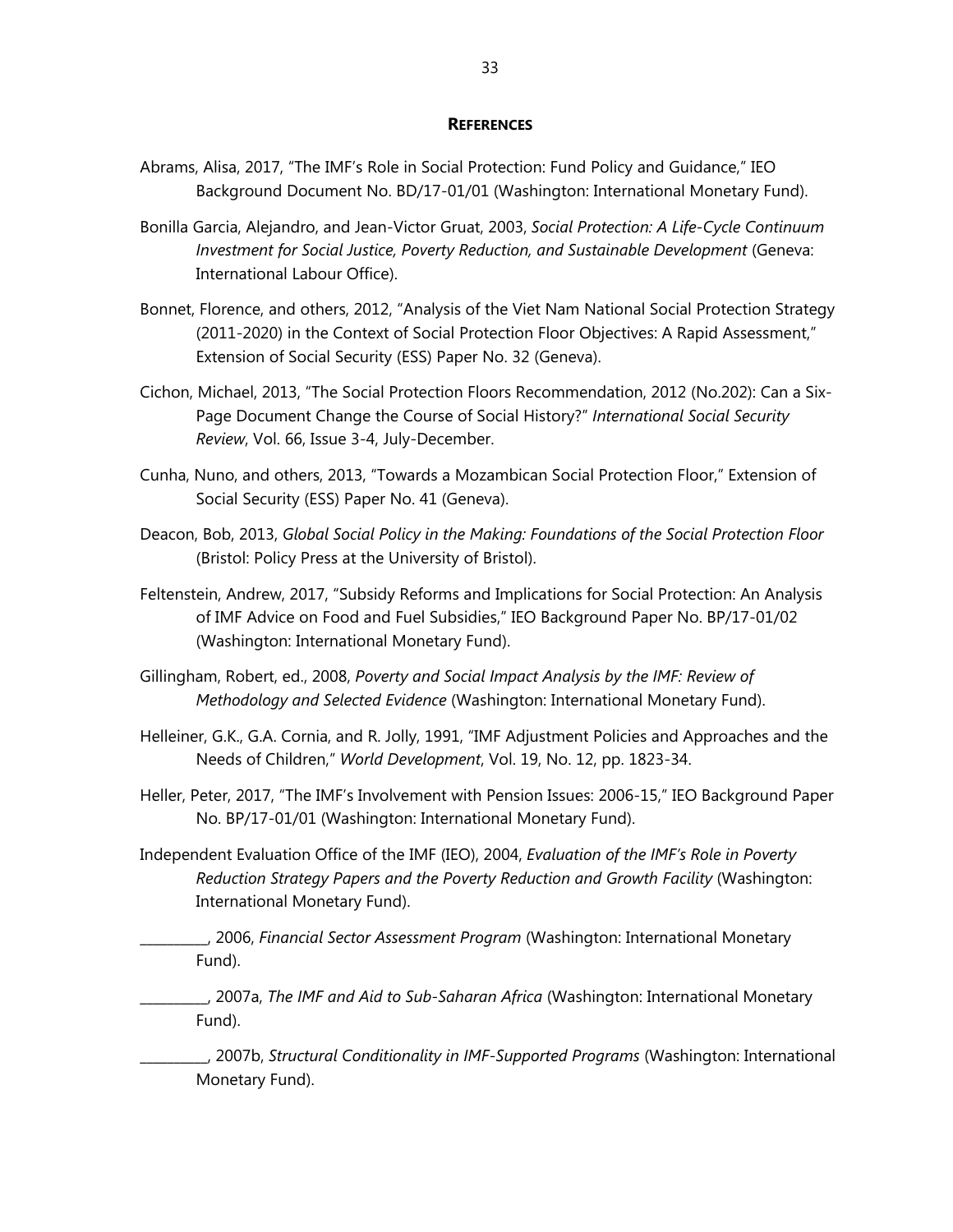\_\_\_\_\_\_\_\_\_\_, 2009, *IMF Involvement in International Trade Policy Issues* (Washington: International Monetary Fund).

\_\_\_\_\_\_\_\_\_\_, 2014a, *IMF Response to the Financial and Economic Crisis* (Washington: International Monetary Fund).

\_\_\_\_\_\_\_\_\_\_, 2014b, *Revisiting the IEO Evaluations of The IMF's Role in PRSPs and the PRGF (2004) and The IMF and Aid to Sub-Saharan Africa (2007)* (Washington: International Monetary Fund).

\_\_\_\_\_\_\_\_\_\_, 2016, *The IMF and the Crises in Greece, Ireland, and Portugal* (Washington: International Monetary Fund).

International Labour Organization (ILO), 2011, "Social Protection Floors for a Fair and Inclusive Globalization—Report of the Advisory Group Chaired by Michelle Bachelet" (Geneva: International Labour Organization).

\_\_\_\_\_\_\_\_\_\_, 2012, *Social Protection Floors for Social Justice and a Fair Globalization* (Geneva: International Labour Organization).

- \_\_\_\_\_\_\_\_\_\_, 2015, "El Salvador: Reducing Inequality Through Universal Social Protection," Country Note (Geneva).
- International Labour Organization (ILO), United Nations Children's Fund (UNICEF) and World Food Programme (WFP), 2015, "The Development of a Social Protection Floor in Mozambique" (Maputo).
- International Monetary Fund (IMF), 1989, "Bank-Fund Collaboration in Assisting Member Countries," SM/89/54, Rev. 1, March (Washington).

\_\_\_\_\_\_\_\_\_\_, 1995, "Bank-Fund Collaboration on Public Expenditure Work," EBD/95/123, September (Washington).

\_\_\_\_\_\_\_\_\_\_, 1996, "Summing Up by the Acting Chairman: Aging Populations and the Fiscal Consequences of Public Pension Schemes with Particular Reference to the Major Industrial Countries; and Pension Regimes and Saving," BUFF/96/13, February (Washington).

\_\_\_\_\_\_\_\_\_\_, 1997, "Fund/ILO Collaboration: An Update on Recent Developments," SM/97/95, April (Washington).

\_\_\_\_\_\_\_\_\_\_, 1998, "Report of the Managing Director and the President on Bank-Fund Collaboration," SM/98/226, Rev.1, September (Washington).

\_\_\_\_\_\_\_\_\_\_, 2002a, "Operationalizing Fund-Bank Collaboration in Country Programs and Conditionality—Staff Guidance Note," April (Washington)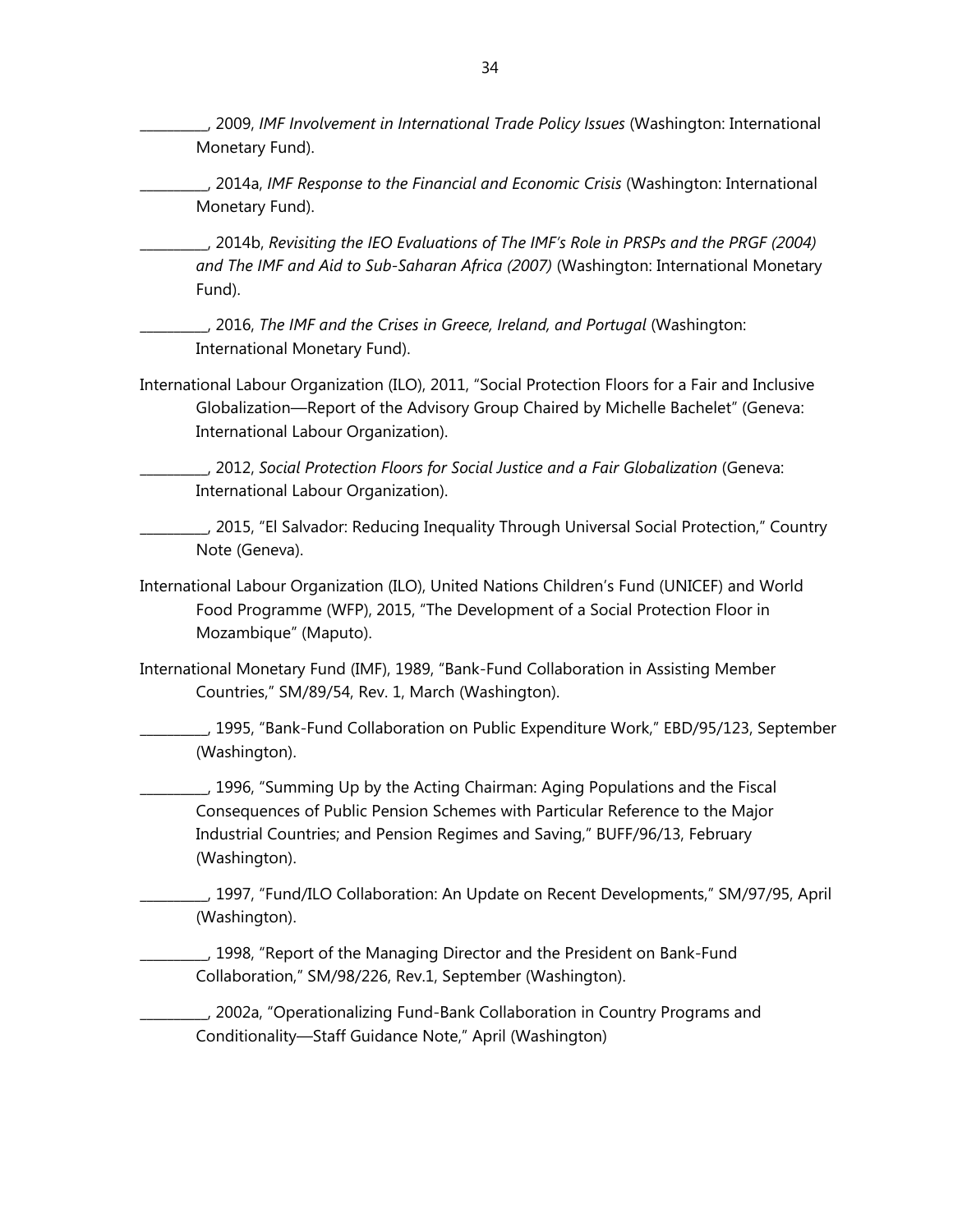\_\_\_\_\_\_\_\_\_\_, 2002b, "IMF Reviews Progress on Strengthening IMF-World Bank Collaboration on Country Programs and Conditionality," IMF Public Information Notice (PIN) No. 02/117, October (Washington)

\_\_\_\_\_\_\_\_\_\_, 2003, "IMF Executive Board Reviews World Bank/IMF Collaboration on Public Expenditure Issues," IMF Public Information Notice (PIN) No. 03/51, April (Washington)

\_\_\_\_\_\_\_\_\_\_, 2004, "IMF Discusses Strengthening IMF-World Bank Collaboration on Country Programs and Conditionality—Progress Report," IMF Public Information Notice (PIN) No. 04/36, April (Washington)

\_\_\_\_\_\_\_\_\_\_, 2005, "Guidance Note for Fund Staff on the Modified Poverty Reduction Strategy Framework and the Implications for PRGF and HIPC Operations," June (Washington).

\_\_\_\_\_\_\_\_\_\_, 2007a, "Aid Inflows—The Role of the Fund and Operational Issues for Program Design," IMF Policy Paper, June (Washington).

\_\_\_\_\_\_\_\_\_\_, 2007b, "Enhancing Bank-Fund Collaboration: Joint Management Action Plan," IMF Policy Paper, September (Washington).

\_\_\_\_\_\_\_\_\_\_, 2010a, "IMF Executive Board Discusses Implementation of the Joint Management Action Plan on Bank-Fund Collaboration," IMF Public Information Notice (PIN) No. 10/43, March (Washington)

\_\_\_\_\_\_\_\_\_\_, 2010b, "Poverty and Social Impact Analysis of Economic Policies," Factsheet, April (Washington).

\_\_\_\_\_\_\_\_\_\_, 2010c, "Islamic Republic of Mauritania: 2009 Article IV Consultation and Request for a Three-Year Arrangement Under the Extended Credit Facility—Staff Report; Public Information Notice and Press Release on the Executive Board Discussion; and Statement by the Executive Director for the Islamic Republic of Mauritania," IMF Country Report No. 10/168, June (Washington).

\_\_\_\_\_\_\_\_\_\_, 2010d, "Oslo Conference Calls for Commitment to Recovery Focused on Jobs," Press Release No. 10/339, September (Washington).

\_\_\_\_\_\_\_\_\_\_, 2011a, "Nicaragua: Sixth Review Under the Extended Credit Facility and Financing Assurances Review —Staff Report; Press Release on the Executive Board Discussion," IMF Country Report No. 11/118, May (Washington).

\_\_\_\_\_\_\_\_\_\_, 2011b, "Republic of Mozambique: Staff Report for the 2011 Article IV Consultation, Second Review Under the Policy Support Instrument, and Request for Modification of Assessment Criteria: Staff Report; Staff Supplement; Public Information Notice and Press Release on the Executive Board Discussion; and Statement by the Executive Director for the Republic of Mozambique," IMF Country Report No. 11/149, June (Washington).

\_\_\_\_\_\_\_\_\_\_, 2011c, "Republic of Armenia: Second Reviews Under the Extended Fund Facility and Extended Credit Facility, and Request for Modification of Performance Criteria—Staff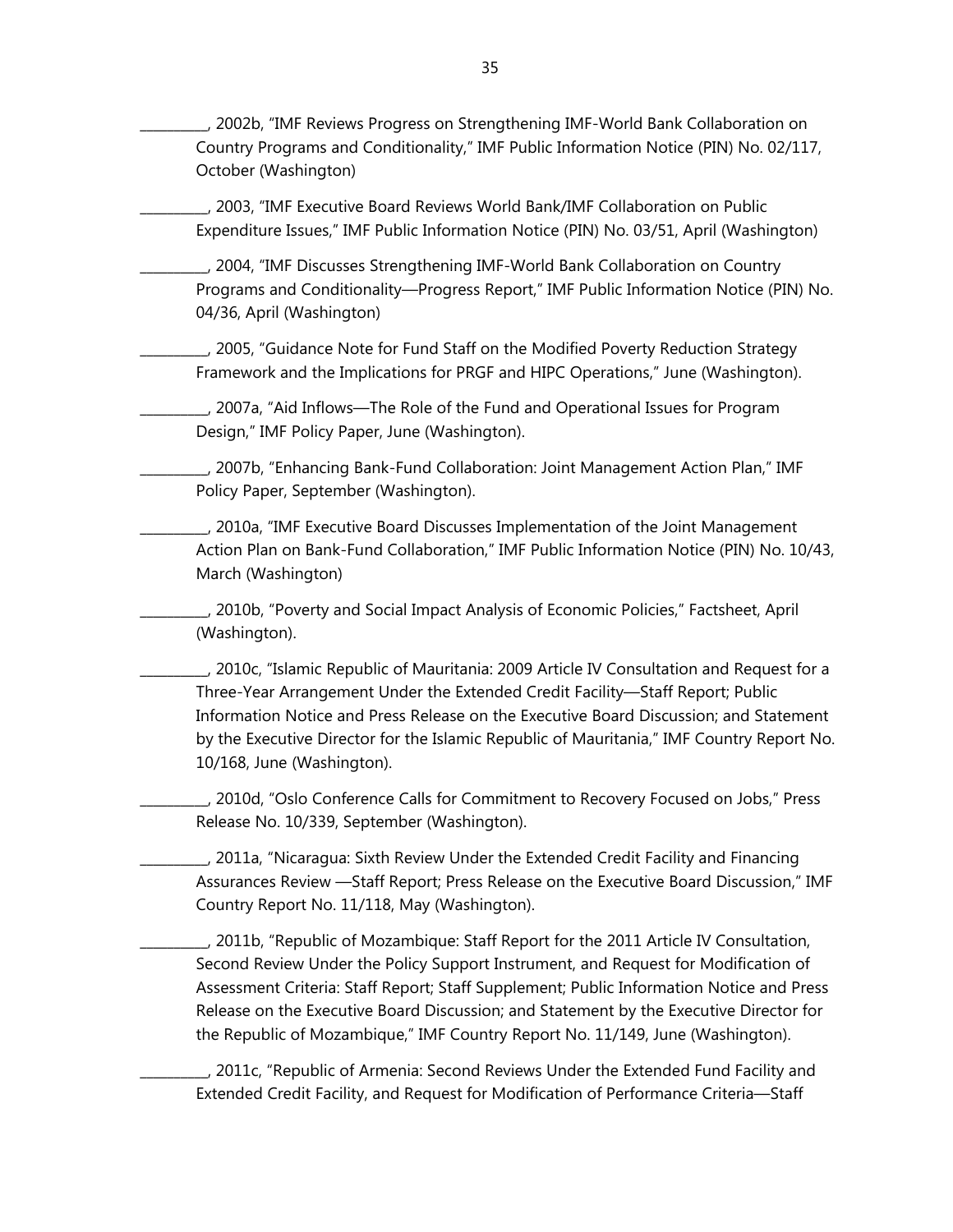Report; Staff Supplement; Press Release on the Executive Board Discussion; and Statement by the Executive Director for the Republic of Armenia," IMF Country Report No. 11/178, July (Washington).

\_\_\_\_\_\_\_\_\_\_, 2011d, "Islamic Republic of Mauritania: Second Review Under the Three-Year Extended Credit Facility Arrangement—Staff Report; Staff Supplement; Press Release on the Executive Board Discussion; and Statement by the Executive Director for Mauritania," IMF Country Report No. 11/189, July (Washington).

\_\_\_\_\_\_\_\_\_\_, 2011e, "Togo: 2011 Article IV Consultation and Sixth Review Under the Extended Credit Facility Arrangement—Staff Report; Public Information Notice and Press Release on the Executive Board Discussion; and Statement by the Executive Director for Togo," IMF Country Report No. 11/240, August (Washington).

\_\_\_\_\_\_\_\_\_\_, 2012, "Handbook of IMF Facilities for Low-Income Countries" (Washington).

\_\_\_\_\_\_\_\_\_\_, 2014, "The Managing Director's Global Policy Agenda, October 2014" (Washington).

- \_\_\_\_\_\_\_\_\_\_, 2015a, "2015 Guidelines on the IMF Staff Engagement with Civil Society Organizations" (Washington).
- \_\_\_\_\_\_\_\_\_\_, 2015b, "Reform of the Fund's Policy on Poverty Reduction Strategies in Fund Engagement in Low-Income Countries—Proposals," IMF Policy Paper, July (Washington).
- Jolly, Richard, 1991, "Adjustment with a Human Face: A UNICEF Record and Respective on the 1980s," *World Development*, Vol. 19, No. 12, pp. 1807-21.
- Klugman, Jeni, and others, 2017, "The IMF and Social Protection: Seven Low-Income Country Studies," IEO Background Document No. BD/17-01/06 (Washington: International Monetary Fund).
- Lagarde, Christine, 2012, "Back to Rio—the Road to a Sustainable Economic Future," speech delivered at the Center for Global Development, Washington D.C., June 12.
- Ortiz, Isabel, Gabriel Vergara, and Jingqing Chai, 2010, "Prioritizing Expenditures for a Recovery with a Human Face: Results from a Rapid Desk Review of 86 Recent IMF Country Reports," Social and Economic Policy Working Brief (New York).
- Ortiz, Isabel, Jingqing Chai, and Matthew Cummins, 2011, "Austerity Measures Threaten Children and Poor Households: Recent Evidence in Public Expenditures from 128 Developing Countries," Social and Economic Policy Working Paper (New York).
- Roschelle, Jeremy, and Stephanie D. Teasley, 1995, "The Construction of Shared Knowledge in Collaborative Problem Solving," in Claire O'Malley (ed.), *Computer Supported Collaborative Learning* (Berlin: Springer-Verlag).
- Tan, Ling Hui, and Marcelo Selowsky, 2017, "The IMF and Social Protection: Seven Emerging-Market Country Studies," IEO Background Document No. BD/17-01/05 (Washington: International Monetary Fund).